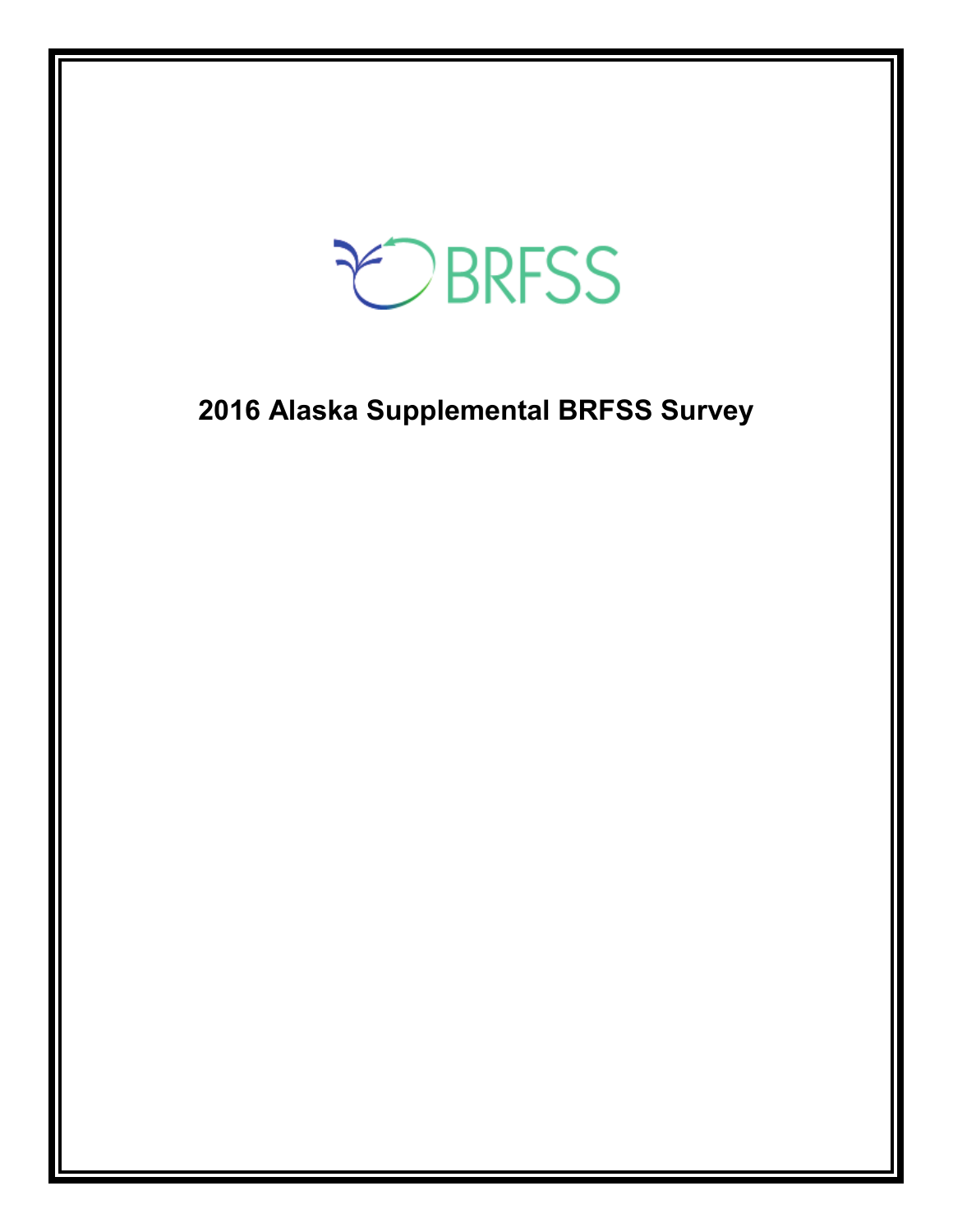

# <span id="page-1-0"></span>**Contents**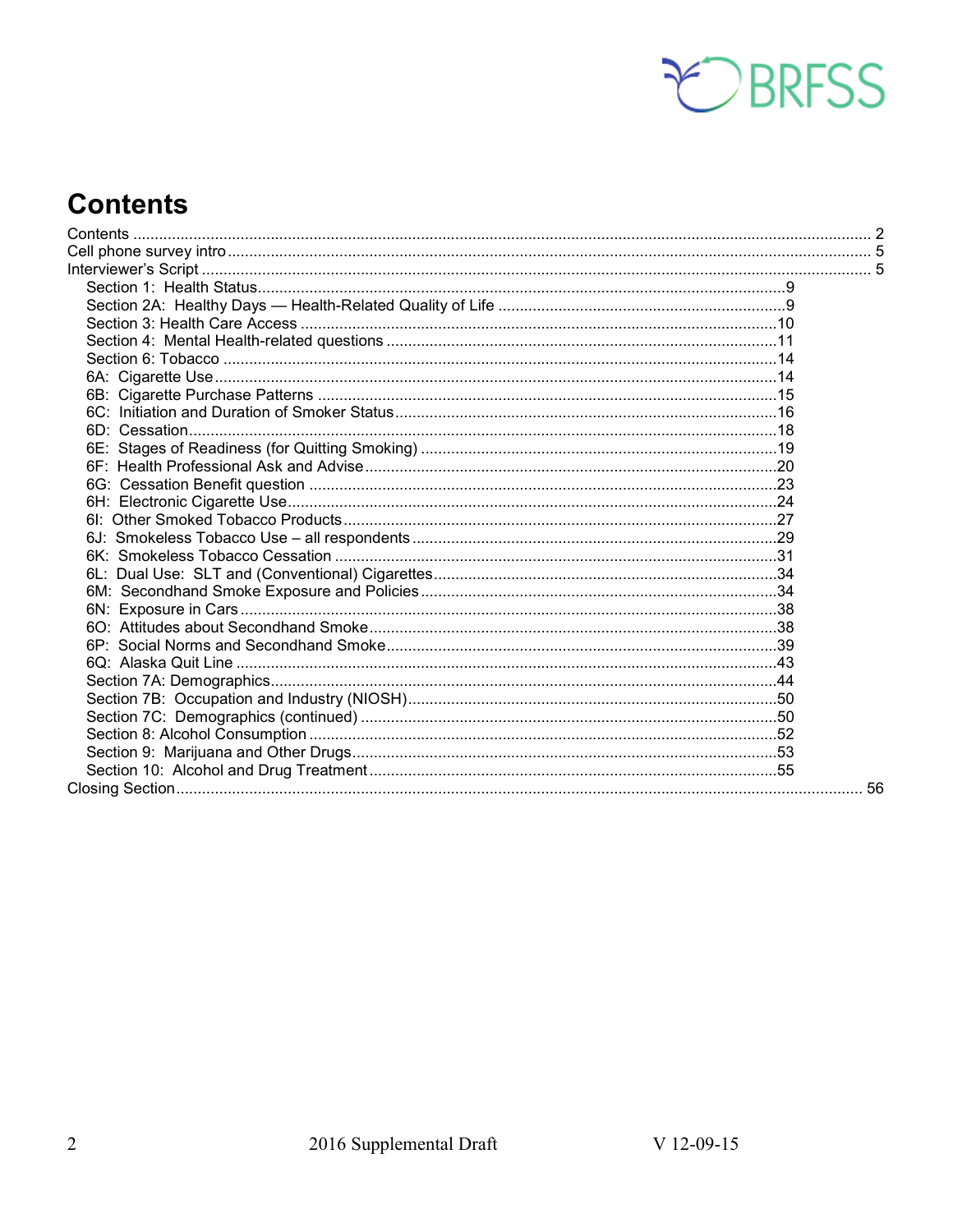

# **2015 Interviewer's Script**

HELLO, I am calling for the **Alaska Department of Health and Social Services**. My name is **(name)** . This project is being conducted by the health department to gather information about the health of Alaska residents. Your telephone number has been chosen randomly, and I would like to ask some questions about health and health practices.

### Is this **(phone number)** ?

### **If "No"**

Thank you very much, but I seem to have dialed the wrong number. It's possible that your number may be called at a later time. **STOP**

### **Is this a private residence?**

**READ ONLY IF NECESSARY: "By private residence, we mean someplace like a house or apartment."**

| Yes | [Go to state of residence] |
|-----|----------------------------|
| Nο  | [Go to college housing]    |

 **No, business phone only**

### **If "No, business phone only".**

### **Thank you very much but we are only interviewing persons on residential phones lines at this time.**

### **STOP**

### **College Housing**

**Do you live in college housing?** 

**READ ONLY IF NECESSARY: "By college housing we mean dormitory, graduate student or visiting faculty housing, or other housing arrangement provided by a college or university."**

> **Yes [Go to state of residence] No**

**If "No",**

**Thank you very much, but we are only interviewing persons who live in a private residence or college housing at this time. STOP**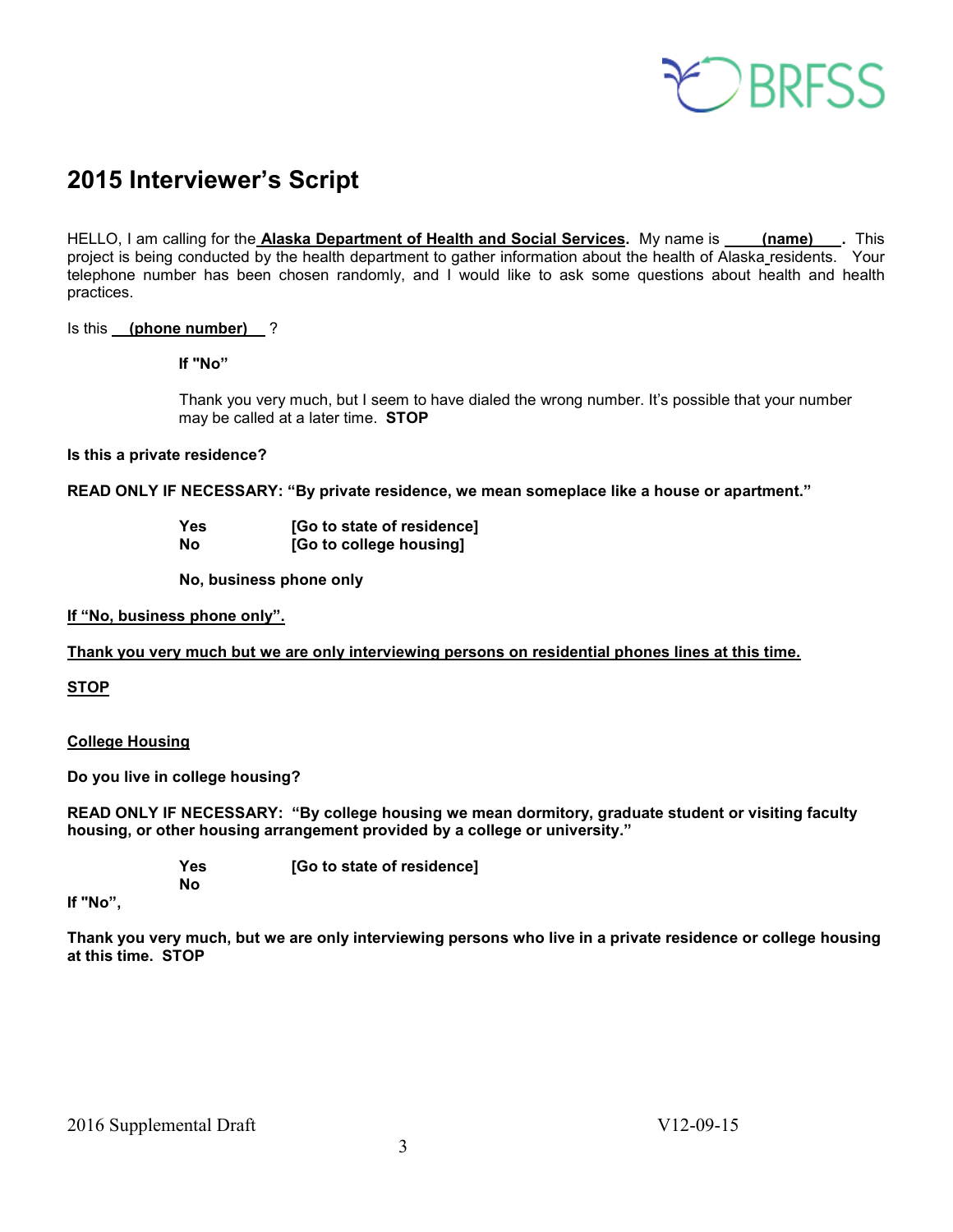

**State of Residence**

**Do you reside in \_\_\_\_(state)\_\_\_\_?** 

 **Yes [Go to Cellular Phone] No** 

### **If "No"**

**Thank you very much, but we are only interviewing persons who live in the state of \_\_\_\_\_\_at this time**. **STOP**

### **Cellular Phone**

Is this a cellular telephone?

**INTERVIEWER NOTE: Telephone service over the internet counts as landline service (includes Vonage, Magic Jack and other home-based phone services).**

**Read only if necessary: "By cellular (or cell) telephone we mean a telephone that is mobile and usable outside of your neighborhood."** 

**If "Yes"**

Thank you very much, but we are only interviewing by land line telephones and for private residences or college housing. **STOP**

**No**

**CATI NOTE: IF (College Housing = Yes) continue; otherwise go to Adult Random Selection Adult**

Are you 18 years of age or older?

|   | Yes, respondent is male   | [Go to Page 6] |
|---|---------------------------|----------------|
| 2 | Yes, respondent is female | [Go to Page 6] |
| ◠ |                           |                |

**3 No**

**If "No",**

Thank you very much, but we are only interviewing persons aged 18 or older at this time. **STOP**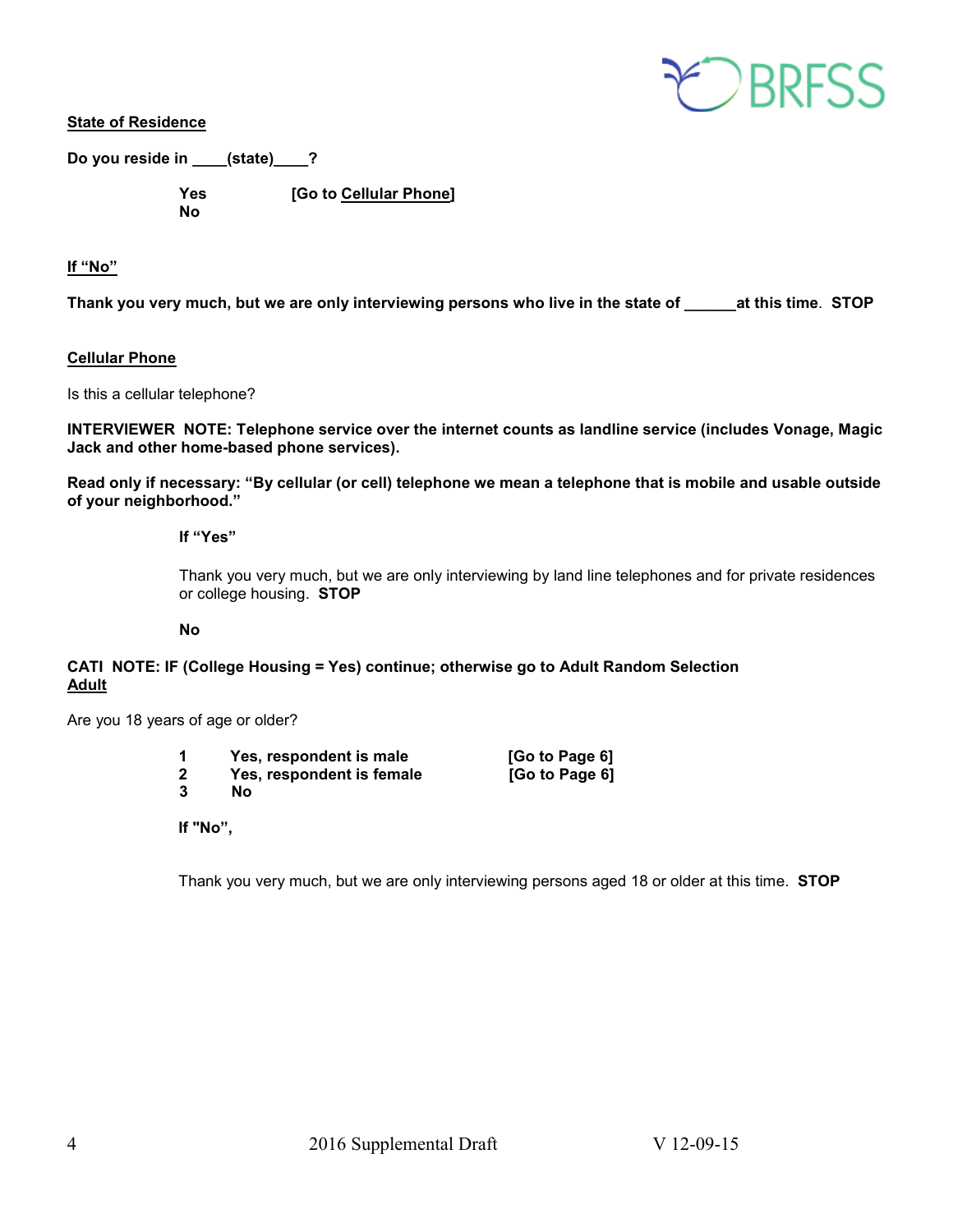

### **Adult Random Selection**

I need to randomly select one adult who lives in your household to be interviewed. How many members of your household, including yourself, are 18 years of age or older?

Number of adults

**If "1,"**  Are you the adult?

### **If "yes,"**

Then you are the person I need to speak with. Enter 1 man or 1 woman below (Ask gender if necessary). **Go to page 6.**

**If "no,"** 

Is the adult a man or a woman? Enter 1 man or 1 woman below. May I speak with **[fill in (him/her) from previous question]**? **Go to "correct respondent" on the next page.**

How many of these adults are men and how many are women?

Number of men

Number of women

The person in your household that I need to speak with is \_\_\_\_\_\_\_\_\_\_\_\_\_\_\_\_\_\_\_\_\_\_

**If "you," go to page 8.** 

### **(IF NOT "YOU", To the correct respondent: )**

HELLO, I am calling for the **Alaska Department of Health and Social Services.** My name is **(name) .**  This project is being conducted by the health department to gather information about the health of Alaska residents. Your telephone number has been chosen randomly, and I would like to ask some questions about your health and health practices.

# <span id="page-4-0"></span>**Cell phone survey intro**

### <span id="page-4-1"></span>**Interviewer's Script**

HELLO, I am calling for the **Alaska Department of Health and Social Services**. My name is **(name)** . This project is being conducted by the health department to gather information about the health of Alaska residents. Your telephone number has been chosen randomly, and I would like to ask some questions about health and health practices.

### **Is this a safe time to talk with you?**

**Yes [Go to phone]**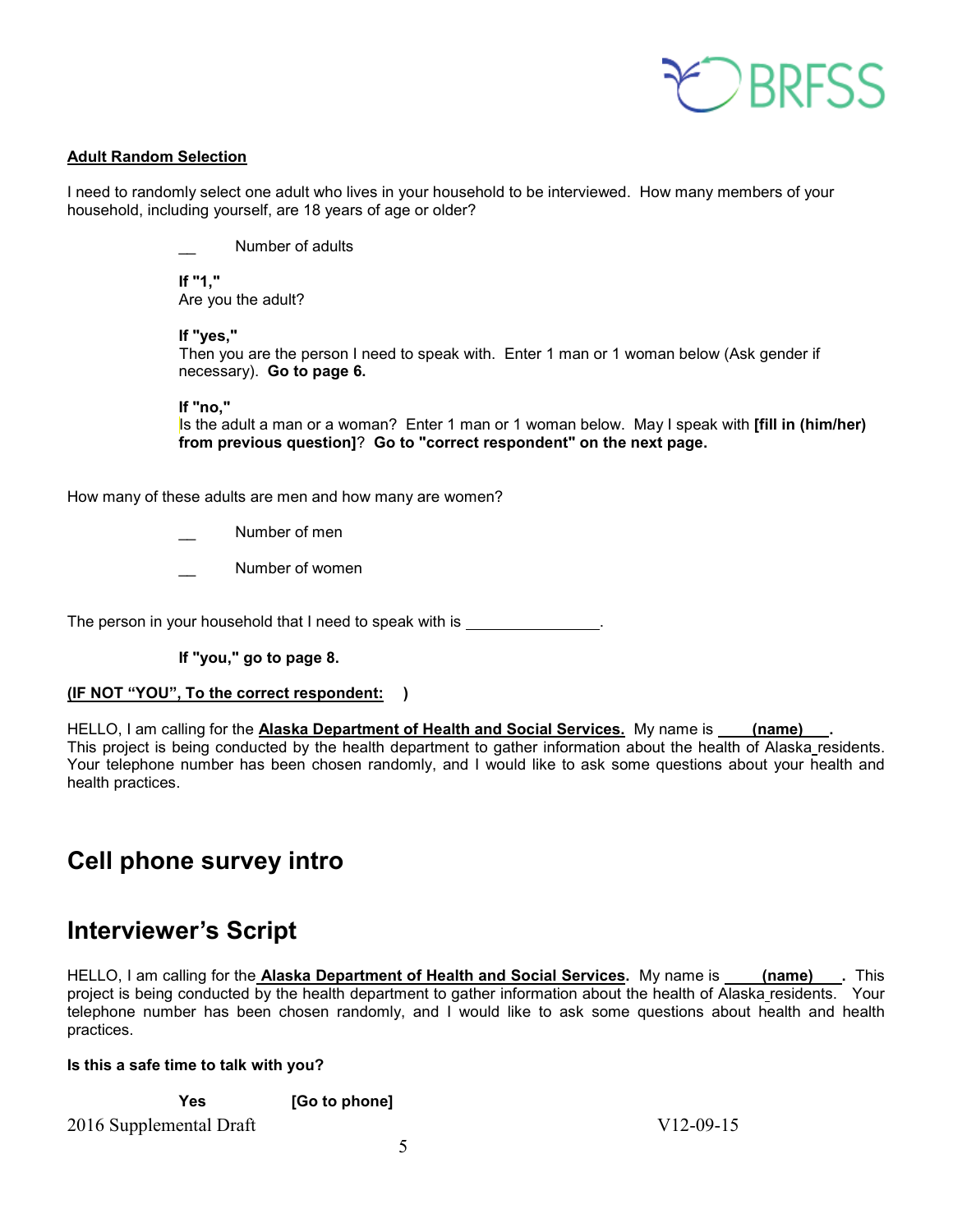**No**



**If "No",** 

Thank you very much. We will call you back at a more convenient time. ([Set appointment if possible]) **STOP** 

### **Phone**

Is this **(phone number)** ?

| <b>Yes</b> | [Go to cellular phone] |
|------------|------------------------|
| <b>No</b>  | [Confirm phone number] |

 **If "No",**

Thank you very much, but I seem to have dialed the wrong number. It's possible that your number may be called at a later time. **STOP** 

### **Cellular Phone**

Is this a cellular telephone?

**READ ONLY IF NECESSARY:** "By cellular telephone, we mean a telephone that is mobile and usable outside of your neighborhood."

 **Yes [Go to adult] No**

 **If "No",**

Thank you very much, but we are only interviewing cell telephones at this time. **STOP** 

### **Adult**

Are you 18 years of age or older?

|  | Yes, respondent is male |  |  |
|--|-------------------------|--|--|
|  |                         |  |  |

- **2** Yes, respondent is female<br>3 No
- 3 **No**

1 **Yes, respondent is male [Go to Private Residence]**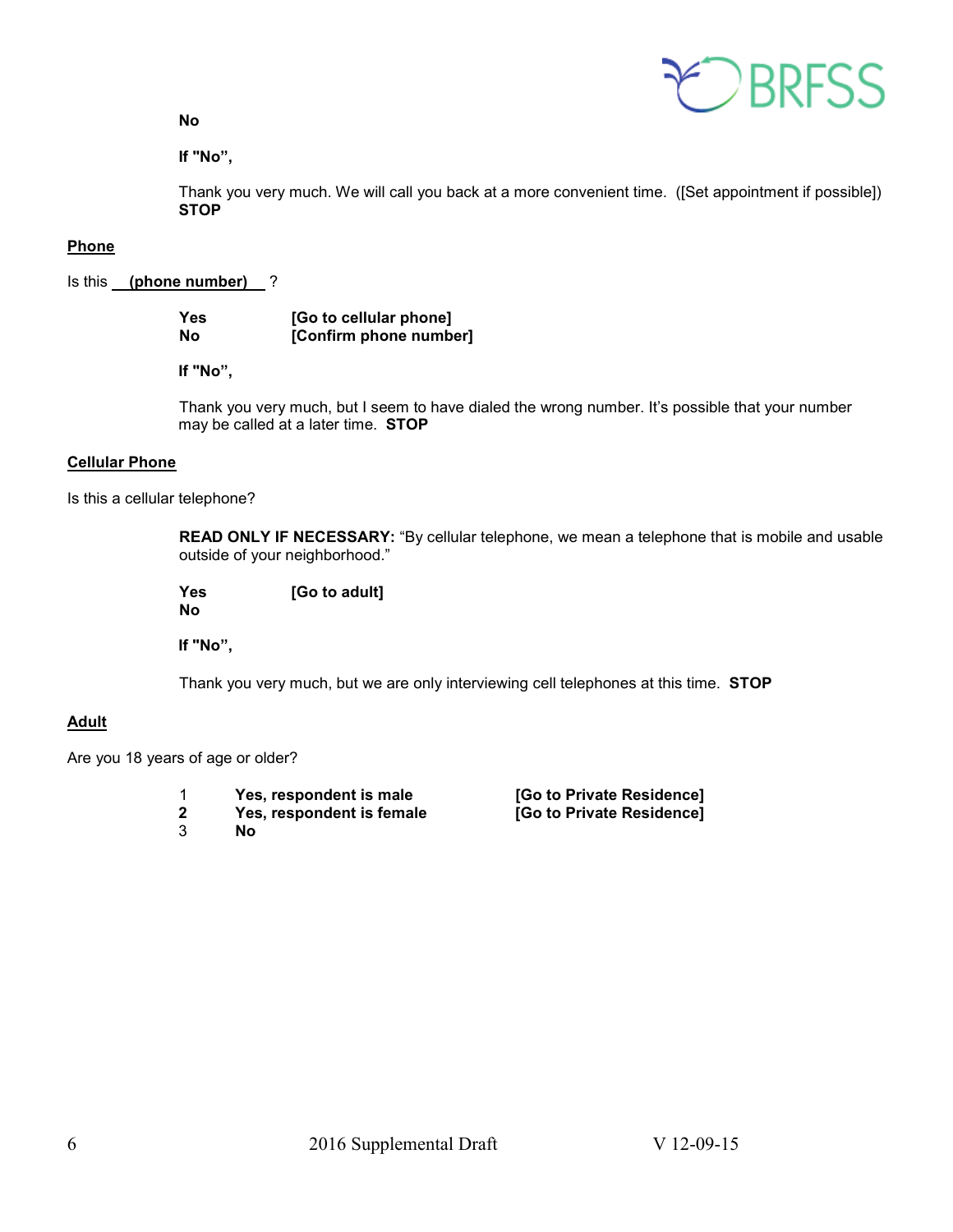### **If "No",**



Thank you very much, but we are only interviewing persons aged 18 or older at this time. **STOP** 

### **Private Residence**

Do you live in a private residence?

**READ ONLY IF NECESSARY:** "By private residence, we mean someplace like a house or apartment."

| Yes | [Go to state of residence] |
|-----|----------------------------|
| No  | [Go to college housing]    |

### **College Housing**

Do you live in college housing?

**READ ONLY IF NECESSARY:** "By college housing we mean dormitory, graduate student or visiting faculty housing, or other housing arrangement provided by a college or university."

### **Yes**

### **No**

**If "Yes", do not ask NADULT Questions**

**If "No",**

Thank you very much, but we are only interviewing persons who live in a private residence or college housing at this time. **STOP** 

#### **State of Residence**

Are you a resident of Alaska ?

| Yes | [Go to landline] |
|-----|------------------|
| Nο  | [stop]           |

**IF NO,** Thank you very much, but we are only interviewing persons who live in Alaska at this time. **STOP** 

### Landline

Do you also have a landline telephone in your home that is used to make and receive calls?

READ ONLY IF NECESSARY: "By landline telephone, we mean a "regular" telephone in your home that is used for making or receiving calls." Please include landline phones used for both business and personal use."

Interviewer Note: Telephone service over the internet counts as landline service (includes Vonage, Magic Jack and other home-based phone services.).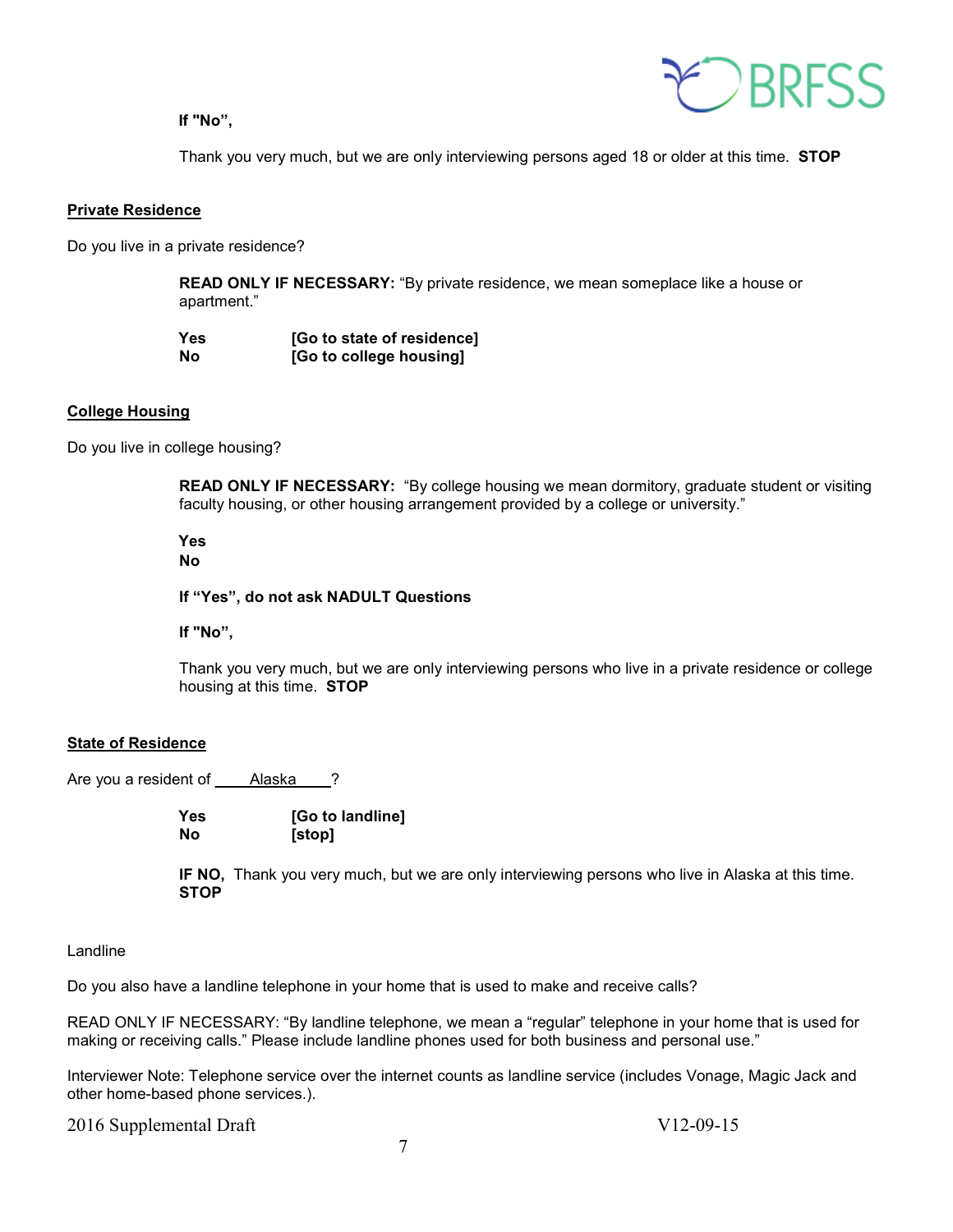

Yes No [] Don't know/ Not Sure Refused]

### **If College Housing = "Yes", do not ask Number of adults Questions, go to INTRO FOR ALL.**

How many members of your household, including yourself, are 18 years of age or older?

Number of adults

(Note: If college housing = "yes" then number of adults is set to 1.)

### **INTRO FOR ALL**

To correct respondent—LANDLINE OR CELL:

I will not ask for your last name, address, or other personal information that can identify you. You do not have to answer any question you do not want to, and you can end the interview at any time. Any information you give me will be confidential. If you have any questions about the survey, please call **1-877-655-2793**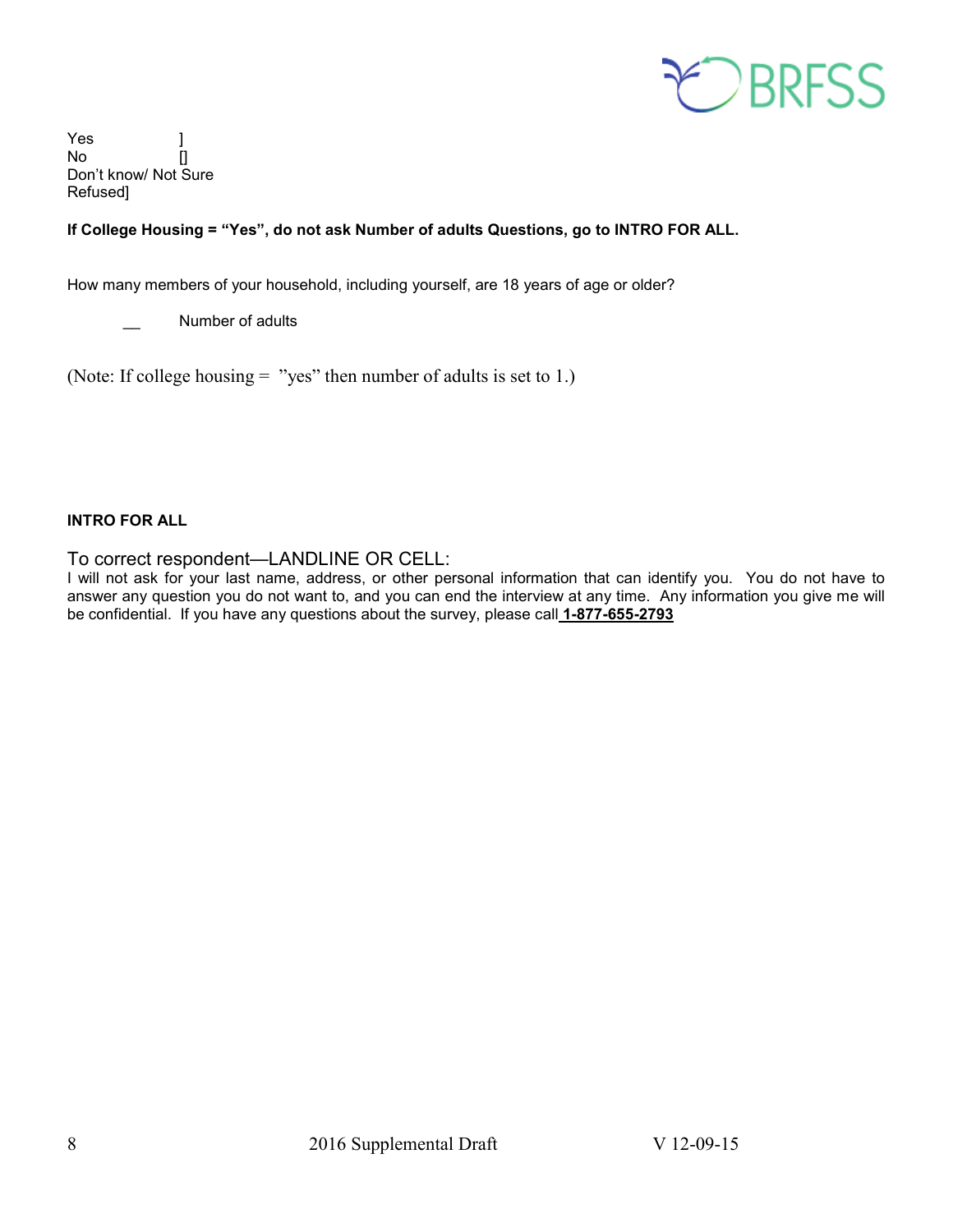

### <span id="page-8-0"></span>**Section 1: Health Status**

| 1.1<br>[GENHLTH] | Would you say that in general your health is-       | (80)                                   |  |
|------------------|-----------------------------------------------------|----------------------------------------|--|
|                  | Please read:                                        |                                        |  |
|                  | 1<br>$\overline{2}$<br>3<br>$\overline{\mathbf{4}}$ | Excellent<br>Very good<br>Good<br>Fair |  |
|                  | Or                                                  |                                        |  |
|                  | 5                                                   | Poor                                   |  |
|                  | Do not read:                                        |                                        |  |
|                  | 7<br>9                                              | Don't know / Not sure<br>Refused       |  |

### <span id="page-8-1"></span>**Section 2A: Healthy Days — Health-Related Quality of Life**

| 2.1 | Now thinking about your physical health, which includes physical illness and injury, for |
|-----|------------------------------------------------------------------------------------------|
|     | how many days during the past 30 days was your physical health not good?                 |

### **[PHYSHLTH]** (81–82)

- $\frac{1}{8}$   $\frac{1}{8}$  Number of days
- 8 8 None<br>7 7 Don't
- 7 7 Don't know / Not sure<br>9 9 Refused
- **Refused**

**2.2 [Ask if Q2.1<=30]** During the past 30 days, for about how many days did poor physical health keep you from doing your usual activities, such as self-care, work, or recreation? **[POORHLTHP]** (85–86)

- $\overline{88}$  Number of days
- 8 8 None<br>7 7 Don't
- 7 7 Don't know / Not sure<br>9 9 Refused
- **Refused**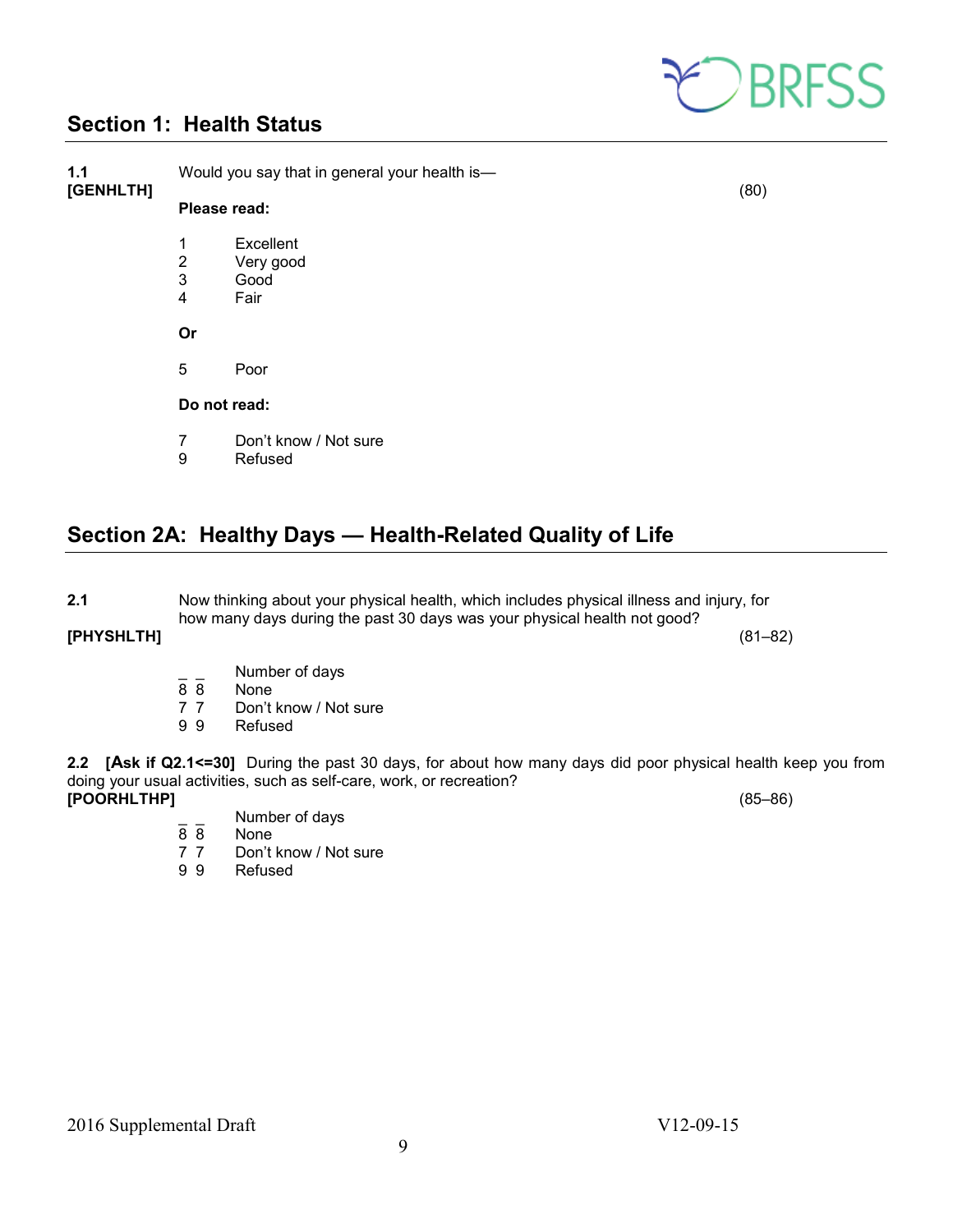

**2.3** Now thinking about your mental health, which includes stress, depression, and problems with emotions, for how many days during the past 30 days was your mental health not good?<br> **[MENHLTH]** 

### **[MENHLTH]** (83–84)

 $\overline{88}$  Number of days

- 8 8 None **[If Q2.1 and Q2.2 = 88 (None), go to next section]**
- 7 7 Don't know / Not sure<br>9 9 Refused
- **Refused**
- **2.4 [ask if Q2.3<=30]** During the past 30 days, for about how many days did **poor mental health or emotional problems** keep you from doing your usual activities, such as self-care, work, or recreation? **[POORHLTHM]** 
	- $\frac{1}{8}$  Number of days
	- 88 None<br>77 Don't
	- Don't know / Not sure
	- 9 9 Refused

### <span id="page-9-0"></span>**Section 3: Health Care Access**

**3.1** Do you have any kind of health care coverage, including health insurance, prepaid plans such as HMOs, government plans such as Medicare, Native Health Service or Indian Health Service?

**[HLTHPLN1]**

 $(89)$ 

- 1 Yes<br>2 No
- 2 No<br>7 Dor
- Don't know / Not sure
- 9 Refused

### **3.2** Do you have one person you think of as your personal doctor or health care provider?

**If "No," ask: "Is there more than one, or is there no person who you think of as your personal doctor or health care provider?"**

**[PERSDOC2]** (90)

- 1 Yes, only one<br>2 More than one
- More than one
- 3 No
- 7 Don't know / Not sure<br>9 Refused
- **Refused**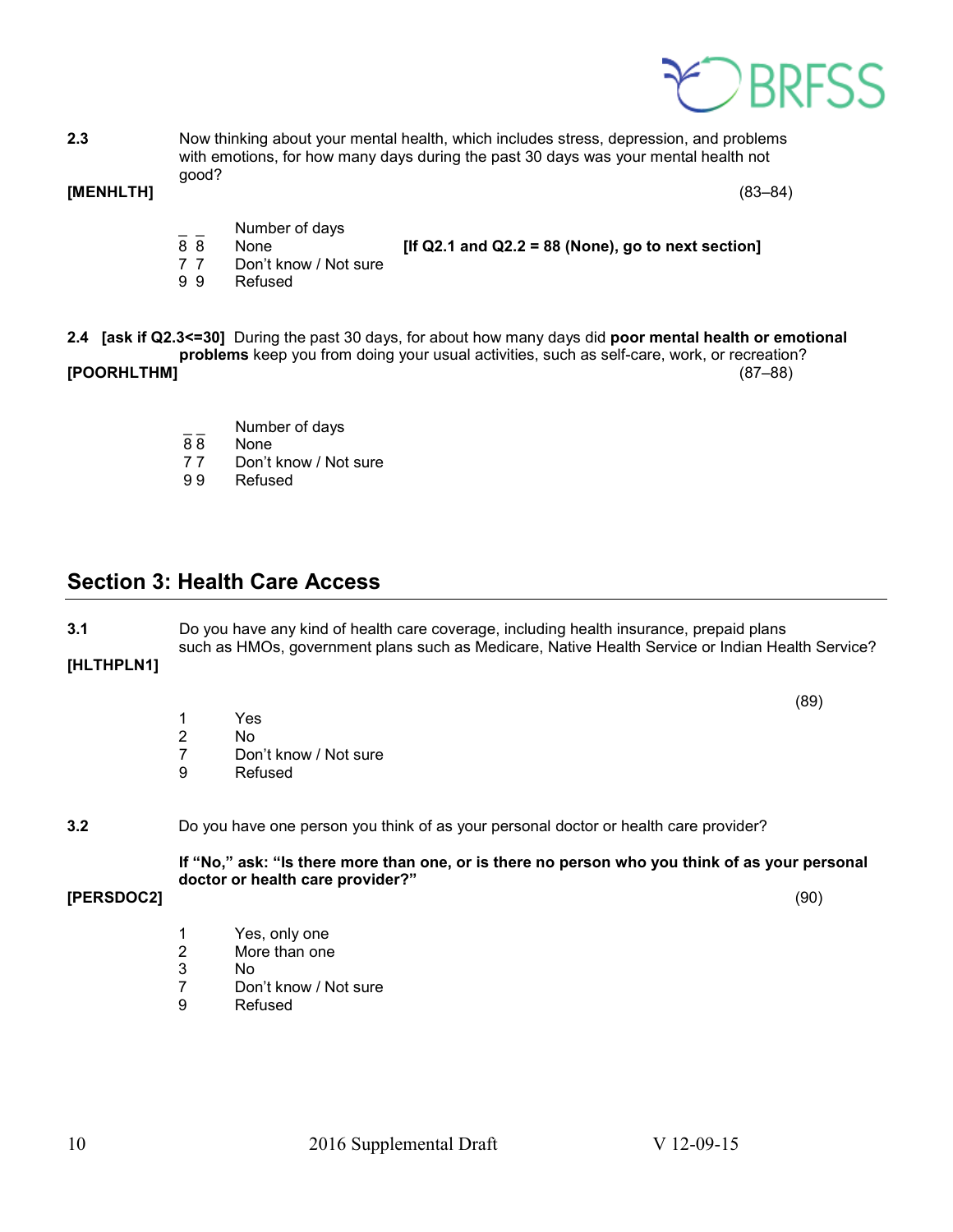

**3.3** Was there a time in the past 12 months when you needed to see a doctor but could not because of cost?

**[MEDCOST]**

- 1 Yes
- 2 No<br>7 Dor
- Don't know / Not sure
- 9 Refused
- **3.4** About how long has it been since you last visited a doctor for a routine checkup? A routine checkup is a general physical exam, not an exam for a specific injury, illness, or condition.

### **[CHECKUP1]** (92)

| 1<br>2<br>3<br>$\overline{4}$ | Within the past year (anytime less than 12 months ago)<br>Within the past 2 years (1 year but less than 2 years ago)<br>Within the past 5 years (2 years but less than 5 years ago)<br>5 or more years ago |
|-------------------------------|------------------------------------------------------------------------------------------------------------------------------------------------------------------------------------------------------------|
| 7                             | Don't know / Not sure                                                                                                                                                                                      |
| 8                             | Never                                                                                                                                                                                                      |
| 9                             | Refused                                                                                                                                                                                                    |

### <span id="page-10-0"></span>**Section 4: Mental Health-related questions**

Over the last 2 weeks, how often have you been bothered by the following problems?

- **4.1 Little interest or pleasure in doing things [ADPLEASR]** 
	- **1 Not at all**
	- **2 Several days**
	- **3 More than half the days**
	- **4 Nearly every day**
	- **7 Don't know / Not sure**
	- **9 Refused**

**[Interviewer Note about coding for answer categories: If respondent provides specific number of days or seems unsure of how to answer, 0-1 days=1, 2 to 6 days=2, 7 to 11 days=3, and 12 to 14 days=4.]**

#### **4.2 Feeling down, depressed or hopeless [ADDOWN]**

- **1 Not at all**
- **2 Several days**
- **3 More than half the days**
- **4 Nearly every day**
- **7 Don't know / Not sure**
- **9 Refused**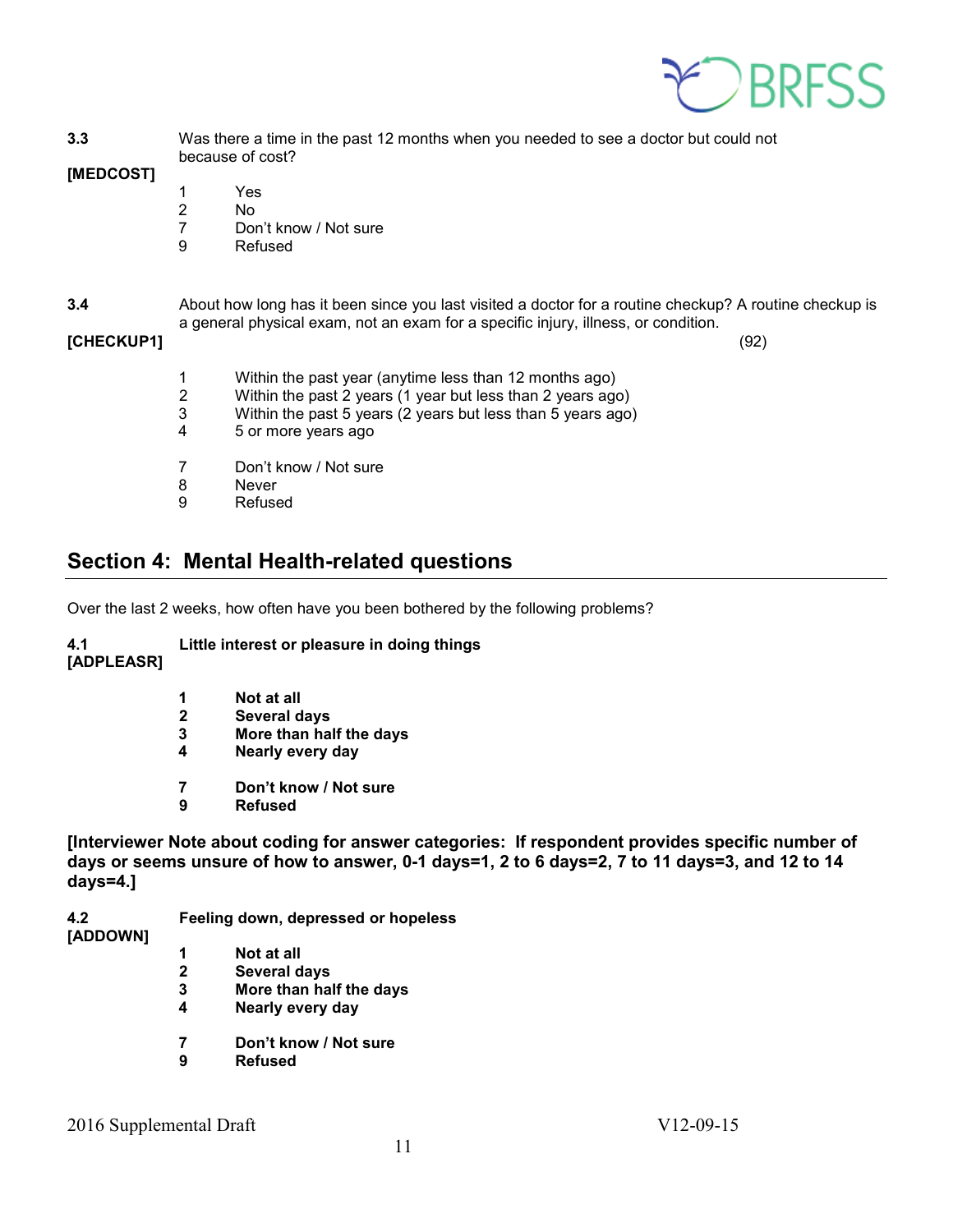

**[Interviewer Note about coding for answer categories: If respondent provides specific number of days or seems unsure of how to answer, 0-1 days=1, 2 to 6 days=2, 7 to 11 days=3, and 12 to 14 days=4.]**

**4.3 Feeling nervous, anxious or on edge**

- **[ADNERV]**
- 
- **1 Not at all 2 Several days**
- **3 More than half the days**
- **4 Nearly every day**
- **7 Don't know / Not sure**
- **9 Refused**

**[Interviewer Note about coding for answer categories: If respondent provides specific number of days or seems unsure of how to answer, 0-1 days=1, 2 to 6 days=2, 7 to 11 days=3, and 12 to 14 days=4.]**

**4.4 ` Not being able to stop or control worrying [ADWORRY]**

- **1 Not at all**
- **2 Several days**
- **3 More than half the days**
- **4 Nearly every day**
- **7 Don't know / Not sure**
- **Refused**

**[Interviewer Note about coding for answer categories: If respondent provides specific number of days or seems unsure of how to answer, 0-1 days=1, 2 to 6 days=2, 7 to 11 days=3, and 12 to 14 days=4.]**

**4.5** During the past 12 months, have you received treatment, medication or counseling from a doctor or other health professional for any type of mental health condition or emotional problem? **[MHTX12]**

- 
- 1 Yes<br>2 No No
- 7 Don't know / Not sure<br>9 Refused
- **Refused**

**4.6** Are you currently receiving treatment, **counseling** or medication from a doctor or other health professional for any type of mental health condition or emotional problem?

- **[MHTXNW]**
- 1 Yes<br>2 No
- 2 No
- Don't know / Not sure
- 9 Refused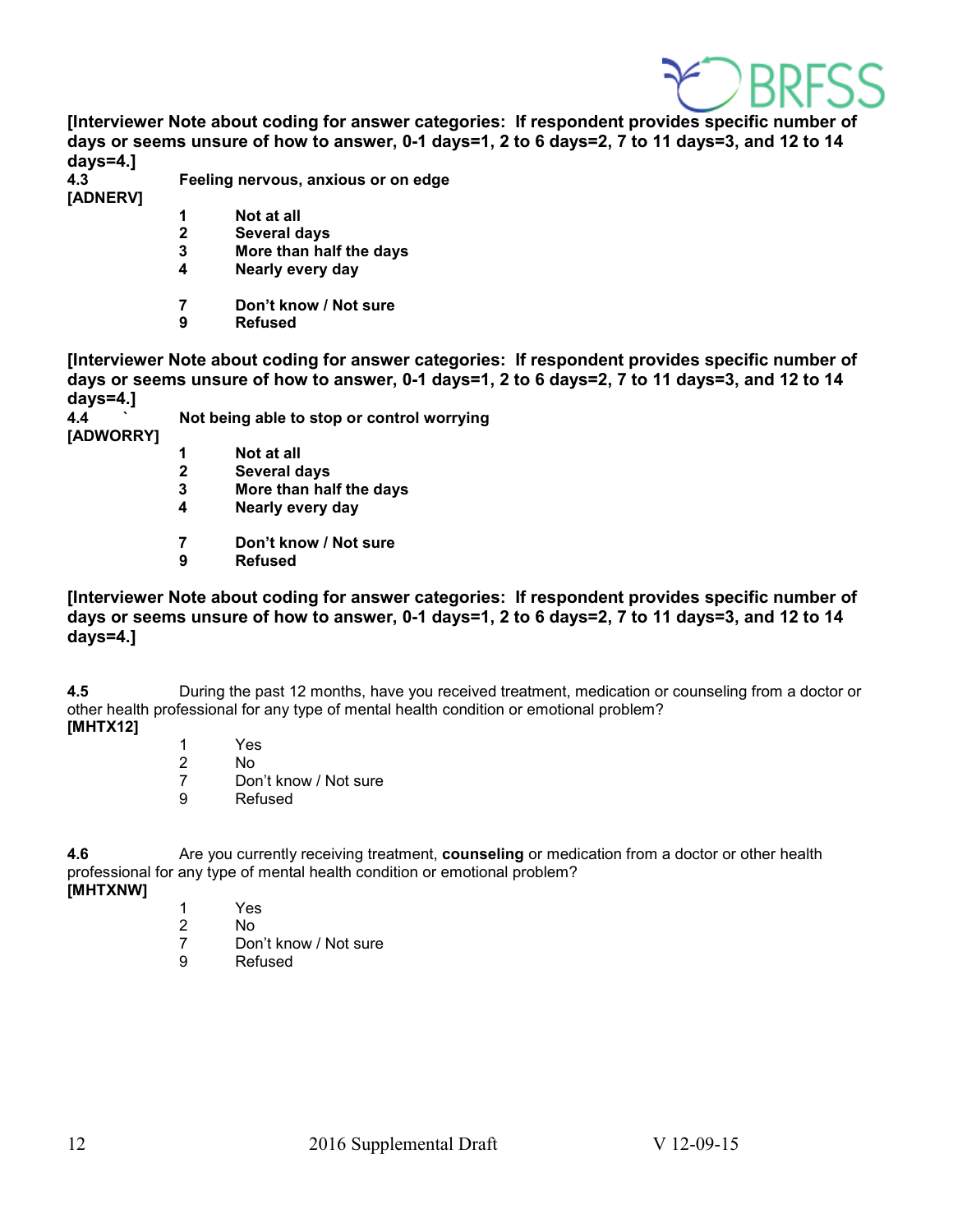

### Section 5: Diabetes and Pre-Diabetes

**5.1** Have you ever been told by a doctor that you have diabetes?

**If "Yes" and respondent is female, ask: "Was this only when you were pregnant?"** 

**If "No" and respondent is female, ask:** "**Have you ever been told that you had gestational diabetes or diabetes during your pregnancy?"**

### **[DIABETE2 – BOTH]**

- 1 Yes **[Skip to 5.2, then to next module]**
- 2 Yes, but female told only during pregnancy **[Skip to 5.3]**
- 3 No **[Skip to 5.3]**
- 4 No, pre-diabetes or borderline diabetes **[Skip to 5.3]**

### **Do not read**

- 7 Don't know / Not sure **[Skip to 5.3]**
- 9 Refused **[Skip to 5.3]**

### **5.2.** How old were you when you were told you have diabetes?

### **[DIABAGE2]**

\_ \_ Code age in years **[97 = 97 and older]**

- 98 Don't know / Not sure<br>99 Refused
- **Refused**

**5.3.** Have you had a test for high blood sugar or diabetes within the past three years? **[PDIABTST]**

- 1 Yes
- 
- 2 No<br>7 Dor 7 Don't know / Not sure<br>9 Refused
- **Refused**

**CATI note: If 5.1 = 4 (No, pre-diabetes or borderline diabetes); answer 5.4 "Yes" (code = 1).** 

**5.4** Have you ever been told by a doctor or other health professional that you have pre-diabetes or borderline diabetes?

**[PREDIAB1]**

**If "Yes" and respondent is female, ask: "Was this only when you were pregnant?"** 

- 1 Yes
- 2 Yes, during pregnancy<br>3 No
- No.
- 7 Don't know / Not sure
- 9 Refused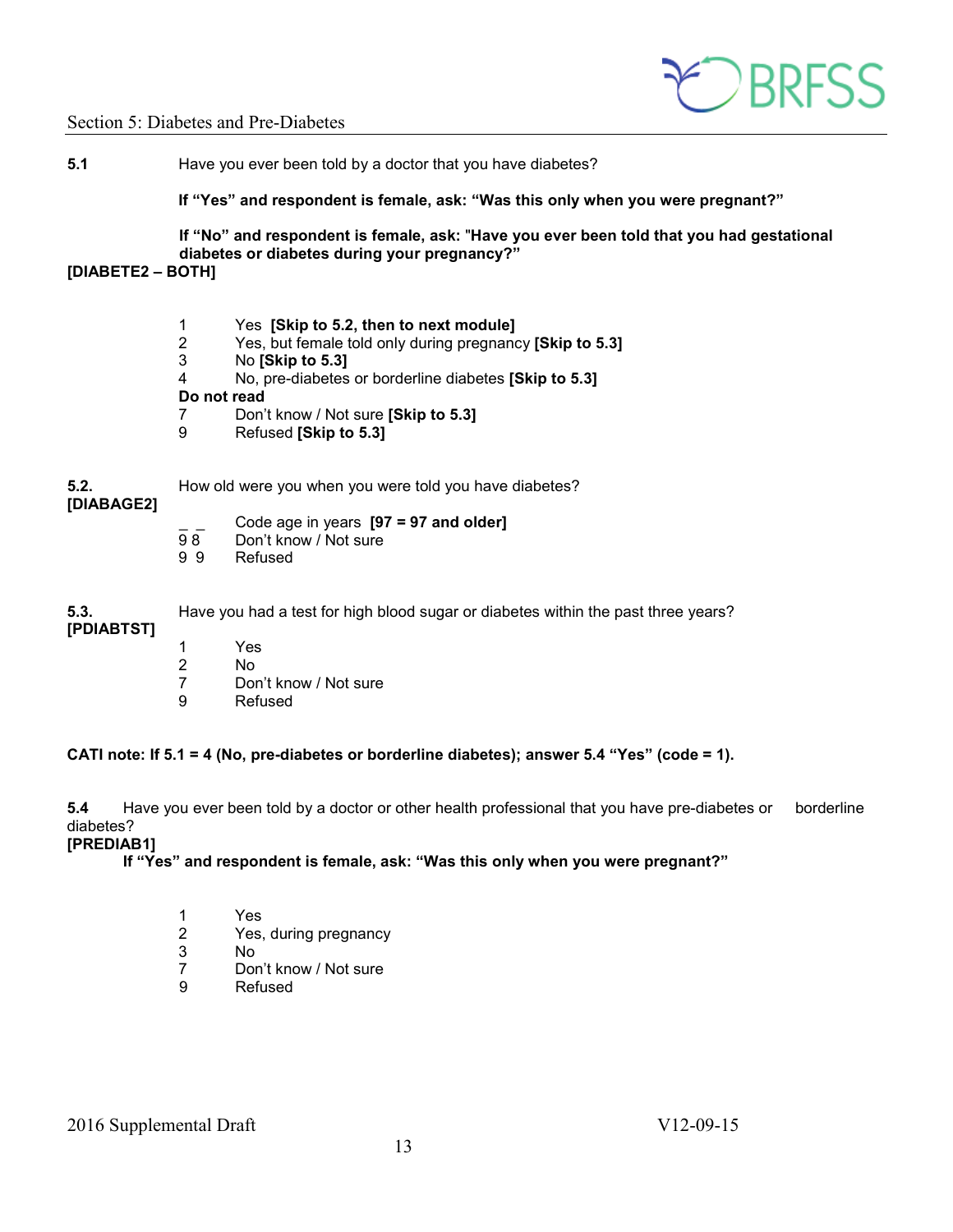

### <span id="page-13-0"></span>**Section 6: Tobacco**

### <span id="page-13-1"></span>**6A: Cigarette Use**

| 6.1                                  |                                  |  | Have you smoked at least 100 cigarettes in your entire life? |  |
|--------------------------------------|----------------------------------|--|--------------------------------------------------------------|--|
| [SMOKE100 - BOTH] (same as Core 8.1) |                                  |  |                                                              |  |
|                                      | NOTE: $5$ packs = 100 cigarettes |  |                                                              |  |

| Yes. |                |
|------|----------------|
| No.  | [Skip to 6.22] |

#### **Do not read**

|   | ---------             |                |  |  |
|---|-----------------------|----------------|--|--|
| 7 | Don't know / Not sure | [Skip to 6.22] |  |  |
| 9 | Refused               | [Skip to 6.22] |  |  |

**INTERVIEWER NOTE (added in 2015): "For cigarettes, do not include: electronic cigarettes (e-cigarettes, NJOY, Bluetip), herbal cigarettes, cigars, cigarillos, little cigars, pipes, bidis, kreteks, water pipes (hookahs), or marijuana."**

**6.2** Do you now smoke cigarettes every day, some days, or not at all?

**[SMOKDAY2 – BOTH]** *(same as Core 8.2)*

- 
- 1 Every day<br>2 Some days 2 Some days<br>3 Not at all
- **[Skip to 6.11]**

#### **Do not read**

|   | Don't know / Not sure | [Skip to 6.22] |
|---|-----------------------|----------------|
| 9 | Refused               | [Skip to 6.22] |

**6.3** During the past 30 days, on how many days did you smoke cigarettes?

### **[CIGS30D]**

### **Do not read**

|                              | [If $6.3 = 0$ , probe for a number; if answer is |
|------------------------------|--------------------------------------------------|
| still "0", then Skip to 6.6] |                                                  |
| <b>None</b>                  | <b>ISkip to 6.051</b>                            |
| Don't Know / Not Sure        | <b>Skip to 6.051</b>                             |
| Refused                      | <b>Skip to 6.051</b>                             |
|                              | 0-30 Number of Days                              |

[Note different wording depending on whether respondent is daily or some days smoker.]

**6.4** [if 6.2=2 add: "On the days when you smoked during the past 30 days" ] On the average, about how many cigarettes did you smoke a day?

### **[NUMCIG]**

### **Do not read**

- 0-180 Number of Cigarettes
- 666 Less than one cigarette a day<br>777 Don't Know / Not Sure
- Don't Know / Not Sure
- 999 Refused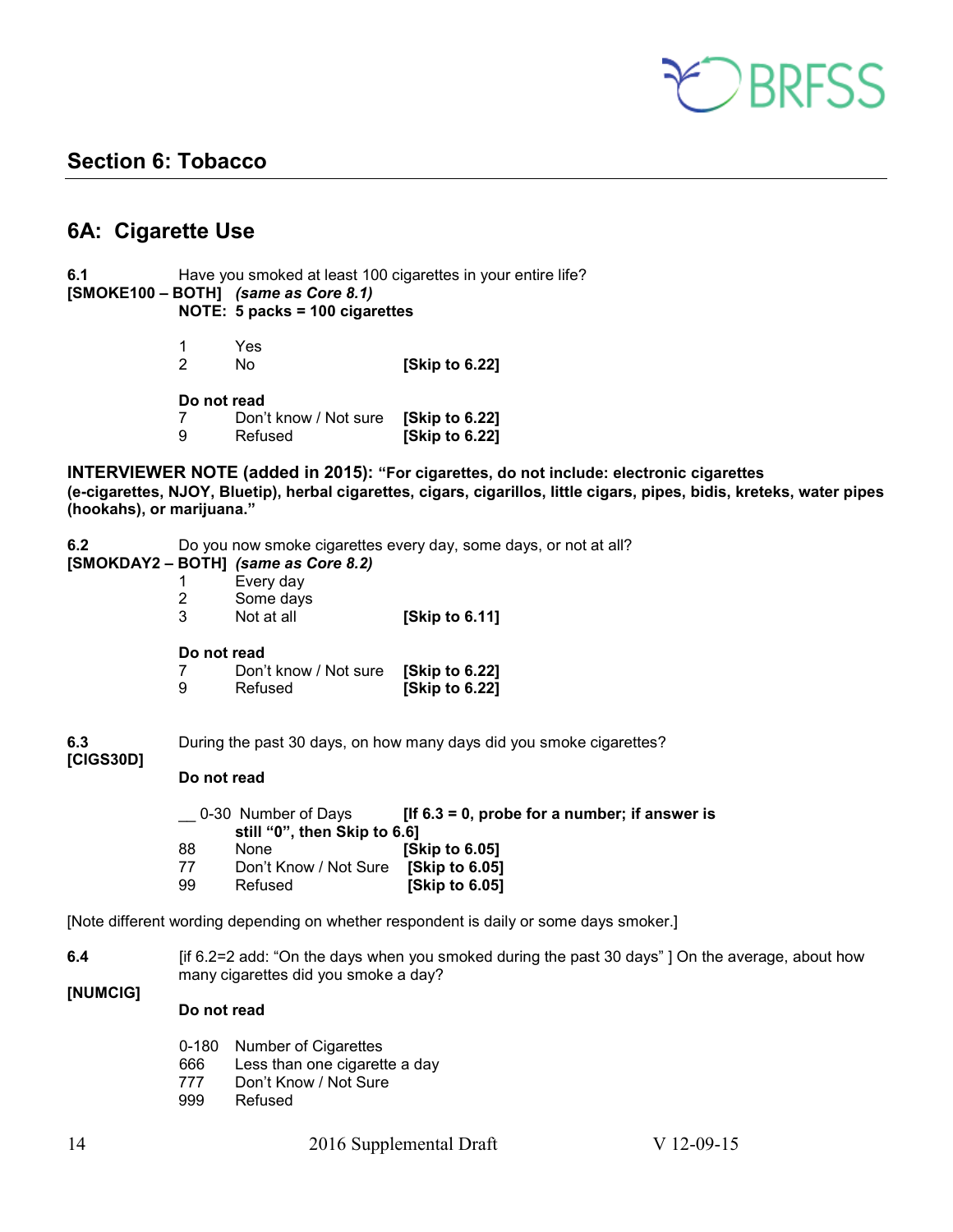

### **[Note different wording depending on whether respondent is daily or some days smoker.]**

**6.5 if 6.2=2 add:"On the days that you smoke",** How soon after you wake up do you usually smoke your first cigarette? Would you say

### **[FRSTCIG3]**

- 1 Within 30 minutes<br>2 31 to 60 minutes
- 31 to 60 minutes
- 3 More than 60 minutes

### **Do not read**

- 7 Don't know/ Not sure<br>9 Refused
- **Refused**

### <span id="page-14-0"></span>**6B: Cigarette Purchase Patterns**

**6.6** Where do you usually buy cigarettes?

**[BUYCIGS]**

- 1 In your community<br>2 In another commun
- 2 In another community in Alaska<br>3 In a community outside Alaska
- 3 In a community outside Alaska **[Skip to 6.8]**
- 
- 4 Using the Internet **[Skip to 6.10]**  Using a mail-order source or an 800 number

### **Do not read**

| Don't Know / Not Sure | [Skip to 6.9] |
|-----------------------|---------------|
| Refused               | [Skip to 6.9] |

### **Ask of those who usually buy in Alaska (6.6 = 1 or 2)**

| 6.7<br>[STORECIG] | In what type of store do you usually buy cigarettes? |                                                       |               |               |
|-------------------|------------------------------------------------------|-------------------------------------------------------|---------------|---------------|
|                   |                                                      | Convenience stores/gas stations                       | [Skip to 6.9] |               |
|                   |                                                      | Supermarkets                                          | [Skip to 6.9] |               |
|                   | 3                                                    | Liquor or drug stores (pharmacies)                    | [Skip to 6.9] |               |
|                   | 4                                                    | Tobacco discount stores                               | [Skip to 6.9] |               |
|                   | 5                                                    | Other discount stores, such as Wal-Mart [Skip to 6.9] |               |               |
|                   | 6                                                    | Military commissaries                                 | [Skip to 6.9] |               |
|                   |                                                      | Other type of store (specify)<br>[STORCIGT]           |               | [Skip to 6.9] |

- 77 Don't know **[Skip to 6.9]**
- 99 Refused **[Skip to 6.9]**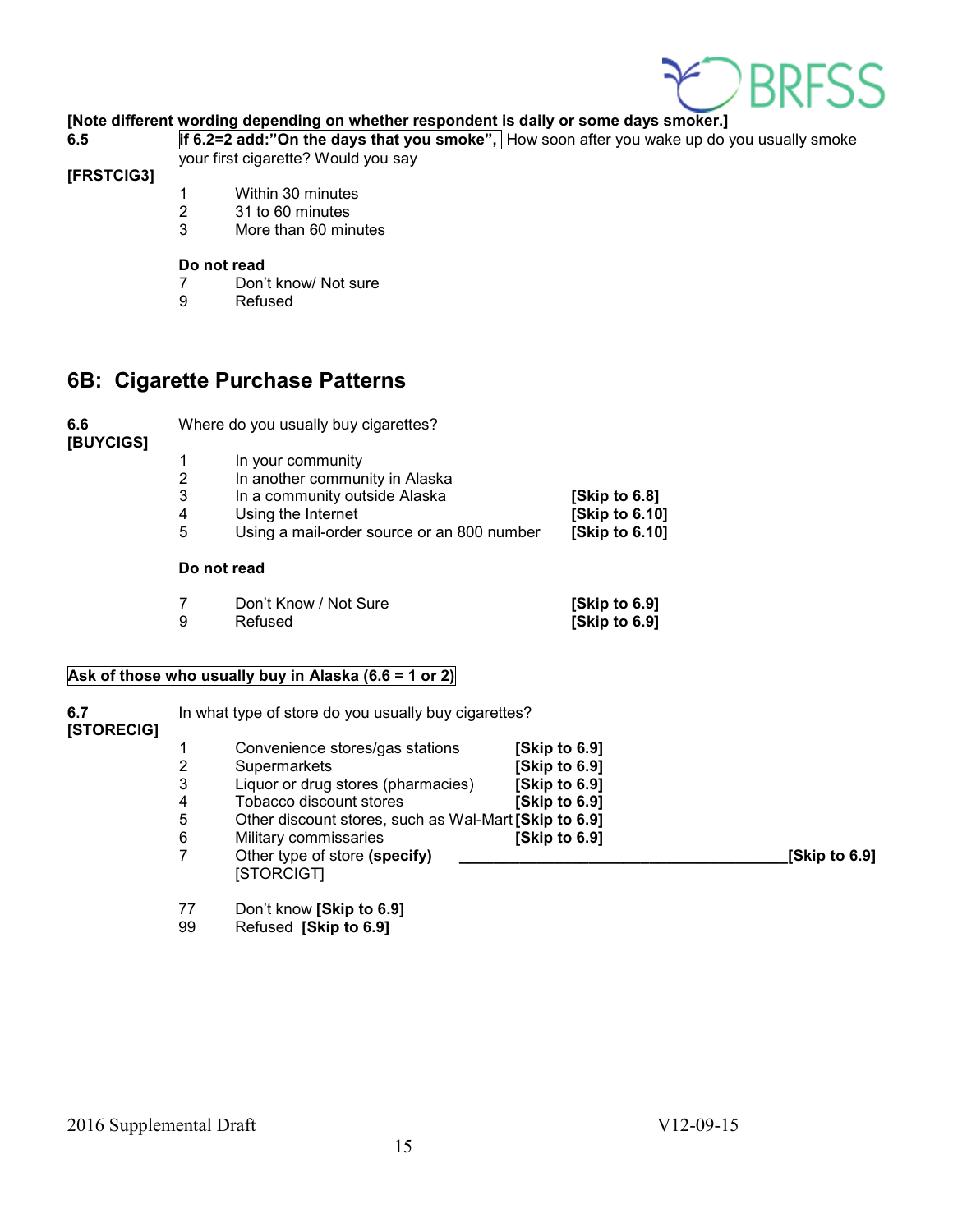

### **Ask of those who usually buy outside Alaska (6.6=3)**

**6.8** From which state do you usually buy them? **(open-ended answer) [STATECIG]** \_\_\_\_\_\_\_\_\_\_\_\_\_\_\_\_\_\_\_\_\_\_\_\_\_\_\_\_\_\_\_\_\_\_\_\_\_\_\_\_\_\_\_\_\_\_\_\_\_\_\_\_\_\_\_\_\_\_\_\_\_\_\_\_\_\_\_\_\_\_\_

Ask of those who usually buy in Alaska or outside Alaska (Ask if  $6.6 = 1, 2, 3, 7$  or 9 [exclude those who reported that they usually purchase by mail-order or Internet])

**6.9** In the last year, have you bought cigarettes over the Internet, or using a mail-order source?

- **[MAILCIG]**
- 1 Yes<br>2 No

**[Skip to 6.11]** 

### **Do not read**

7 Don't Know / Not Sure **[Skip to 6.11]**  9 Refused **[Skip to 6.11]** 

### Ask of those who usually buy thru Internet/mail order [6.6 = 4 or 5] or have done so in the last year [6.9 = 1]

### **6.10** In the last three months, about how many cartons or packs of cigarettes have you bought through the Internet or using a mail-order source?

### **[MAILNUM]**

number of  $(1 =$  packs,  $2 =$  cartons)

**Do not read**<br>7777 Don

Don't Know / Not Sure

- 8888 None<br>9999 Refuse
- Refused

### <span id="page-15-0"></span>**6C: Initiation and Duration of Smoker Status**

### **Ask of Current and Former Smokers (6.2=1,2,3)**

**6.11** How old were you when you first started smoking cigarettes regularly? **[BEGSMOKE]** 

### **\_\_ \_\_\_ Code age in years (1-100)**

- 888 Never smoked regularly *(don't read)*
- 777 Don't Know / Not Sure
- 999 Refused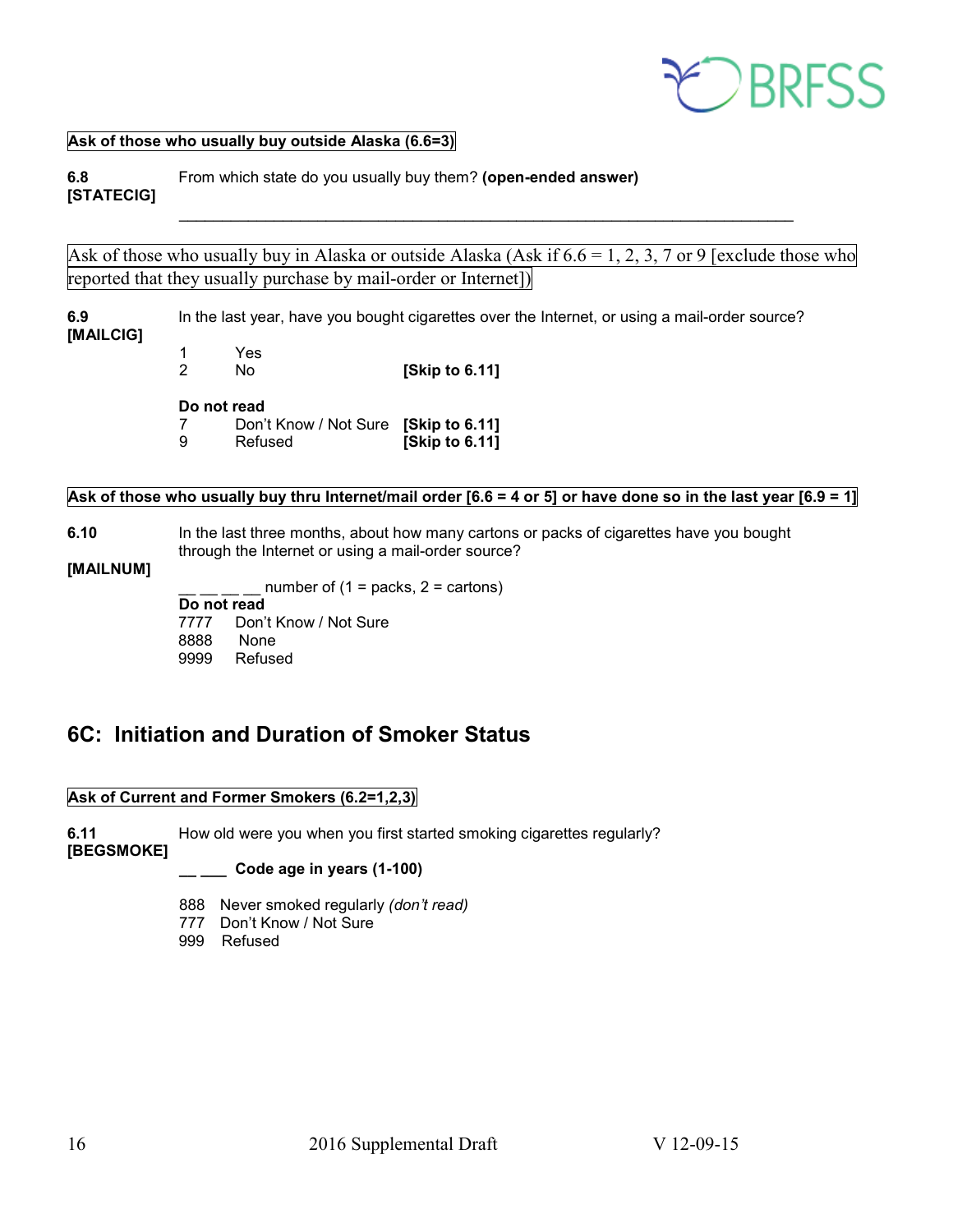

**6.12** Around this time 12 months ago, were you smoking cigarettes every day, some days, or not at all? **[SMKYRAGO]** 

- 1 Every Day
- 2 Some Days
- 3 Not at all

Do not read

- 7 Don't Know/Not Sure<br>9 Refused
- **Refused**

### **If 06.02 = 3 and 06.11 = 888 then go to 6.22**

### **Ask of Former Smokers (6.1 = 1 and 6.2 = 3) else skip to 6.14: REVISED ANSWER CATEGORIES**

**6.13** *(NOTE for CATI Programming): this is different from Core 8.4, but should be same as stateadded item in Standard survey)*

About how long has it been since you last smoked cigarettes regularly? Was that…

[**LASTSMK4**]

**INTERVIEWER NOTE: Pause between each response category to allow respondent to answer "Yes" or "No" to each category.**

**INTERVIEWER NOTE: If respondent refuses at any level, code 99 (Refused). If respondent answers "Don't know" or "Not sure" at any level, ask about the next level. If respondent answers "Don't know" or "Not sure" to two levels in a row, code 77 (Don't know/Not sure).**

### **Please read:**

| 11 | 10 years or more                                                    | (If "No," ask 10; if "Yes," code 11) |
|----|---------------------------------------------------------------------|--------------------------------------|
| 10 | At least 5 years but less than 10 years ago                         |                                      |
|    |                                                                     | (If "No," ask 09; if "Yes," code 10) |
| 09 | At least 2 years but less than5 years ago                           |                                      |
|    |                                                                     | (If "No," ask 08; if "Yes," code 09) |
| 08 | More than a year ago (but less than 2 years ago)                    |                                      |
|    |                                                                     | (If "No," ask 07; if "Yes," code 08) |
| 07 | About 1 year ago                                                    |                                      |
|    | [Interviewer note: Can add, "That is, roughly 12 months" if needed] |                                      |
|    |                                                                     | (If "No," ask 06; if "Yes," code 07) |
| 06 | At least 6 months but less than one year ago                        |                                      |
|    |                                                                     | (If "No," ask 05; if "Yes," code 06) |
| 05 | At least 3 months but less than 6 months ago                        |                                      |
|    |                                                                     | (If "No," ask 04; if "Yes," code 05) |
| 04 | At least 30 days ago but less than 3 months ago                     |                                      |
|    |                                                                     | (If "No," ask 03; if "Yes," code 04) |
| 03 | At least 7 days ago but less than 30 days ago                       |                                      |
|    |                                                                     | (If "No," ask 02; if "Yes," code 03) |
| 02 | At least 24 hours ago but less than 7 days ago                      |                                      |
|    |                                                                     | (If "No," ask 01; if "Yes," code 02) |
| 01 | Within the past 24 hours                                            |                                      |
|    |                                                                     |                                      |

**Do not read:**

- 7 7 Don't know / Not sure **[Skip to 6.22]**
- 9 9 Refused **[Skip to 6.22]**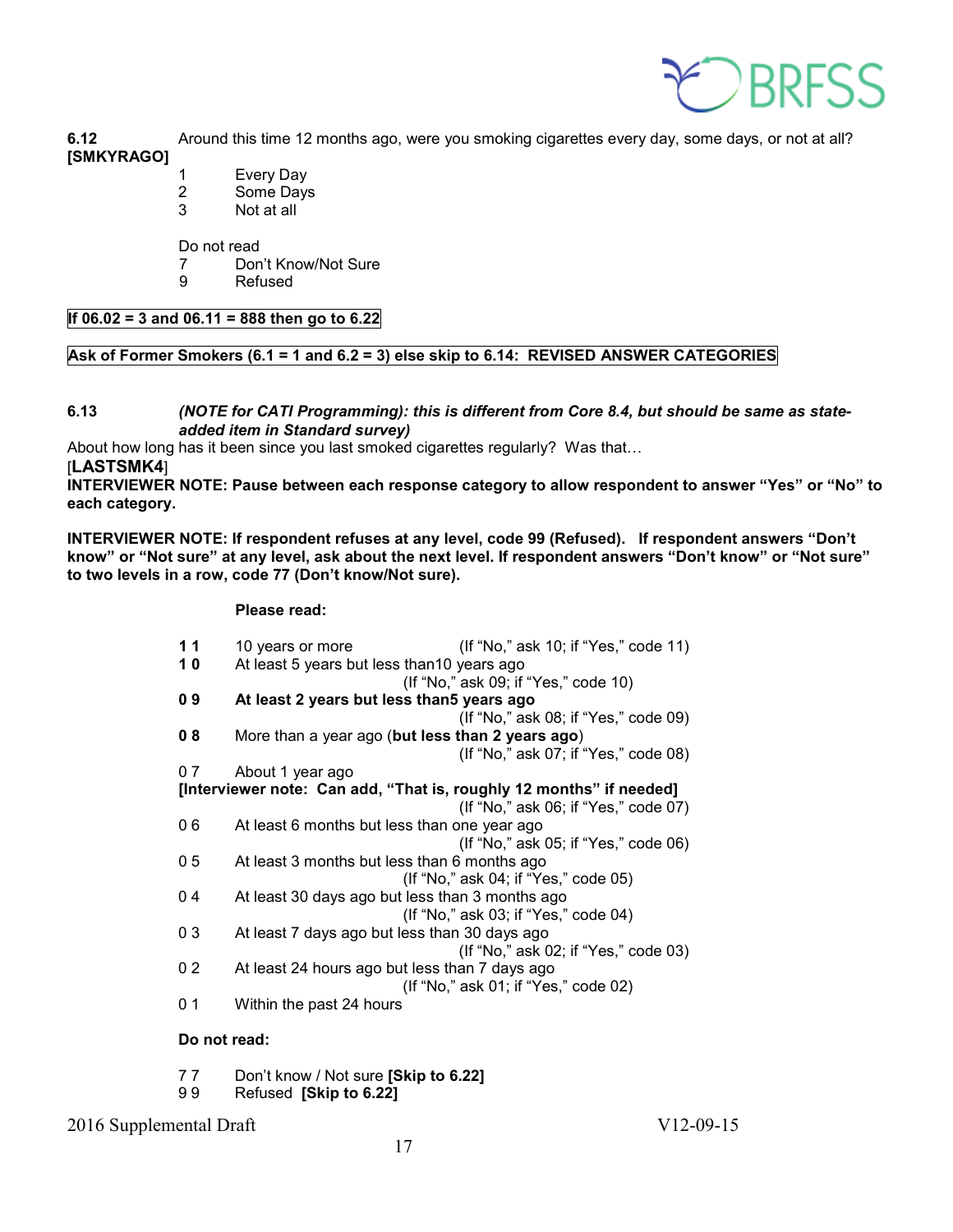### <span id="page-17-0"></span>**6D: Cessation**



### **Ask of Current Smokers (6.2 = 1 or 2) 6.14** During the past 12 months have you stopped smoking for one day or longer because you were trying to quit smoking? **[STOPSMK2 – BOTH]** *(same as Core 8.3)* 1 Yes 2 No **[Skip to 6.19] Do not read**<br>7 Don 7 Don't know / Not sure **[Skip to 6.19] [Skip to 6.19] 6.15** How many times during the past 12 months have you stopped smoking because you were trying to quit smoking? **[TIMESSM] Interviewer note: If R says "none" go back and ask previous question C06Q14.**   $\overline{777}$  1 -400 times Don't know/Not sure 999 Refused **6.16** During the past 12 months, what is the longest length of time you stopped smoking because you were trying to quit smoking? **[LENGTHSM] Do not read**  $1_{--}$  days  $2_{-}$  weeks<br>3 months months 777 Don't know/Not sure<br>999 Refused **Refused Methods of Quitting - Ask of Current Smokers who have tried to quit during past 12 months (6.14 = 1) or Former Smokers who quit within past 5 years (6.13 = 01-09) 6.17 Former Smokers:** When you quit smoking for good… **Current Smokers:** The last time you tried to quit smoking… Did you use the nicotine patch, nicotine gum, or any other medication to help you quit? **[MEDQUIT]** 1 Yes No. **Do not read** 7 Don't know / Not sure

9 Refused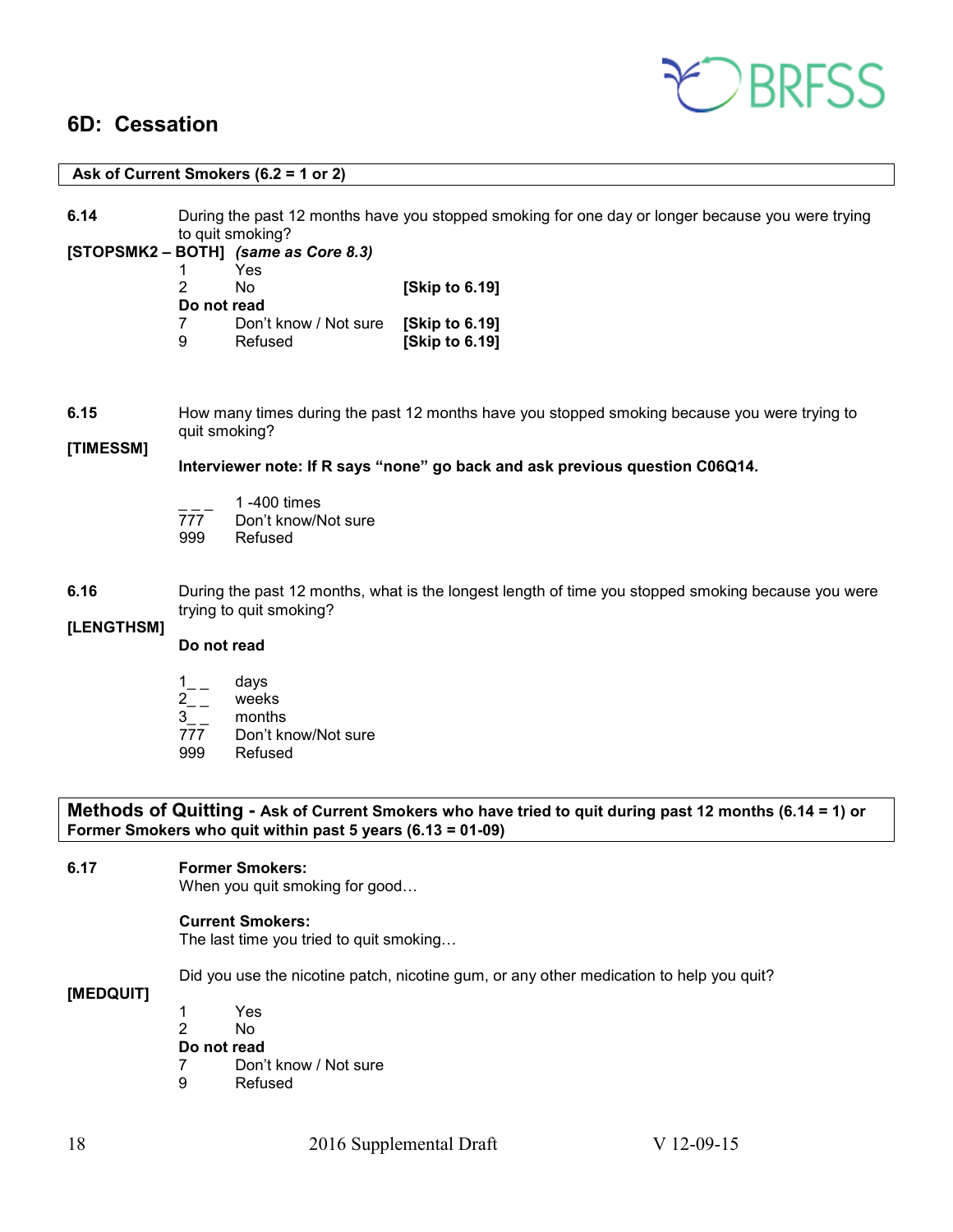

### **6.18 Former Smokers:**

When you quit smoking for good…

### **Current Smokers:**

The last time you tried to quit smoking…

Did you use any other assistance, such as classes or counseling?

**[CLASSQT]**

1 Yes No. **Do not read**<br> **7** Don' 7 Don't know / Not sure<br>9 Refused **Refused** 

**[Former Smokers (6.1 = 1 and 6.2 = 3) skip to 6.22]** 

### <span id="page-18-0"></span>**6E: Stages of Readiness (for Quitting Smoking)**

| Ask of Current Smokers (6.2 = 1 or 2) |                                                                          |                                                                                                    |                                  |
|---------------------------------------|--------------------------------------------------------------------------|----------------------------------------------------------------------------------------------------|----------------------------------|
| 6.19                                  |                                                                          | [If 6.14>1] Would you like to quit smoking?<br>[If 6.14=1] Would you [still] like to quit smoking? |                                  |
| [LIKESTOP]                            | 1<br>$\overline{2}$                                                      | Yes<br><b>No</b>                                                                                   | [Skip to 6.22]                   |
|                                       | Do not read<br>7<br>9                                                    | Don't know / Not sure<br>Refused                                                                   | [Skip to 6.22]<br>[Skip to 6.22] |
| 6.20<br>[LKSTP6MO]                    | Are you seriously considering stopping smoking within the next 6 months? |                                                                                                    |                                  |
|                                       | 1<br>$\overline{2}$                                                      | Yes<br><b>No</b>                                                                                   | [Skip to 6.22]                   |
|                                       | Do not read<br>$\overline{7}$<br>9                                       | Don't know / Not sure<br>Refused                                                                   | [Skip to 6.22]<br>[Skip to 6.22] |
| 6.21                                  | Are you planning to stop smoking within the next 30 days?                |                                                                                                    |                                  |
| [LKSTP30D]                            | 1<br>$\overline{2}$                                                      | Yes<br>No                                                                                          |                                  |
|                                       | Do not read<br>7<br>9                                                    | Don't know / Not sure<br>Refused                                                                   |                                  |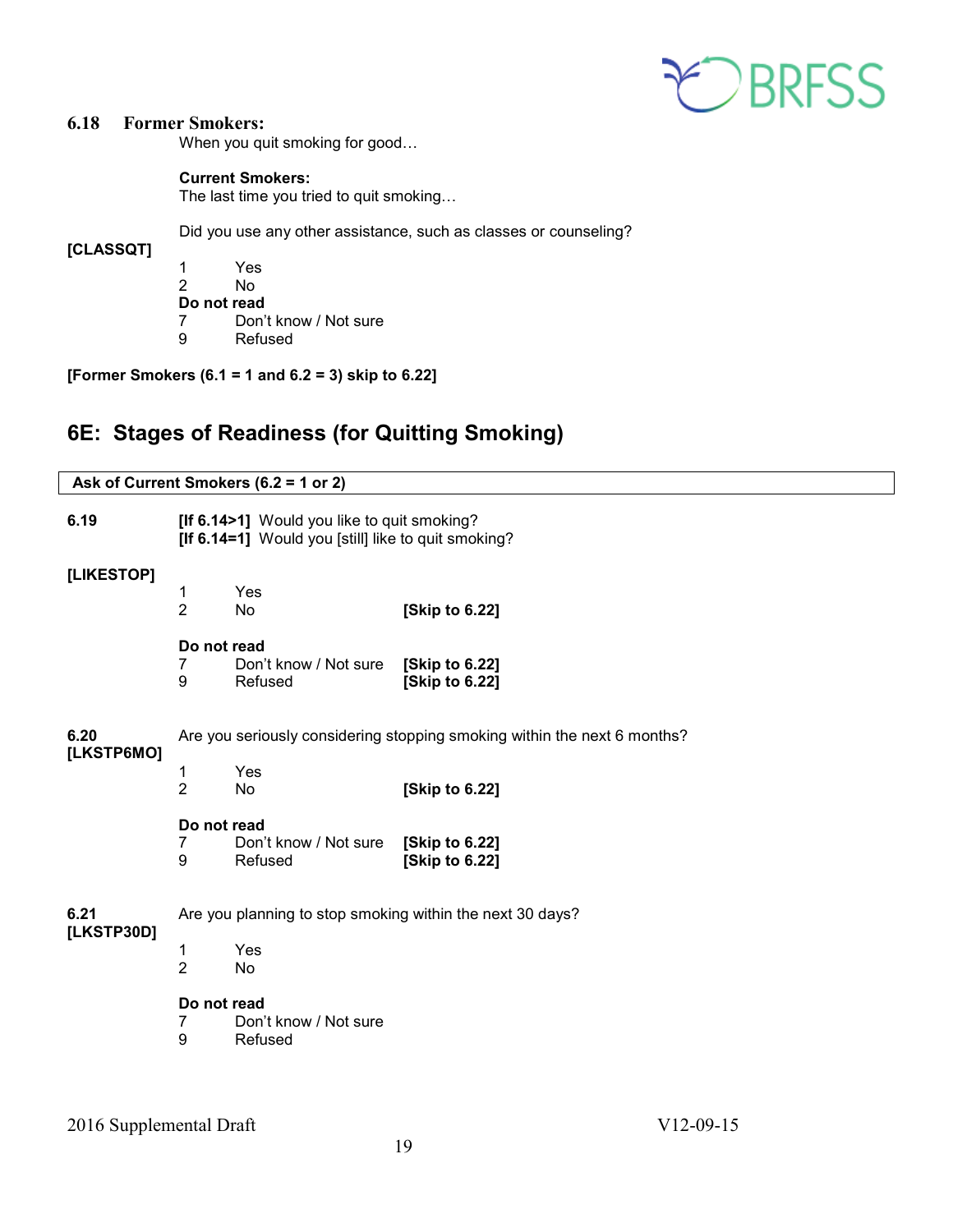

### <span id="page-19-0"></span>**6F: Health Professional Ask and Advise**

### **Ask 6.22 of All Respondents**

| 6.22               | In the past 12 months, have you seen a doctor, nurse, or other health professional to get<br>any kind of care for yourself?                              |
|--------------------|----------------------------------------------------------------------------------------------------------------------------------------------------------|
| [GETCARE – BOTH]   |                                                                                                                                                          |
|                    | Yes<br>1                                                                                                                                                 |
|                    | 2<br>[skip to 6.25]<br>No                                                                                                                                |
|                    | Do not read                                                                                                                                              |
|                    | 7<br>Don't know / Not sure<br>[skip to 6.25]<br>9<br>Refused<br>[skip to 6.25]                                                                           |
|                    | Ask of Current Smokers (6.2 = 1 or 2)                                                                                                                    |
| 6.23<br>[QUITSMOK] | In the past 12 months, has a doctor, nurse, or other health professional advised you to<br>quit smoking?                                                 |
|                    | [Skip to 6.29]<br>Yes<br>1<br>$\overline{2}$<br><b>No</b>                                                                                                |
|                    | Do not read<br>Don't know / Not sure<br>7<br>9<br>Refused                                                                                                |
|                    | Ask of Never Smokers (6.1 = 2, 7, or 9), Former Smokers (6.1 = 1 and 6.2 = 3), and Current Smokers who were<br>not advised to quit $(6.23 = 2, 7, or 9)$ |
| 6.24<br>[DOCASK]   | During the past 12 months, did any doctor or other health professional ask if you smoke?                                                                 |
|                    | Yes<br>1<br>$\overline{2}$<br><b>No</b>                                                                                                                  |
|                    | Do not read                                                                                                                                              |
|                    | Don't know / Not sure<br>7<br>9<br>Refused                                                                                                               |
|                    | If $6.11 = 888$ then go to $6.30$                                                                                                                        |
|                    | Ask of Former Smokers who quit within the past 5 years (6.1 = 1 and 6.2 = 3 and 6.13 $\leq$ 09)                                                          |

**6.25 Now we would like to ask you some questions about the 12 months prior to when you quit smoking. Earlier you said that you quit smoking [autofill with answer from 6.13].** Did you have a health visit to get any kind of care for yourself, in the 12 months prior to when you quit smoking?

**[FDOCCARE2]** 

|             | Yes                 |                |
|-------------|---------------------|----------------|
| 2           | No.                 | [skip to 6.30] |
| Do not read |                     |                |
|             | Don't Know/Not Sure | [skip to 6.30] |
| 9           | Refused             | [skip to 6.30] |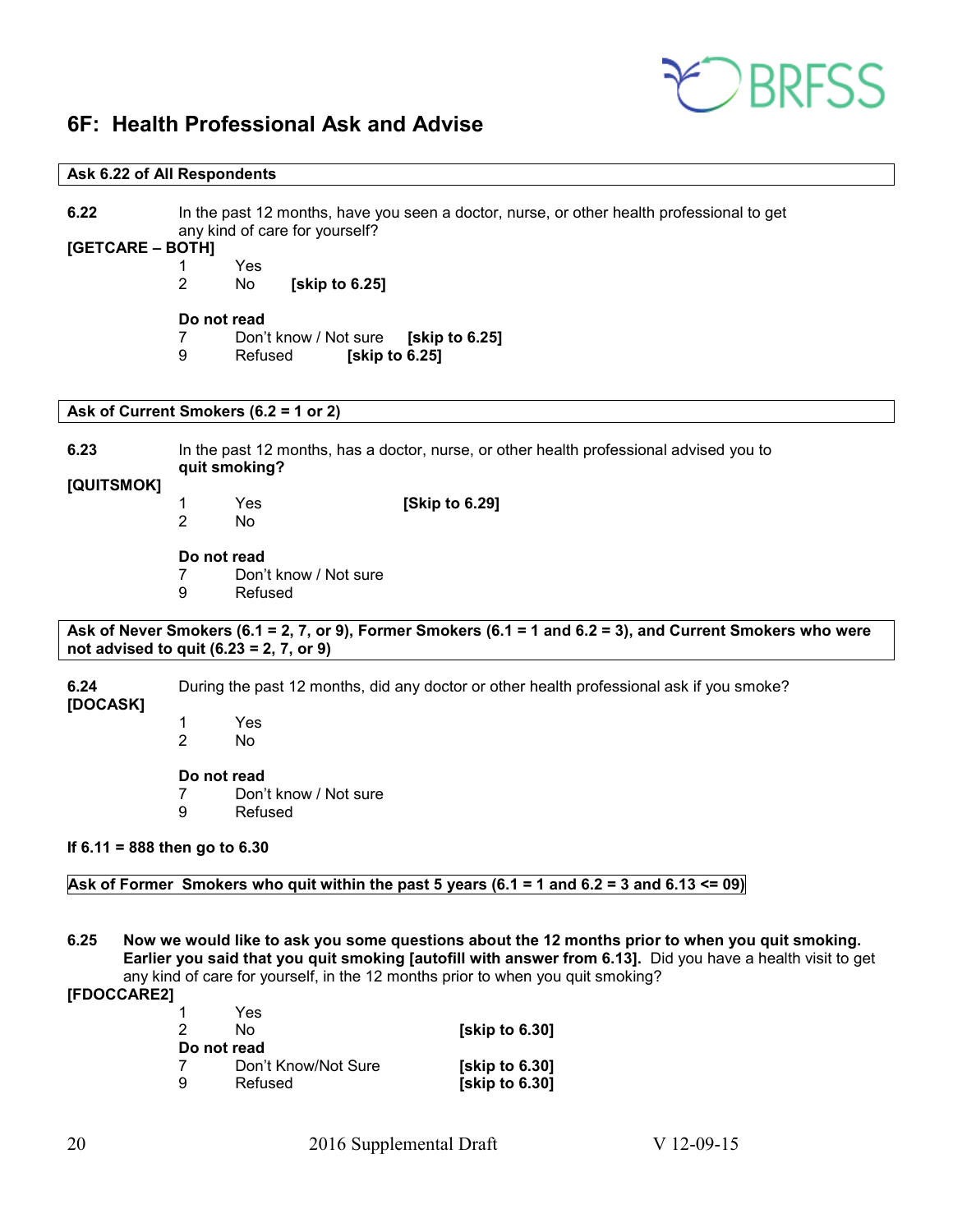

### **6.26 [Ask if If 6.25=1]**

In the 12 months prior to your quitting, did any doctor, dentist, or other health professional talk to you about your smoking?

### **[FDOCTALK2]**

|   | Yes                 |                       |
|---|---------------------|-----------------------|
| 2 | N٥                  | <b>Skip to 6.301</b>  |
|   | Do not read         |                       |
|   | Don't Know/Not Sure | <b>Solution</b> 6.301 |
| 9 | Refused             | <b>Skip to 6.301</b>  |

### **Ask of Former Smokers who quit within the past 5 years and who talked to provider about smoking (6.26 = 1)**

**6.27** In the 12 months prior to your quitting, did any doctor, dentist, or other health professional advise you to quit smoking?

### **[FDOCPRIOR]**

| 1           | Yes                 |                       |
|-------------|---------------------|-----------------------|
| 2           | N٥                  | [skip to 6.30]        |
| Do not read |                     |                       |
| 7           | Don't Know/Not Sure | <b>Solution</b> 6.301 |
| 9           | Refused             | [skip to 6.30]        |

**6.28** In the 12 months prior to your quitting, when a doctor or other health professional advised you to quit smoking, did they also do any of the following?

### **[FDOCDRUG]**

(a) Prescribe or recommend a patch, nicotine gum, nasal spray, an inhaler, or pills such as Zyban?

- 1 Yes
- No.

#### **Do not read**

- 7 Don't know / Not sure<br>9 Refused
- **Refused**

(b) Suggest that you set a specific date to stop smoking?

### **[FDOCDATE]**

1 Yes 2 No

### **Do not read**

- 7 Don't know / Not sure<br>9 Refused
- **Refused**

(c) Suggest that you use a smoking cessation class, program, quit line, or counseling?

### **[FDOCCLASS]**

- 1 Yes 2 No
	-

### **Do not read**

- 7 Don't know / Not sure<br>9 Refused
- **Refused**

(d) Provide you with booklets, videos, or other materials to help you quit smoking on your own?

### **[FDOCBOOK]**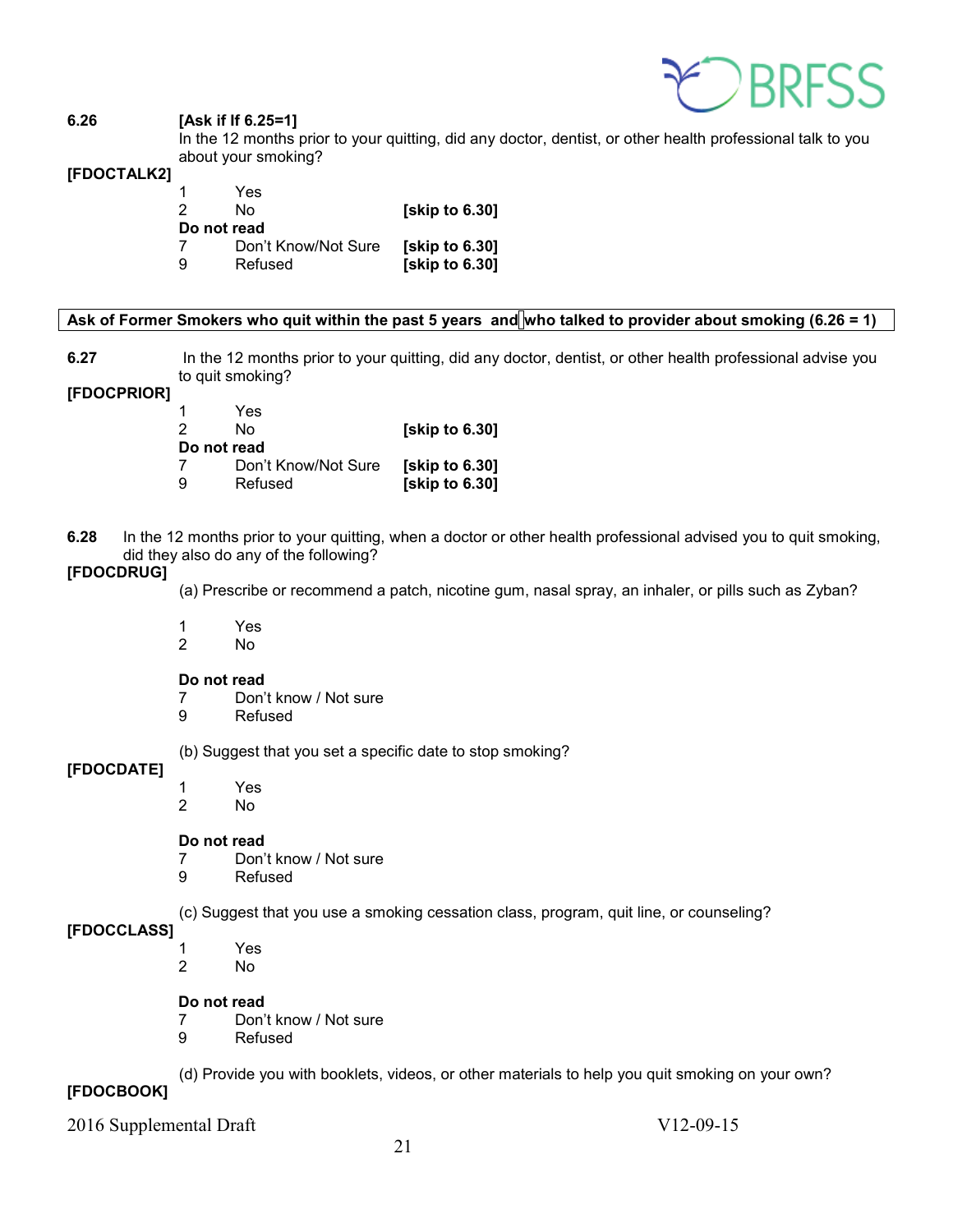

- 1 Yes
- No.

### **Do not read**

- 7 Don't know / Not sure
- 9 Refused

(e) Follow up with you to discuss your quit attempt or your smoking?

# **[FDOCFOLLOW]**

- 1 Yes
	- No.

### **Do not read**

- 7 Don't know / Not sure
- 9 Refused

Additional Interviewer Notes for 6.28e: probe if needed: "By 'follow up' I mean did the provider schedule another appointment or phone call to talk about how you were doing with your quit attempt or to talk about getting ready to quit?"

### **Ask of Current Smokers advised to quit (6.23 = 1)**

| 6.29<br>[DOCDRUG]                                         | In the past 12 months, when a doctor or other health professional advised you to quit<br>smoking, did they also do any of the following? |                                                                                                    |  |
|-----------------------------------------------------------|------------------------------------------------------------------------------------------------------------------------------------------|----------------------------------------------------------------------------------------------------|--|
|                                                           |                                                                                                                                          | (a) Prescribe or recommend a patch, nicotine gum, nasal spray, an inhaler, or pills such as Zyban? |  |
|                                                           | Yes<br>2<br>No.                                                                                                                          |                                                                                                    |  |
|                                                           | Do not read<br>9                                                                                                                         | Don't know / Not sure<br>Refused                                                                   |  |
| (b) Suggest that you set a specific date to stop smoking? |                                                                                                                                          |                                                                                                    |  |
| [DOCDATE]                                                 | 2                                                                                                                                        | <b>Yes</b><br>No.                                                                                  |  |

### **Do not read**

- 7 Don't know / Not sure<br>9 Refused
- **Refused**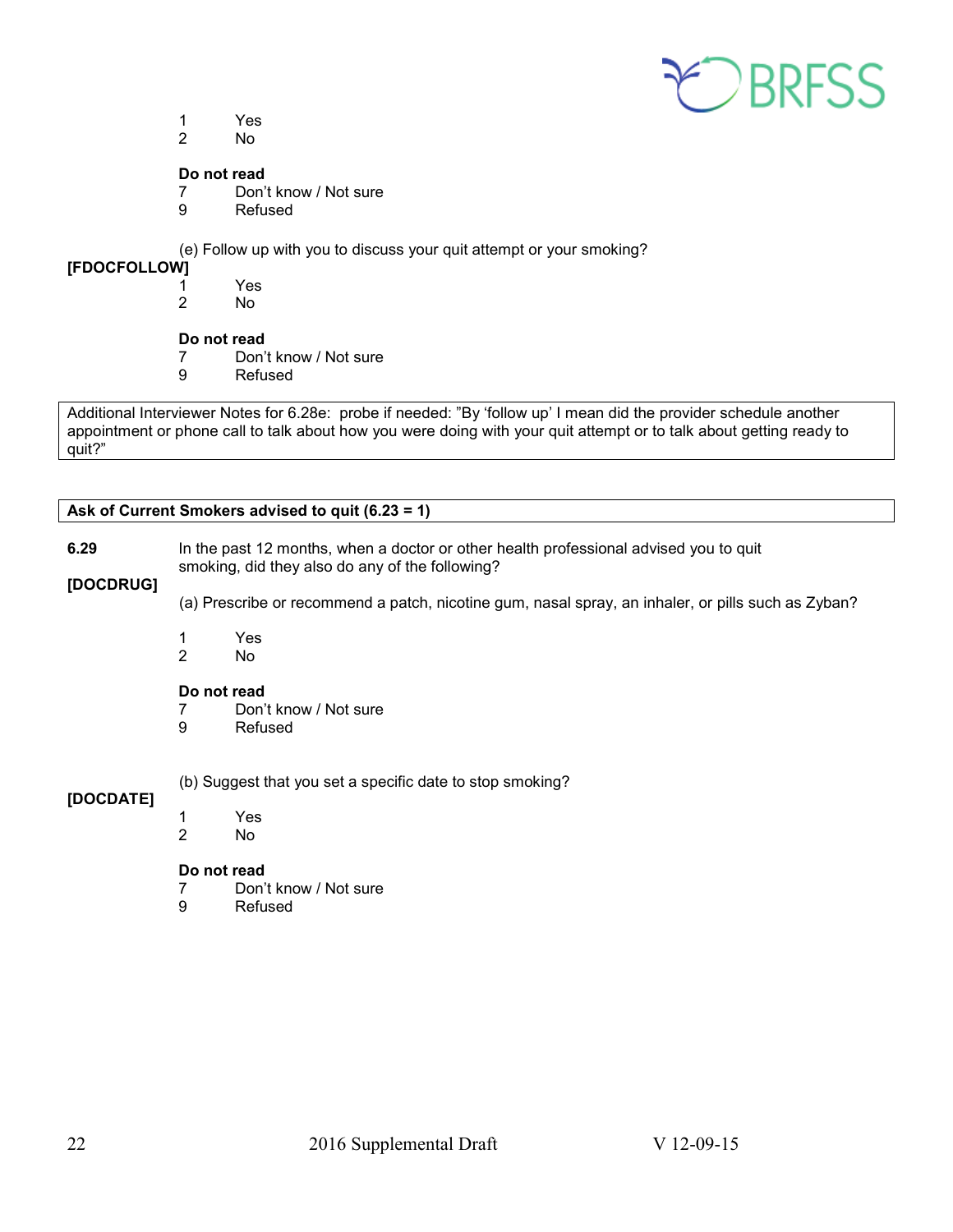

(c) Suggest that you use a smoking cessation class, program, quit line, or counseling?

**[DOCCLASS]**

1 Yes

No.

- **Do not read**
- 7 Don't know / Not sure
- 9 Refused

(d) Provide you with booklets, videos, or other materials to help you quit smoking on your own?

### **[DOCBOOK]**

- 1 Yes  $No$
- **Do not read**<br>7 Don'
- Don't know / Not sure
- 9 Refused

(e) Follow up with you to discuss your smoking or quit attempt?

### **[DOCFOLLOW]**

1 Yes No.

### **Do not read**

- 7 Don't know / Not sure
- 9 Refused

Additional Interviewer Notes for 6.29e: probe if needed:"By 'follow up' I mean did the provider schedule another appointment or phone call to talk about how you were doing with your quit attempt or to talk about getting ready to quit?"

### <span id="page-22-0"></span>**6G: Cessation Benefit question**

| Ask of respondents who have some health insurance coverage (3.1=1) skip if 3.1 = 2,7,9 |                                                                                                 |  |
|----------------------------------------------------------------------------------------|-------------------------------------------------------------------------------------------------|--|
| G 20                                                                                   | Does your health insurance coverage nay for the cost of any help to quit using tobacco, such as |  |

**6.30** Does your health insurance coverage pay for the cost of any help to quit using tobacco, such as a stop-smoking or stop-chewing program, or nicotine patches, pills, or other medications?

**[QUITINS]**

- 1 Yes
- 2 No

### **Do not read**

- 7 Don't know/Not sure<br>9 Refused
- **Refused**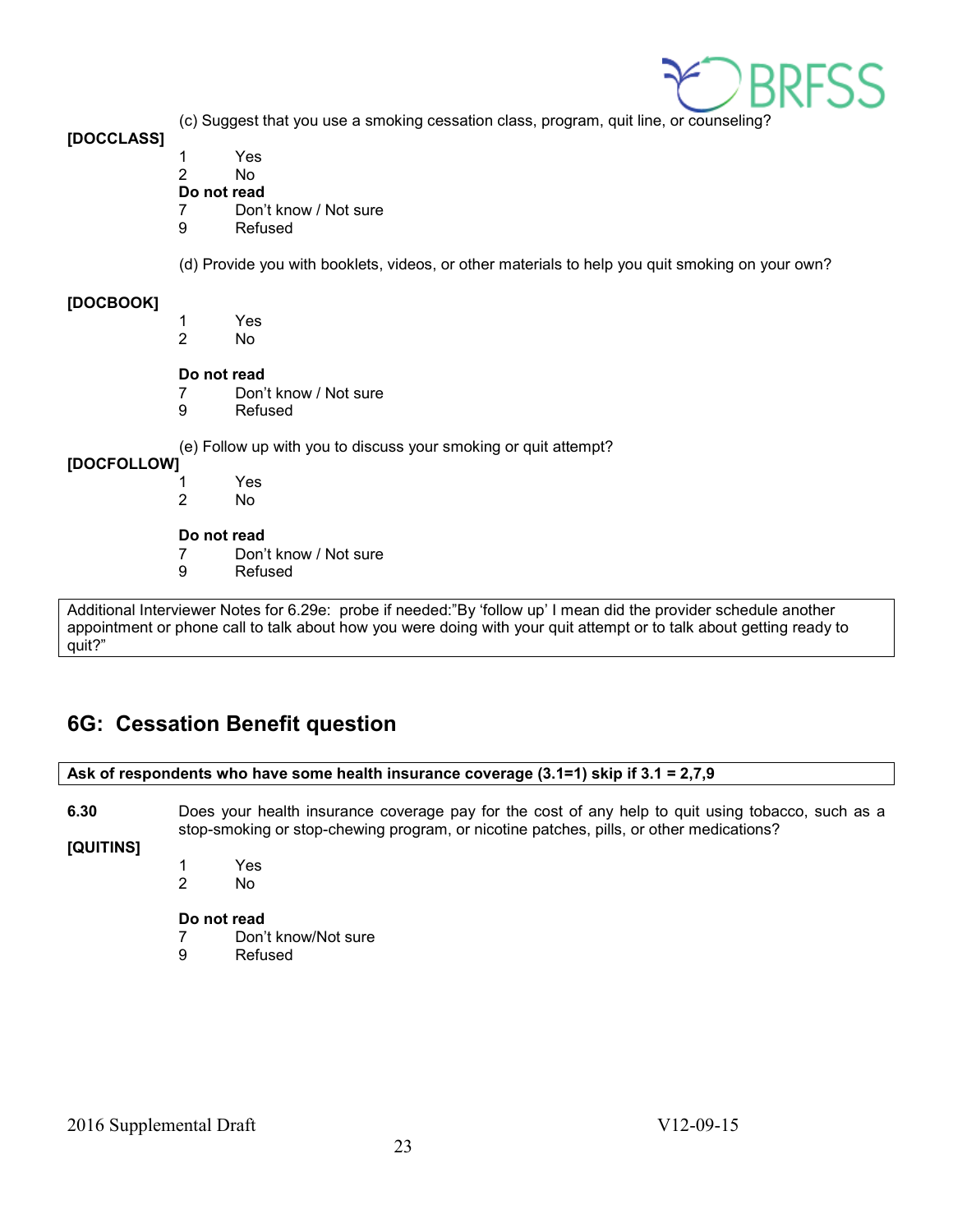### <span id="page-23-0"></span>6H: Electronic Cigarette Use



### **Ask of All Respondents**

| 6.31        | products.                                                                                                                                                                                                                                                                                                      |                     | Now I'm going to ask about electronic cigarettes (e-cigarettes) and other electronic "vaping" |  |
|-------------|----------------------------------------------------------------------------------------------------------------------------------------------------------------------------------------------------------------------------------------------------------------------------------------------------------------|---------------------|-----------------------------------------------------------------------------------------------|--|
| [VAPEEV]    | Have you ever used an e-cigarette or other electronic vapor product, even just one time, in your<br>entire life?                                                                                                                                                                                               |                     |                                                                                               |  |
|             | Interviewer note: (Read if necessary) Electronic cigarettes (e-cigarettes) and other electronic<br>"vaping" products include electronic hookahs (e-hookahs), vape pens, e-cigars, and others.<br>These products are battery-powered and usually contain nicotine and flavors such as fruit,<br>mint, or candy. |                     |                                                                                               |  |
|             |                                                                                                                                                                                                                                                                                                                | Yes                 |                                                                                               |  |
|             | 2                                                                                                                                                                                                                                                                                                              | No.                 | <b>Skip to 6.431</b>                                                                          |  |
| Do not read |                                                                                                                                                                                                                                                                                                                |                     |                                                                                               |  |
|             |                                                                                                                                                                                                                                                                                                                | Don't know/Not sure | <b>Skip to 6.431</b>                                                                          |  |
|             | 9                                                                                                                                                                                                                                                                                                              | Refused             | <b>Skip to 6.431</b>                                                                          |  |

### **6.32 Do you now use e-cigarettes or other electronic "vaping" products every day, some days, or not at all?**

### **[VAPENOW2]**

| 1           | Every day           |                |
|-------------|---------------------|----------------|
| 2           | Some days           |                |
| 3           | Not at all          | [Skip to 6.38] |
| Do not read |                     |                |
| 7           | Don't know/Not sure | [Skip to 6.43] |
| 9           | Refused             | [Skip to 6.43] |

### **Ask 6.33 if respondent is current e-cig user (6.32=1 or 2)**

**6.33** During the past 30 days, on how many days did you use an e-cigarette or other electronic **"vaping"**  product?

**[VAPE30NOW]** 

### **Do not read**

\_\_ 0-30 Number of Days

- 88 None **[skip to 6.35]**
- 77 Don't Know / Not Sure<br>99 Refused **[skip**] **[skip to 6.35]**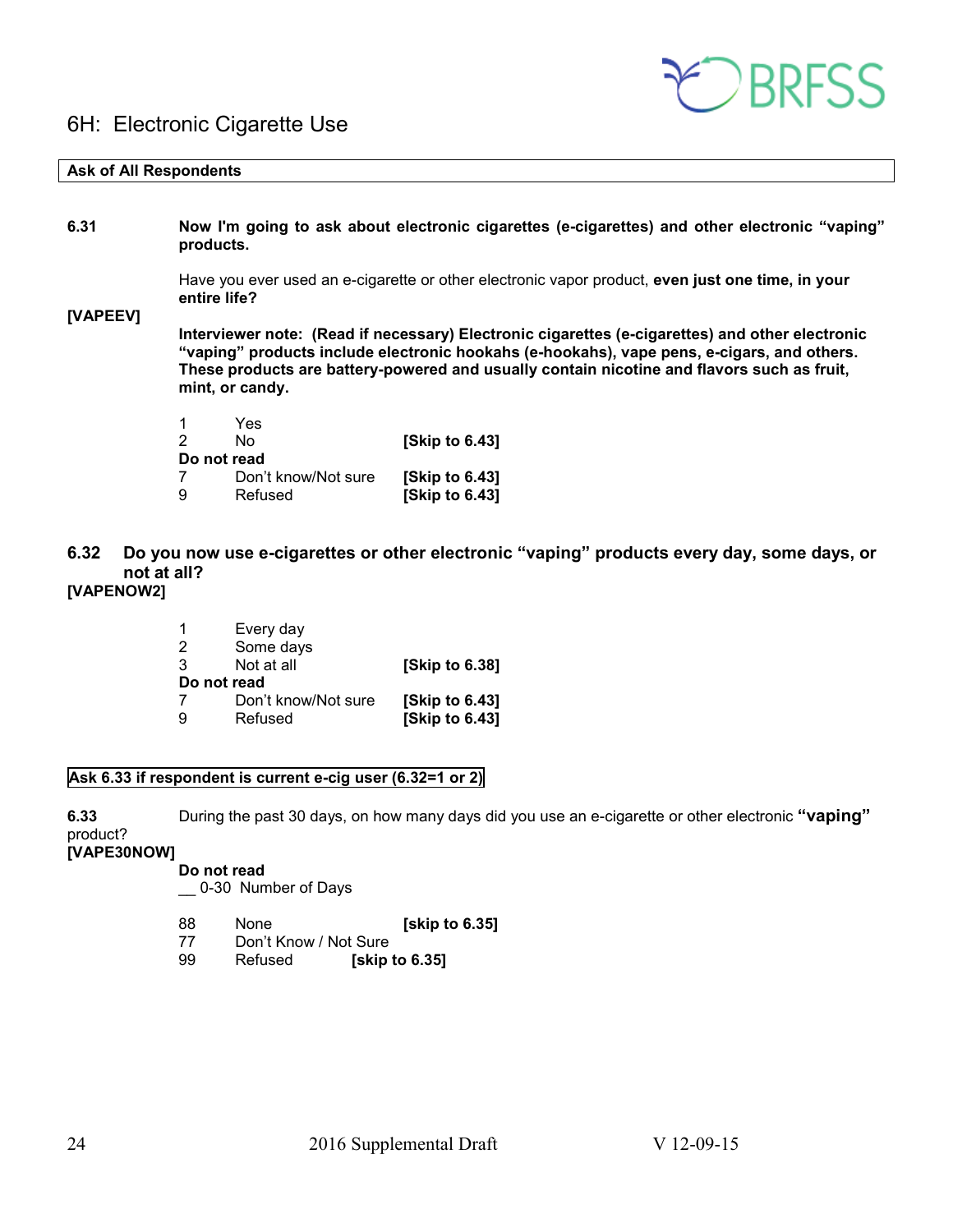

**6.34 When you used an e-cigarette, vaping pen or other vaping product in the past 30 days, what did you use it to inhale? Please answer yes or no for each item. [VAPEPRD1, VAPPRD2, VAPEPRD3, VAPEPOTH]** 

- **1 Nicotine**
- 
- **2 Marijuana 3 Flavor**
- **4 Something Else (Specify) \_\_\_\_\_\_\_\_\_**
- **7 Don't know / Not sure**
- **9 Refused**

### **Ask 6.35 of current e-cig users (6.32=1 or 2)**

**6.35** Where do you usually buy your electronic **vaping** products? **[VAPEBUY]**

- 1 In your community<br>2 In another commun
- 2 In another community in Alaska<br>3 In a community outside Alaska
- 3 In a community outside Alaska **[Skip to 6.37]**
- 4 Using the Internet<br>5 Using a mail-order

5 Using a mail-order source or an 800 number **[Skip to 6.37]** 

#### **Do not read**

- 7 Don't Know / Not Sure **[Skip to 6.37]**
- 

**[Skip to 6.37]** 

### **Ask 6.36 of those who usually buy in Alaska (6.35 = 1 or 2)**

**6.36** In what type of store do you usually buy electronic **vaping** products? **[VAPESTORE]**

- 1 Convenience stores/gas stations<br>2 Supermarkets or discount stores
	- Supermarkets or discount stores such as Walmart
- 3 Drug stores or pharmacies<br>4 liquor stores or tobacco sl
- 4 Liquor stores or tobacco shops<br>5 Vape shops
- Vape shops
- 6 Military commissaries<br>7 Other (specify)
- Other (specify)
- [STORVAPT]
- 77 Don't know<br>99 Refused
- Refused

**6.37** This question is about product choice. Do you usually use:

**[VAPECHC]**

- 1 A refillable **vaping** product with a reservoir or tank to fill
- 2 A rechargeable kit with replaceable cartridges
- 3 A disposable product
- or
- 4 Something else (specify)
- [VAPECHCT]

### **Do not read**

- 7 Don't know
- 9 Refused

### **Ask only if respondent said they EVER used e-cigarettes or other vaping product (6.32 <=3)**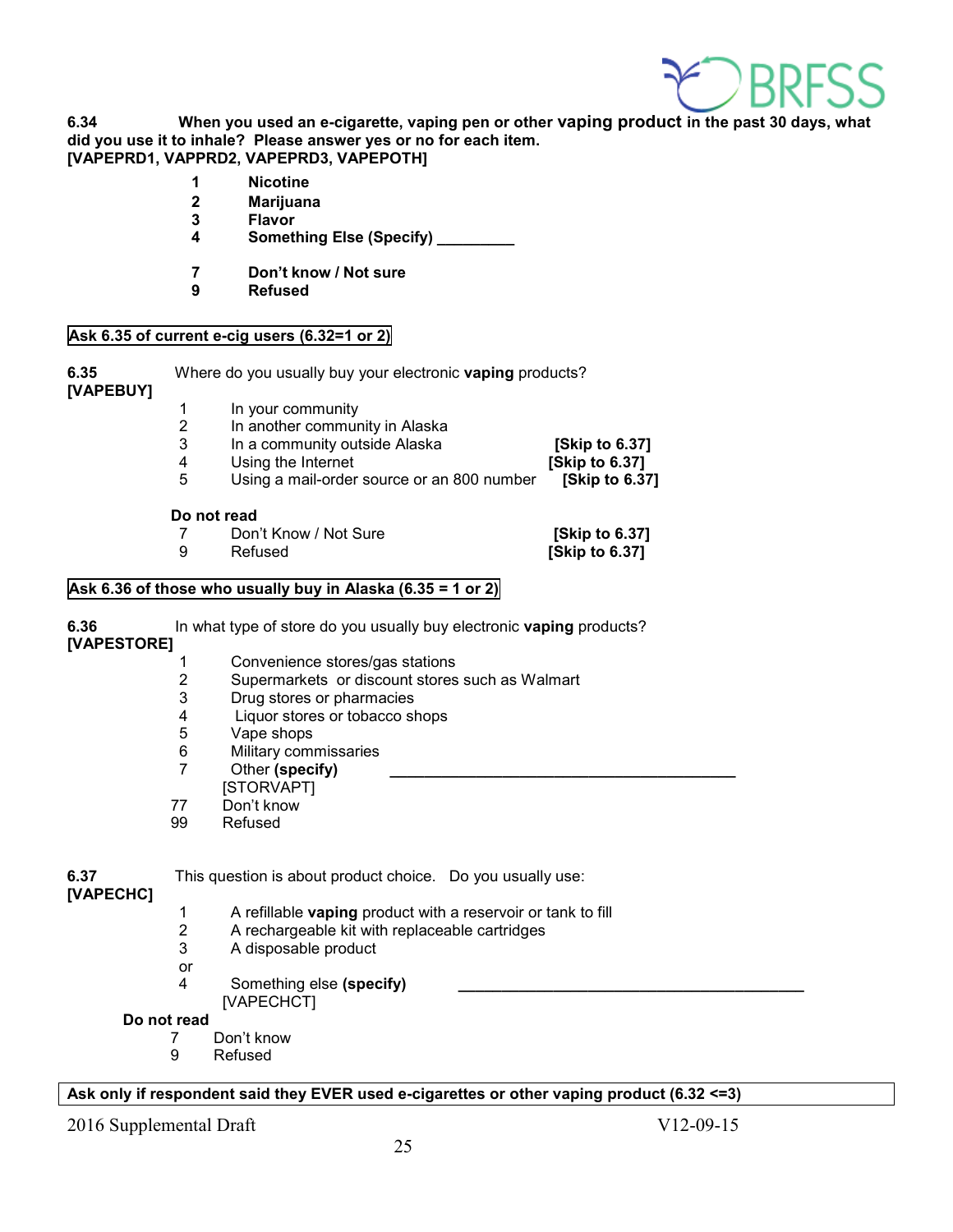

**6.38** How old were you when you first started using e-cigarettes or other **vaping products**? **[BEGVAPE]** 

### **\_\_ \_\_ \_\_\_ Code age in years (1-100)**

- 888 Never used regularly *(Interviewer note: do not read)*
- 777 Don't Know / Not Sure
- 999 Refused

### **Ask only if respondent is a current smoker who also currently uses e-cigs (6.2 = 1 or 2 AND (6.32<=2)**

**6.39** Earlier you said that you also smoke **regular or conventional** cigarettes. Do you ever use ecigarettes **or other vaping products** in situations where you can't smoke or would prefer not to smoke conventional cigarettes?

### **Probe for which. DO NOT READ RESPONSES.**

- 1 Yes<br>2 No
- No.
- 7 Don't know/Note sure
- 9 Refused

**6.40** Do you currently use e- cigarettes **or other vaping products** because you are trying to quit smoking conventional cigarettes?

# **[CIGALTQTEC]**

**[CIGALTEC]**

- 1 Yes<br>2 No
- No.

### **Do not read**

- 7 Don't know / Not sure
- 9 Refused

### **Ask only if respondent is a FORMER smoker who quit in the past 2 years who also EVER used e-cigs (6.2 = 3 AND (6.13<=8 AND 6.31=1)**

**6.41** Did you use e-cigarettes because you were trying to quit smoking conventional cigarettes?

### **[CIGFMREC]**

- 1 Yes
	- No.

### **Do not read**

- 7 Don't know / Not sure
- 9 Refused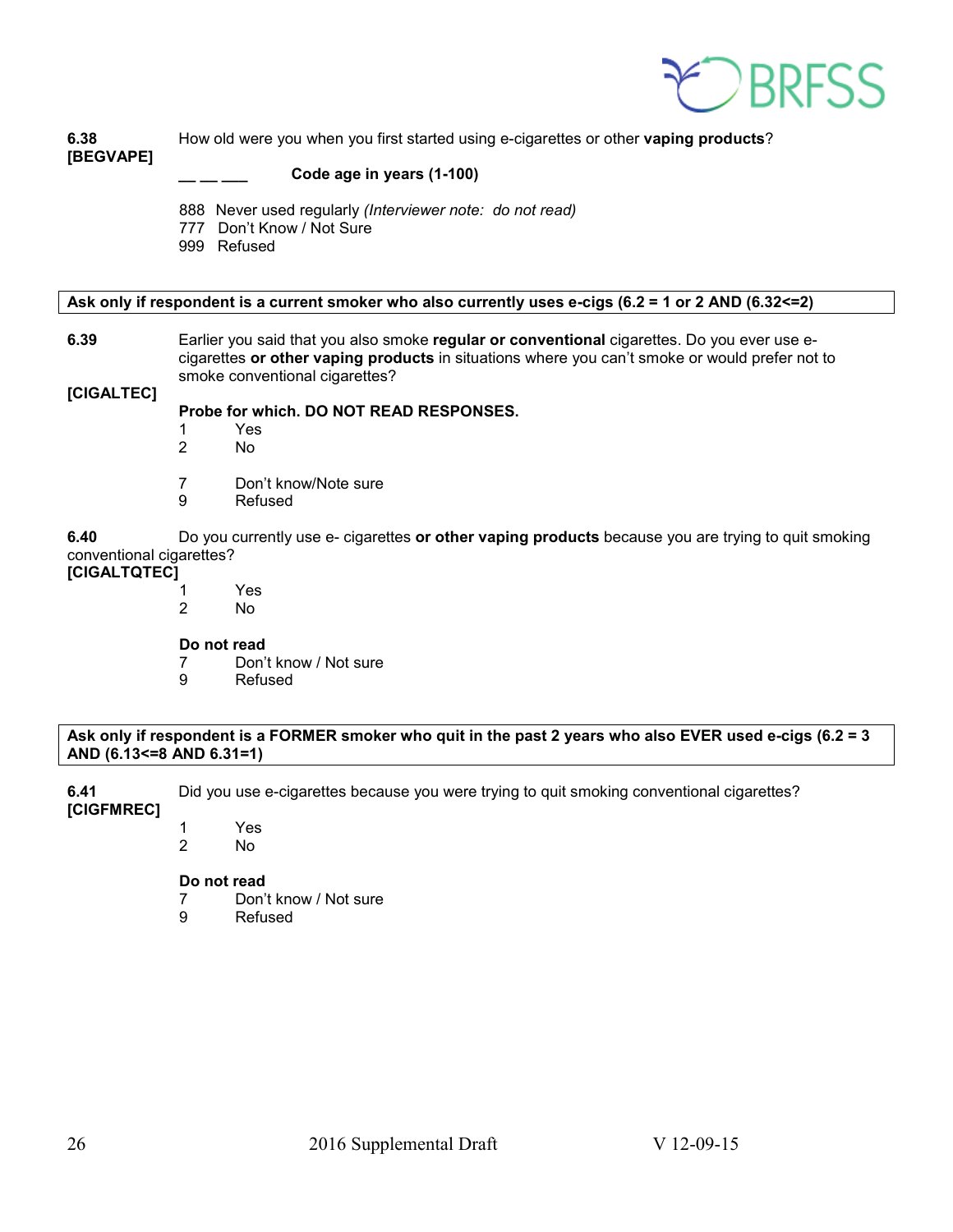

#### **Ask if respondent is a CURRENT user of e-cigs/vaping products (6.32<=2)**

**6.42** Would you like to quit using e-cigarettes or vaping products?

**[VAPEWNTQT]**

- 1 Yes<br>2 No
	- No.

### **Do not read**

- 7 Don't know / Not sure
- 9 Refused

### <span id="page-26-0"></span>6I: Other Smoked Tobacco Products

#### **Ask of All Respondents**

**6.43** The next questions are about other types of smoked tobacco that you light and smoke. **Have you ever** tried smoking **even one or two puffs of** any of these types of tobacco: cigars, cigarillos, or tobacco in a hookah or water pipe?

### **[OTHSMKEVA]**

**Interviewer note: (If respondent is unsure what these words mean) Examples of full-sized cigars would be Dutch Master, White Owl, King Edward, Muriel. Examples of smaller-sized cigars or cigarillos would be Swisher Sweets, Cheyenne or Winchester.**

**A water pipe is also called a hookah.**

**NOTE: Do not include electronic cigarettes.**

1 Yes

2 No **[Skip to 6.48]** 

### **Do not read**

| 7 | Don't know/Not sure | [Skip to 6.48] |
|---|---------------------|----------------|
| 9 | Refused             | [Skip to 6.48] |

**6.44** Which of these types of tobacco have you ever smoked?

### **[OTHSMKEV31, 32, 35 and 36]**

**Interviewer note: Repeat list if needed.** 

**If respondent indicates he/she is unsure what these words mean: Examples of full-sized cigars would be Dutch Master, White Owl, King Edward, Muriel. Examples of smaller-sized cigars or cigarillos would be Swisher Sweets, Cheyenne or Winchester. A water pipe is also called a hookah.**

### **CHECK ALL THAT APPLY**

- 1 Yes, full-sized cigars
- 2 Yes, cigarillos or small cigars
- 5 Yes, tobacco in a hookah or water pipe
- 8 No (none) (verify)

### **Interviewer note: If R says "none" go back and ask previous question C06Q43**

### **Do not read**

7 Don't know/Not sure **[Skip to 6.48]**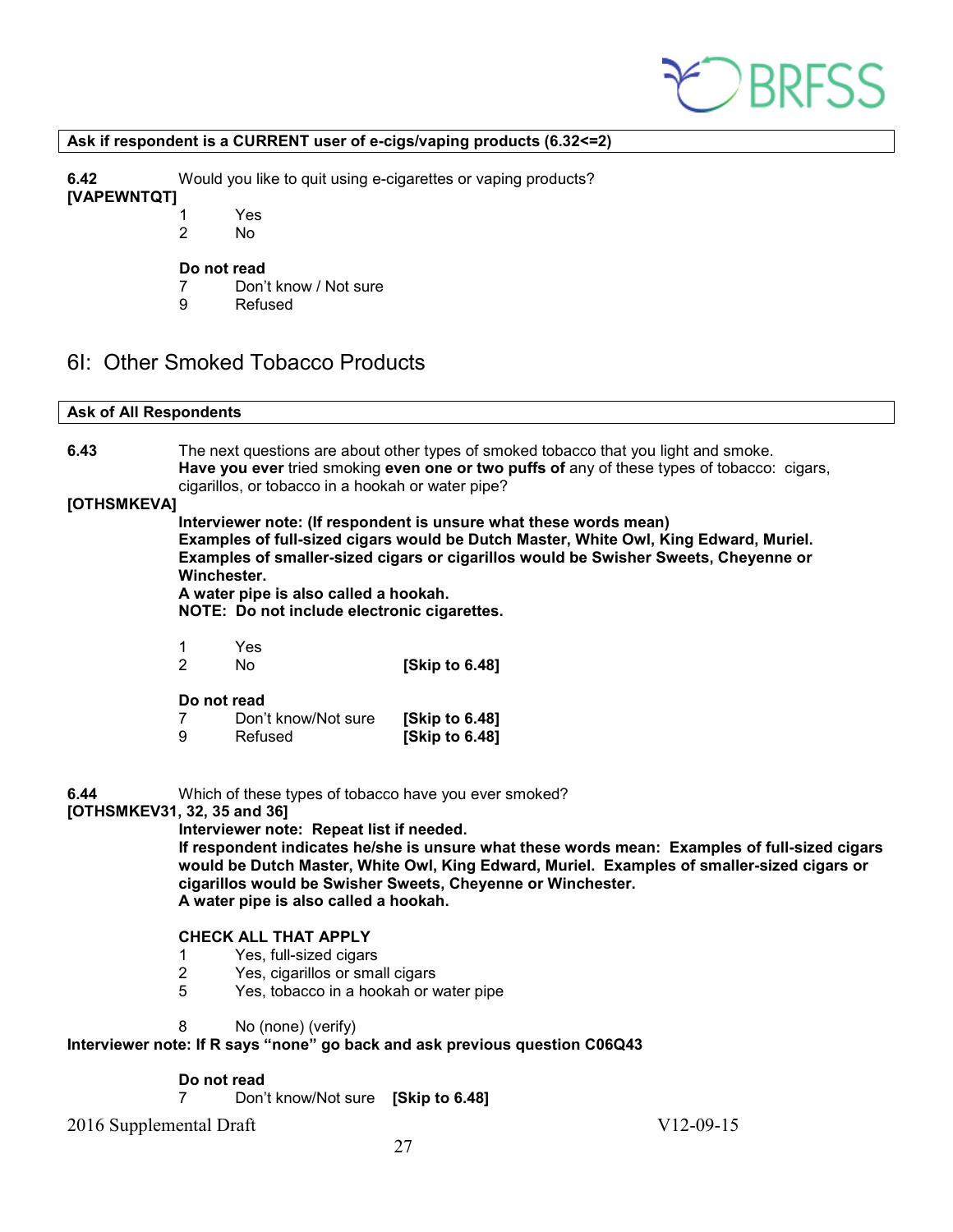

### 9 Refused **[Skip to 6.48]**

### **Interviewer note: Do not include electronic cigarettes or e-cigarettes in "Other"; if this is the only product mentioned, code as 88 and go back to 6.43 to change to 6.43=2.**

### **Ask of Respondents who said yes to "Ever" questions (if 6.44=1)**

**6.45** In the past 30 days, did you smoke **FULL SIZE cigars? [CIGARNOW]** 

> 1 Yes 2 No

**Do not read**

7 Don't know / Not sure

9 Refused

**Ask of Respondents who said yes to "Ever" questions (if 6.44=2)**

**6.46** In the past 30 days, did you smoke **CIGARILLOS, OR SMALL CIGARS? [CIGRLONOW]**

> 1 Yes 2 No

**Do not read**

7 Don't know / Not sure<br>9 Refused

**Refused** 

**Ask of Respondents who said yes to "Ever" questions (if 6.44=5)**

**6.47** In the past 30 days, did you smoke **TOBACCO IN A HOOKAH OR A WATER PIPE? [HOOKAHNOW]**

> 1 Yes 2 No

**Do not read**

- 7 Don't know / Not sure<br>9 Refused
- **Refused**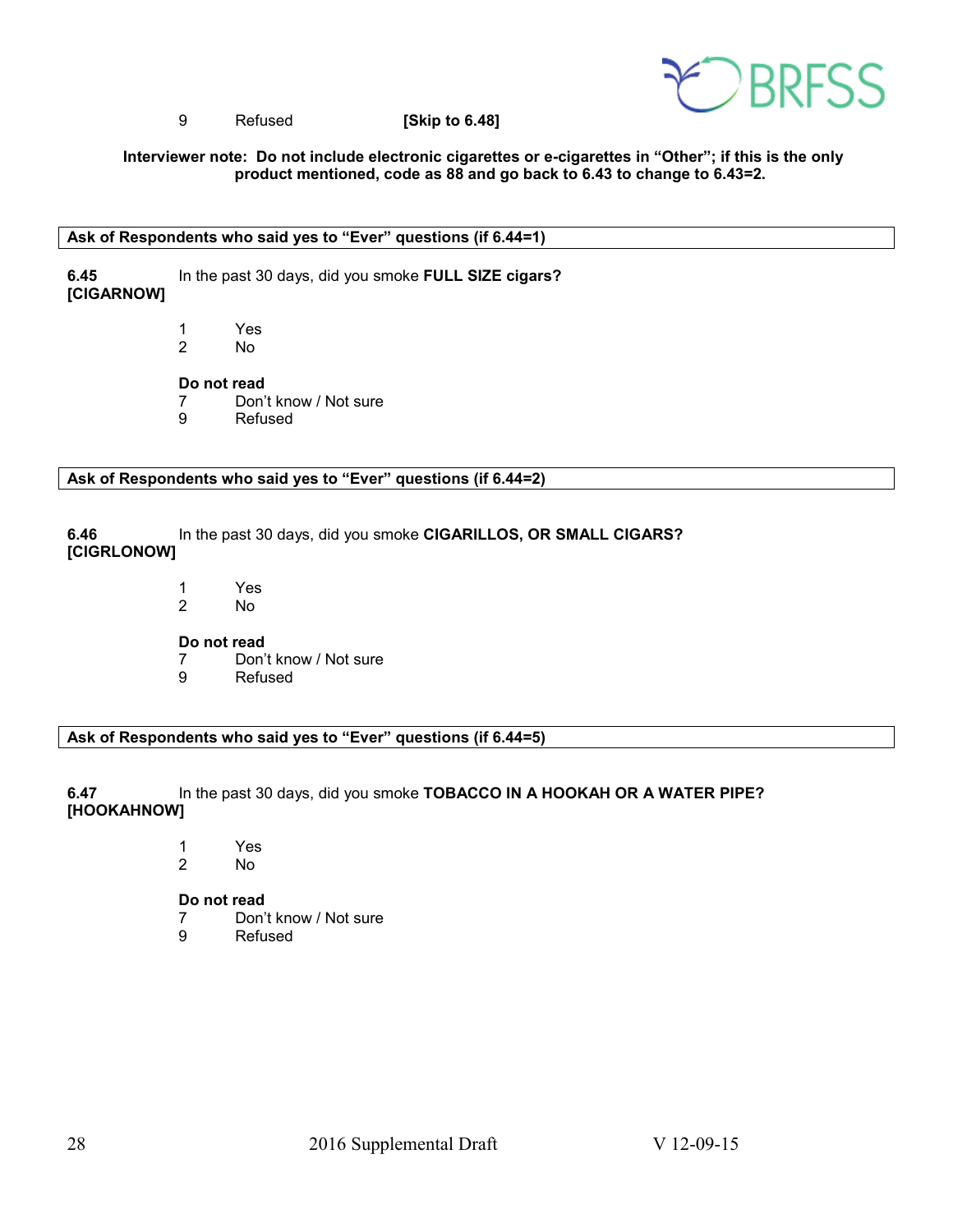

### <span id="page-28-0"></span>**6J: Smokeless Tobacco Use – all respondents**

### **Current SLT use (REVISED QUESTION FROM CORE)**

**6.48** Do you CURRENTLY use chewing tobacco, snuff, Snus, or Iq'mik every day, some days, or not at all? **[USENOW3]**

|  | Every day |
|--|-----------|
|--|-----------|

- 2 Some days<br>3 Not at all
- **[Skip to 6.50a]**

**Do not read:**

7 Don't know / Not sure **[Skip to 6.50a]** 9 Refused **[Skip to 6.50a]** 

Additional Interviewer Notes: Snus (rhymes with 'goose')

**NOTE: Snus (Swedish for snuff) is a moist smokeless tobacco, usually sold in small pouches that are placed under the lip against the gum.** 

**NOTE ALSO: Iq'mik (also known as blackbull) is a form of smokeless tobacco that is chewed. It is made by mixing fire-cured tobacco leaves and "punk ash", which is the ash generated by burning a fungus that grows on birch trees.**

### **Current SLT use Type (REVISED QUESTION) Ask if 6.48<3**

**6.49** Which smokeless tobacco products do you currently use? Chewing tobacco, snuff, Snus, or Iq'mik\* (also known as Blackbull)? [Probe for which.]

CATI Note: All responses go to 6.50b

**Interviewer note: If R says "none" go back and ask previous question C06Q49. [USENWAK5, USENWAK6, USENWAK7, USENWAK8, USENWAK9 - BOTH] Check all that apply**

- 1 Yes, chewing tobacco<br>2 Yes, snuff
	- Yes, snuff
- 3 Yes, Iq'Mik or Blackbull<br>4 Yes Snus
- Yes, Snus
- 5 Yes, other (specify) **Example 20 Yes, other (specify) EXECUTE:** [USENWAKT BOTH]

### **Do not read**

- 7 Don't know / Not sure
- 9 Refused

**NOTE: Iq'mik (also known as blackbull) is a form of smokeless tobacco that is chewed. It is made by mixing fire-cured tobacco leaves and "punk ash", which is the ash generated by burning a fungus that grows on birch trees.**

**INTERVIEWER NOTE: E-cigarettes are not included in "smokeless tobacco"; if this is the only product mentioned, go back to previous question C06Q48 and do recode=3.**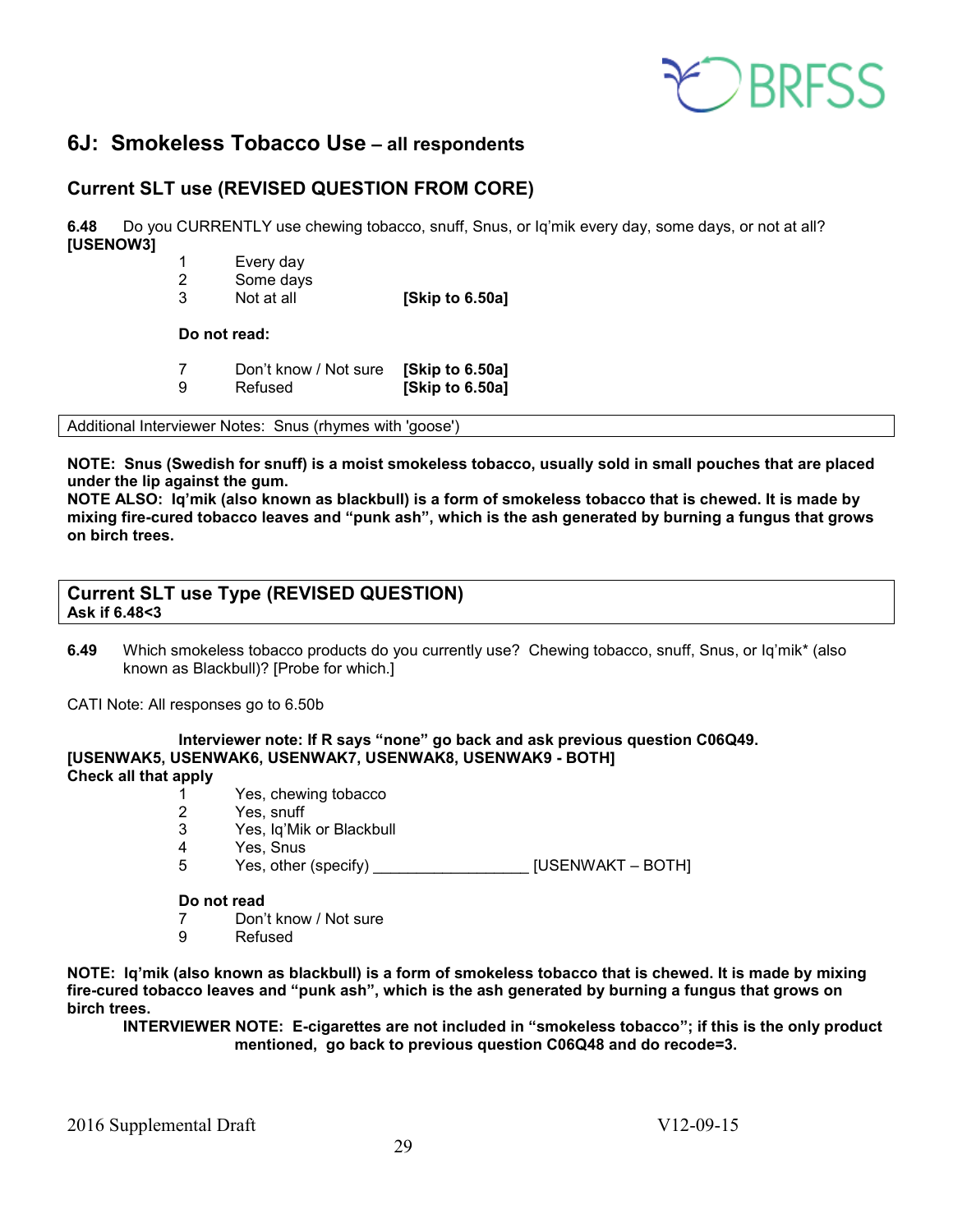

### **Lifetime (former) SLT use Type (REVISED QUESTION) Ask of all respondents 6.50 A – Asked of non-current smokeless users 6.48 = 3,7,9 6.50 B - CATI NOTE: AUTOFILL SMOKELESS TYPES FROM 6.49=1-5? If so, then revise question for current users this way: Besides [types filled from 6.49]….? DO NOT MARK OUT "OTHER" For 6.49=7,9, Wording for 6.50b is: What types of smokeless tobacco products have you EVER used or tried?**

**6.50A** Have you EVER used or tried any smokeless tobacco products such as chewing tobacco, snuff, , Snus, or Iq'mik\* (also known as Blackbull)? **Probe for which.**

### **[USEEVAK5, USEEVAK6, USEEVAK7, USEEVAK8 – BOTH]**

### **Check all that apply**

- 1 Yes, chewing tobacco
- 2 Yes, snuff
- 3 Yes, Iq'mik or Blackbull
- 4 Yes, Snus
- 5 Yes, other (specify) \_\_\_\_\_\_\_\_\_\_\_\_\_\_\_\_\_\_\_\_\_\_\_\_\_\_ [USEEVAKT]<br>6 No. None **ISkip to 6.621**
- 6 No, None **[Skip to 6.62]**

### **Do not read**

- 7 Don't know / Not sure
- 9 Refused

**NOTE: Snus (Swedish for snuff) is a moist smokeless tobacco, usually sold in small pouches that are placed under the lip against the gum.** 

**NOTE ALSO: Iq'mik (also known as blackbull) is a form of smokeless tobacco that is chewed. It is made by mixing fire-cured tobacco leaves and "punk ash", which is the ash generated by burning a fungus that grows on birch trees.**

**6.50 B - Besides [fill smokeless types named in 6.50], have you ever used or tried any other smokeless tobacco products? [Probe for which.]**

[USEEVAKA, USEEVAKB, USEEVAKC, USEEVAKD – BOTH]

### **Check all that apply**

- 1 Yes, chewing tobacco
- 2 Yes, snuff
- 3 Yes, Iq'Mik or Blackbull
- 4 Yes, Snus<br>5 Yes, other
- 5 Yes, other (specify) \_\_\_\_\_\_\_\_\_\_\_\_\_\_\_\_\_\_ [USEEVAKO]
- No, None
- **Do not read**
- 7 Don't know / Not sure<br>9 Refused
- **Refused**

**NOTE: Snus (Swedish for snuff) is a moist smokeless tobacco, usually sold in small pouches that are placed under the lip against the gum.** 

**NOTE ALSO: Iq'mik (also known as blackbull) is a form of smokeless tobacco that is chewed. It is made by mixing fire-cured tobacco leaves and "punk ash", which is the ash generated by burning a fungus that grows on birch trees.**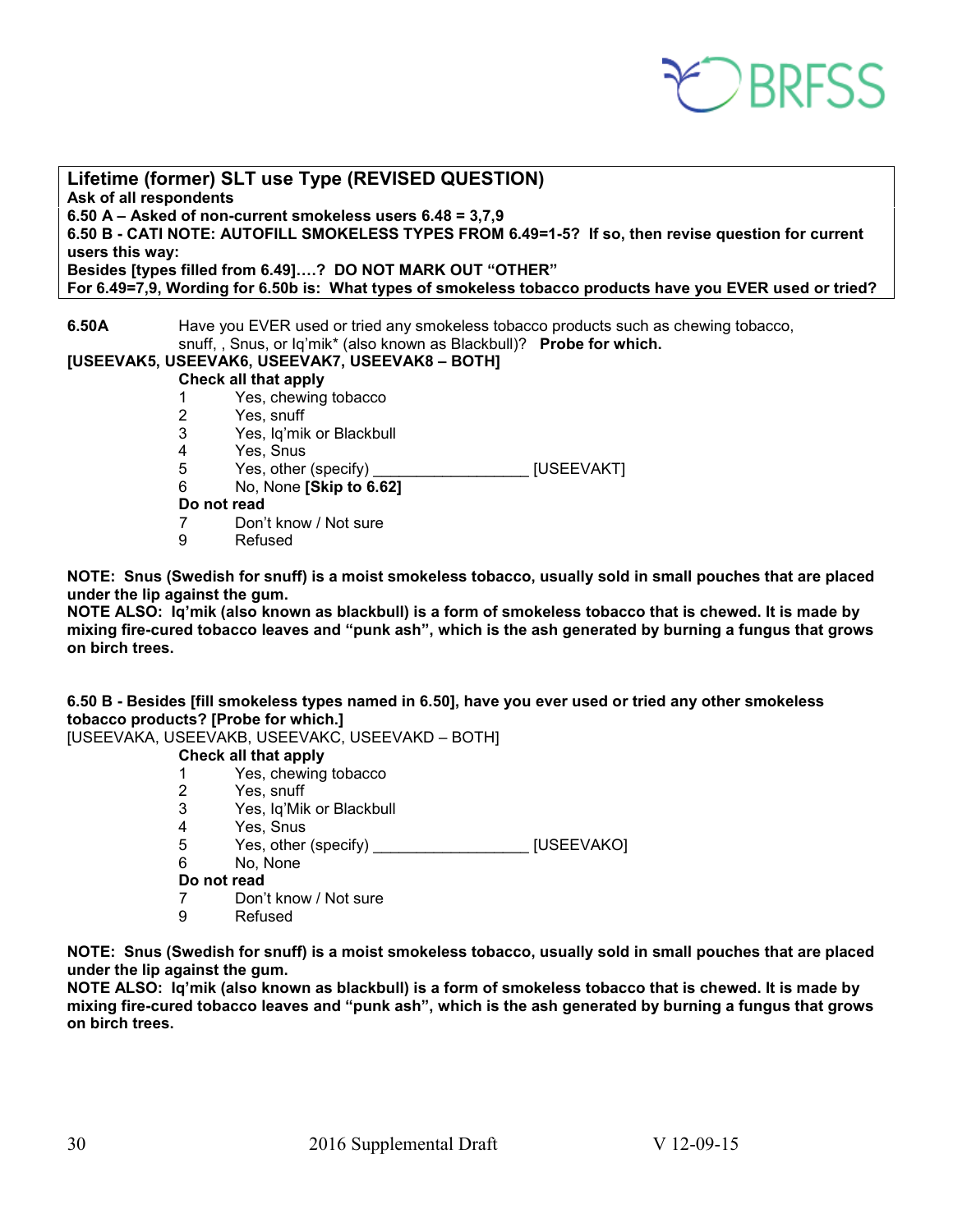

### **Current SLT use –measure of Addiction Ask if 6.48<3**

| Do not read<br>Days<br>88<br>None<br>77<br>Don't know/not sure<br>99<br>Refused                      | 6.51<br>[SMKLSDAY] | In how many of the past 30 days did you use smokeless tobacco products?                   |  |  |  |
|------------------------------------------------------------------------------------------------------|--------------------|-------------------------------------------------------------------------------------------|--|--|--|
|                                                                                                      |                    |                                                                                           |  |  |  |
|                                                                                                      |                    |                                                                                           |  |  |  |
| 6.52<br>smokeless tobacco for the first time? Would you say                                          |                    | On the days that you use smokeless tobacco, how soon after you wake up do you usually use |  |  |  |
| [FRSTSMKL3]                                                                                          |                    |                                                                                           |  |  |  |
| <b>Within 30 minutes</b>                                                                             |                    |                                                                                           |  |  |  |
| $\mathbf{2}$<br>31 to 60 minutes                                                                     |                    |                                                                                           |  |  |  |
| 3<br>More than 60 minutes                                                                            |                    |                                                                                           |  |  |  |
| Do not read                                                                                          |                    |                                                                                           |  |  |  |
| Don't know/ Not sure                                                                                 |                    |                                                                                           |  |  |  |
| 9<br><b>Refused</b>                                                                                  |                    |                                                                                           |  |  |  |
| Age at Initiation $-$ ask of Current and Former SLT users (Ask if 6.48<3 OR 6.49 <= 5, or 6.50a <=5) |                    |                                                                                           |  |  |  |

**6.53** How old were you when you first started using smokeless tobacco regularly?

**[BEGSMKLS]**

 $\frac{1}{2}$  Code age in years (1 – 100)

- 888 Never used smokeless tobacco regularly
- 777 Don't know/not sure
- 999 Refused

### <span id="page-30-0"></span>**6K: Smokeless Tobacco Cessation**

### **Ask of Current SLT Users (6.48 < 3)**

**6.54** During the past 12 months have you stopped using smokeless tobacco for one day or longer because you were trying to quit?

### **[SMKLSSTP]**

| -1          | Yes                   |                      |
|-------------|-----------------------|----------------------|
| 2           | N٥                    | [Skip to 6.57]       |
| Do not read |                       |                      |
| 7           | Don't know / Not sure | <b>Skip to 6.571</b> |
| 9           | Refused               | [Skip to 6.57]       |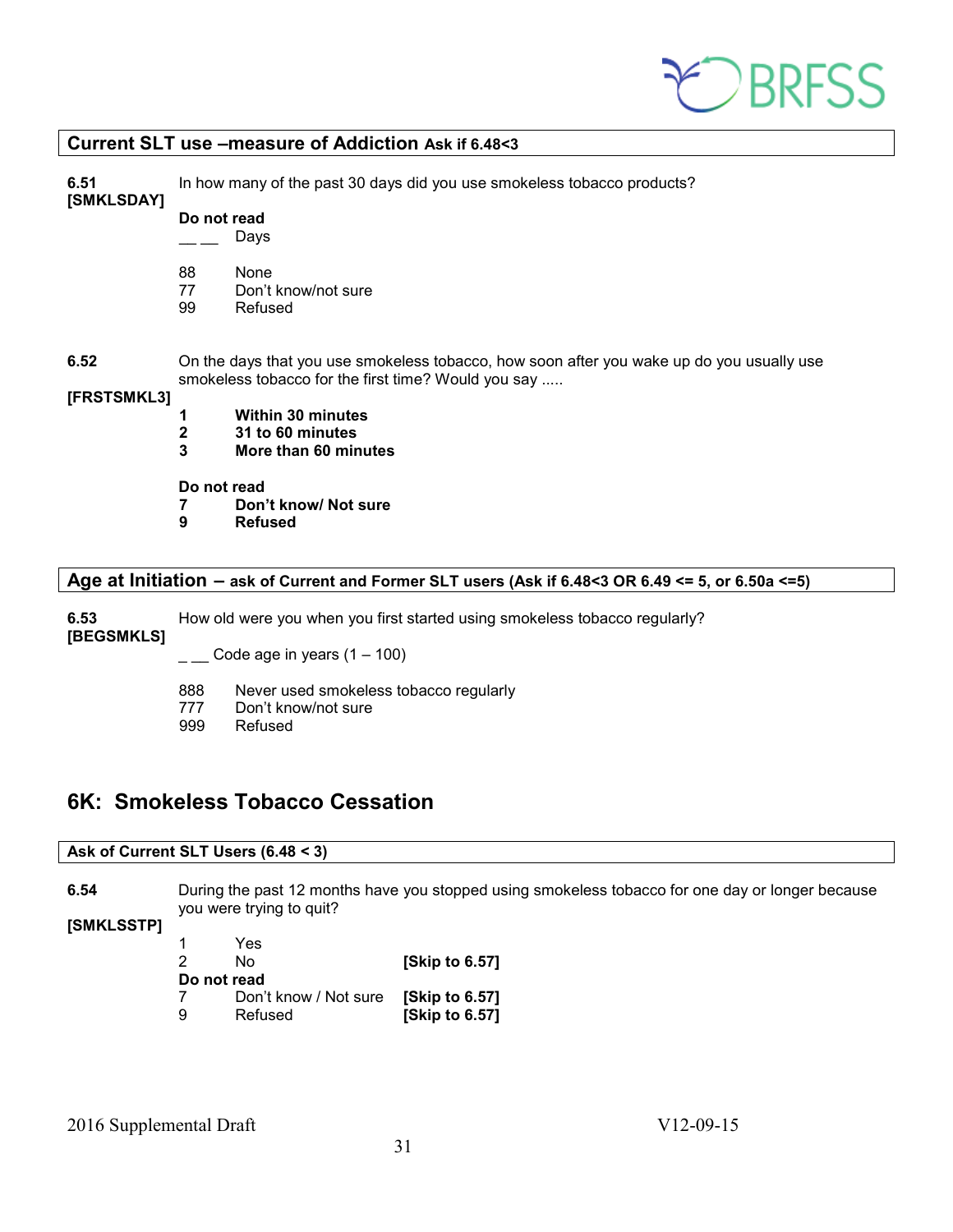

**6.55** How many times during the past 12 months have you stopped using smokeless tobacco because you were trying to quit?

**[TIMESST]**

- **Interviewer note: If R says "none" go back and ask previous question 6.54.** 
	-
	- $\overline{777}$  1 -400 times Don't know/Not sure
	- 999 Refused
- **6.56** During the past 12 months, what is the longest length of time you stopped using smokeless tobacco because you were trying to quit?

### **[LENGTHST]**

**Do not read**

- 1 days
- 2<sub>\_\_</sub> weeks
- 3\_\_ months<br>777 Don't kr
- 777 Don't know/Not sure<br>999 Refused
- **Refused**
- **6.57 [If 6.54=1]** Would you [still] like to quit using smokeless tobacco?
	- **[If 6.54>1]** Would you like to quit using smokeless tobacco?

### **[SMKLSQT – BOTH]**

- 1 Yes
- 2 No **[Skip to 6.61]**

#### **Do not read**

|   | Don't know / Not sure | [Skip to 6.61] |
|---|-----------------------|----------------|
| 9 | Refused               | [Skip to 6.61] |

**6.58** Are you seriously considering quitting smokeless tobacco products within the next 6 months?

#### **[SMKLS6MO – BOTH]**

- 1 Yes
- 2 No **[Skip to 6.61]**

### **Do not read**

7 Don't know / Not sure **[Skip to 6.61] [Skip to 6.61]** 

#### **6.59** Are you seriously considering quitting smokeless tobacco products within the next 30 days?

### **[SMKLS30D]**

- 1 Yes
- 2 No

### **Do not read**

- 7 Don't know / Not sure
- 9 Refused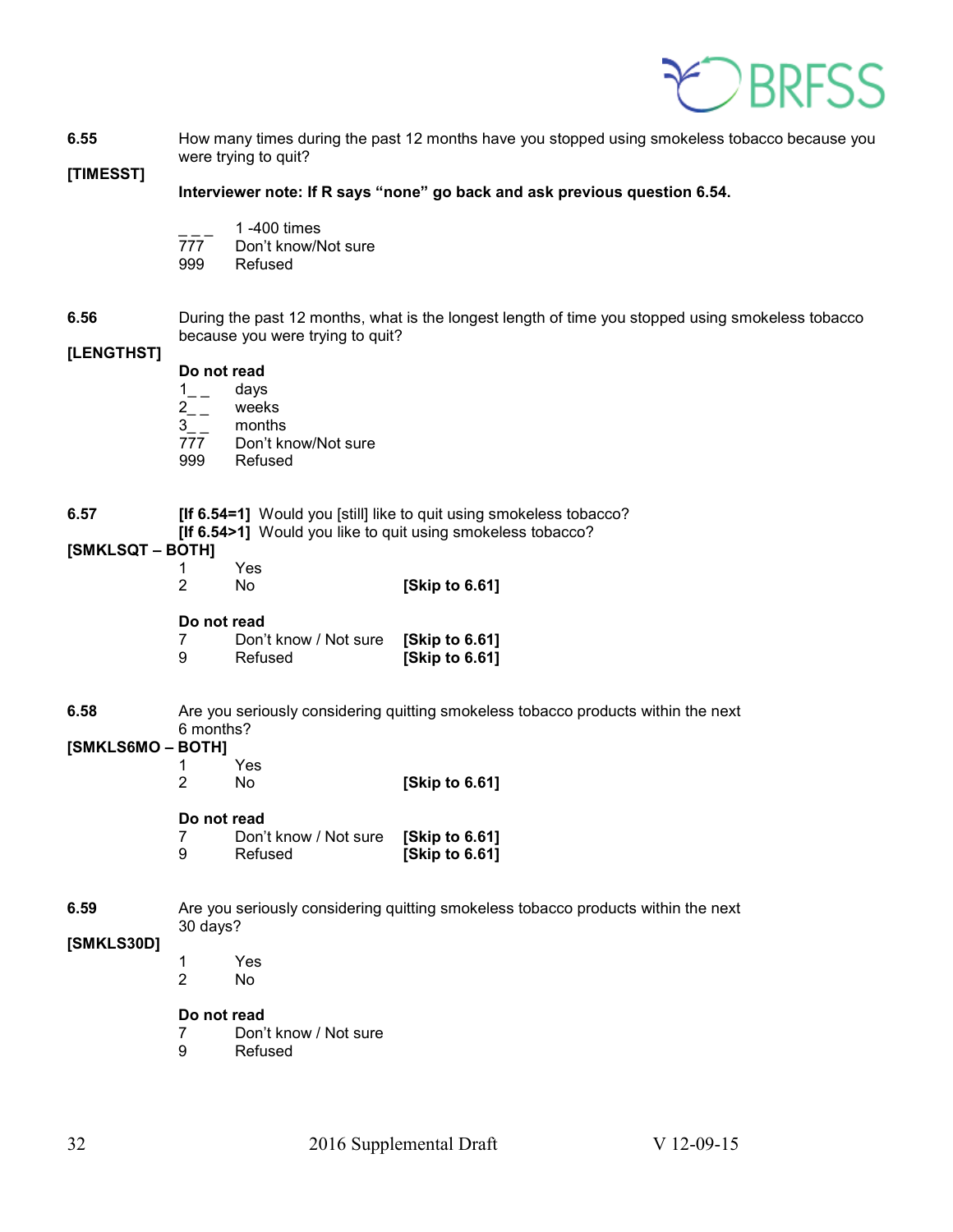# **PEDBRESS**

### **If 6.53 = 888, AUTOFILL 6.60=1**

### **Ask of Former Smokeless Tobacco Users (6.48 >= 3 AND 6.50a <= 5)**

**6.60** About how long has it been since you last used smokeless tobacco regularly?

### **[LASTSMKL]**

- 1 Never regularly used smokeless tobacco<br>2 Within the past month
- Within the past month
- 3 Within the past 3 months
- 4 Within the past 6 months<br>5 Within the past year
- Within the past year
- 6 Within the past 5 years
- 7 Within 10 years
- 8 10 or more years ago

### **Do not read**

- 77 Don't know/Not sure<br>99 Refused
- Refused

### **Ask of Current ST Users (6.48<3)**

**6.61** In the past 12 months, has any doctor, dentist or other health professional advised you to stop using smokeless tobacco?

### **[SMKLADV – BOTH]**

- 1 Yes **[Skip to 6.63]**
- No.

### **Do not read**

- 7 Don't know / Not sure<br>9 Refused
	- **Refused**

### **Ask of Never ST users (6.48 = 3, 7, or 9 and 6.50a=6), Former ST users (6.50a<=5), and Current ST users NOT advised to quit (6.61 = 2, 7, or 9)**

**6.62** In the past 12 months, has any doctor, dentist or other health professional asked if you use smokeless tobacco products such as chewing tobacco, snuff, Snus, or Iq'mik?

# **[SMKLSASK – BOTH]**

- 1 Yes
- 2 No

### **Do not read**

- 7 Don't know / Not sure
- 9 Refused

### **Interviewer note: Can add that Blackbull is a form of Iq'mik, if needed**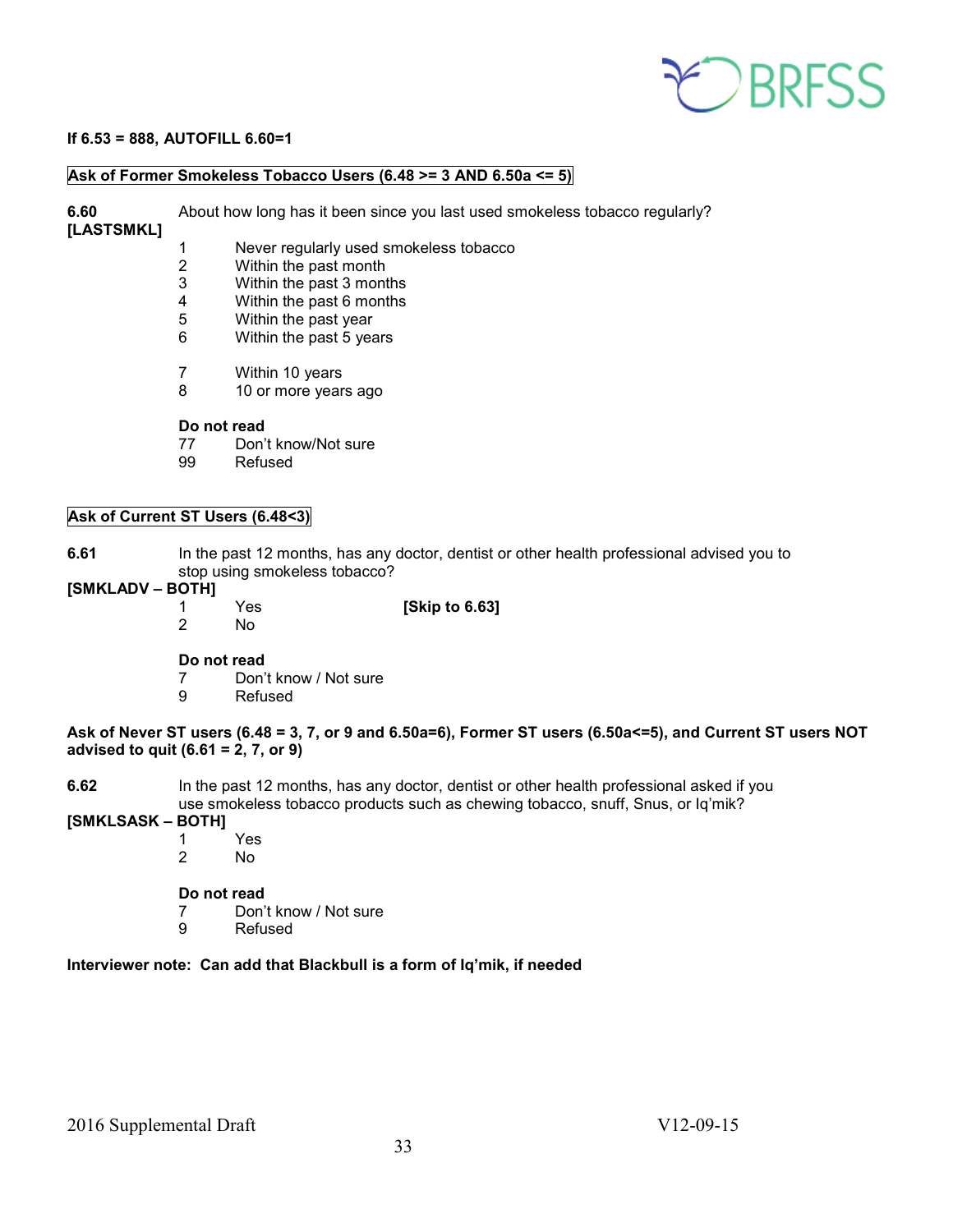

### <span id="page-33-0"></span>**6L: Dual Use: SLT and (Conventional) Cigarettes**

**Ask only if respondent is a current smoker who also currently uses smokeless (6.2 = 1-2 AND (6.48 <3)**

**6.63** How long have you used both cigarettes and smokeless tobacco? **[DUALLONGA]**

- 1 For less than 1 month<br>2 For at least 1 month bu
	- 2 For at least 1 month but less than 6 months
- 3 For at least 6 months but less than 1 year
- 4 For about a year<br>5 For more than a
- 5 For more than a year but less than 5 years
- 6 For 5 years or more

#### **Do not read**

- 77 Don't know/Not sure<br>99 Refused
- Refused

**Ask only if respondent is a current smoker who also currently uses either smokeless products (6.2 <= 2 AND 6.48 <3)** 

### **Ask IF respondent is a dual user who said yes to 6.63 IF (6.63=1-3 AND 6.2 <= 2 AND 6.48 <3 )**

Here are some reasons people might give for using smokeless tobacco. Please tell me whether each of these reasons is true for you.

6.65 I use **smokeless tobacco** in situations where smoking is not allowed.

#### **[CIGALTSMK3]**

- 1 Yes
- $No$

#### **Do not read**

- 7 Don't know / Not sure
- 9 Refused

6.66 I use **smokeless tobacco** because I am trying to quit smoking cigarettes.

- **[CIGALTQTSMK3]**
- 1 Yes
- No.

### **Do not read**

- 7 Don't know / Not sure
- 9 Refused

### <span id="page-33-1"></span>**6M: Secondhand Smoke Exposure and Policies**

### **Ask of All Respondents**

**6.67** How many people, including you, who live in your household currently smoke cigarettes, cigars, or pipes? **[NUMSMOKE]**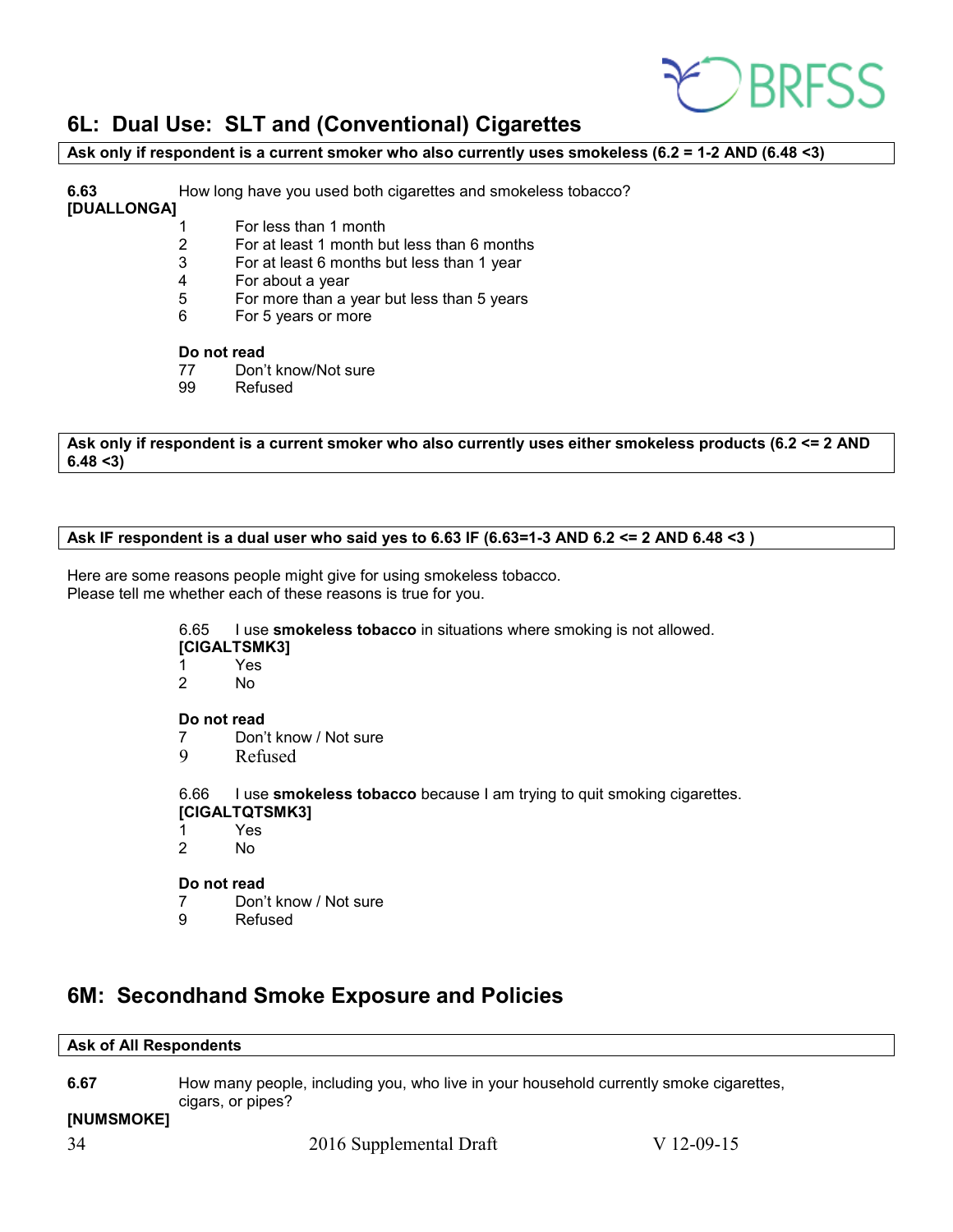

### **Do not read**

- $\frac{1}{88}$  Number of current smokers in household<br> $\frac{1}{88}$  No current smokers in household
- 88 No current smokers in household<br>77 Don't know/not sure
- Don't know/not sure
- 99 Refused
- **6.68** In the past 30 days, has anyone, including yourself, smoked cigarettes, cigars, or pipes anywhere inside your home?

### **[TOBACCO]**

1 Yes N<sub>o</sub>

### **Do not read**

- 7 Don't know / Not sure
- 9 Refused
- 

**6.69** Which statement best describes the rules about smoking inside your home? Do not include decks, garages, or porches.

### **[HOUSSMK1]**

- 1 Smoking is not allowed anywhere inside your home
- 2 Smoking is allowed in some places or at some times<br>3 Smoking is allowed anywhere inside the home
- 3 Smoking is allowed anywhere inside the home

### **Do not read**

- 7 Don't know / Not sure
- 9 Refused

**6.70** Do you own or rent your home? **[RENTHOM1]** 

- 1 Own
- 2 Rent
- 3 Other arrangement \_\_\_\_\_\_\_\_\_\_\_\_\_ [HOMET]<br>4 Company or work-owned housing (Do

**4 Company or work-owned housing (Do not read, but code here instead of open-end if respondent names this as their "other" arrangement)**

**5 Military housing (Do not read, but code here instead of open-end if respondent names this as their "other" arrangement)**

**6 Dorm or college housing (Do not read, but code here instead of open-end if respondent names this as their "other" arrangement)**

- 7 Don't know / Not sure
- 9 Refused

**INTERVIEWER NOTE: "Other arrangement" may include group home, staying with friends or family without paying rent.**

**NOTE: Home is defined as the place where you live most of the time/the majority of the year.** 

**INTERVIEWER NOTE [if needed]: We ask this question in order to compare health indicators among people with different housing situations.**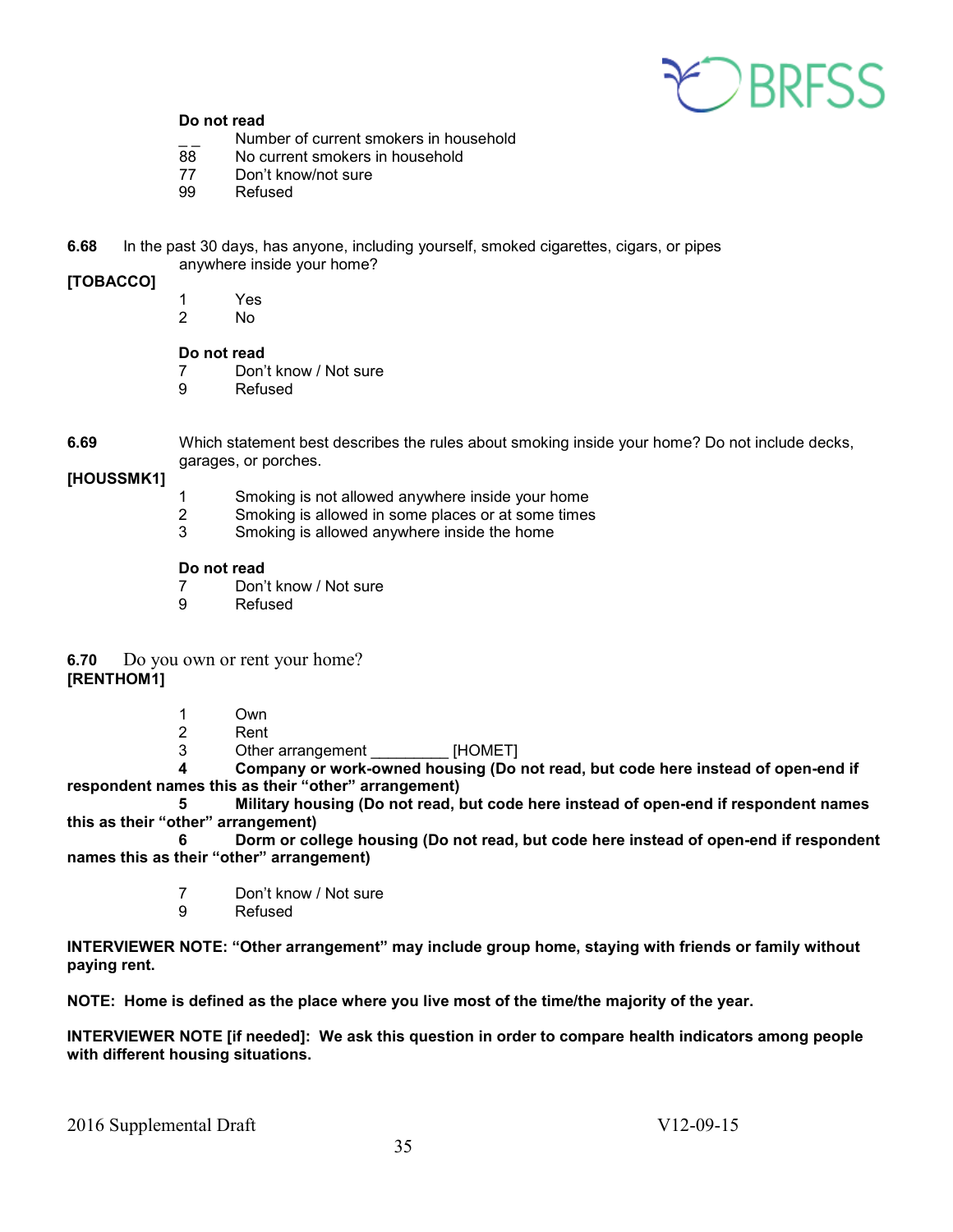

**6.71** In what type of place do you currently live? Is it ...

### **[HOMETYPE]**

- 1 A single family home<br>2 An apartment. condo
- An apartment, condominium, or townhouse in which you share one or more walls with other units
- 3 Room in shared house, or boarding house
- **Other**

### **Do not read**

- 7 Don't know/Not sure
- 9 Refused

**Ask IF respondent lives in apartment or other housing with shared walls [IF 6.71=2 or 3] OR if rent or live in provided housing that is single family home [IF (6.70=2 or 4 or 5) AND 6.71=1]**

**6.72.** Has your landlord, property manager, or homeowners association set any rules regarding tobacco smoking on the property where you live?

### **[PROPRULE2]**

- 1 Yes
- 2 No

### **Do not read**

- 7 Don't know/Not sure<br>9 Refused
- **Refused**

### **[Ask of all who live in an apartment, condominium, or townhouse in which they share one or more walls with other units or shared housing (Q6.71=2 or 3), else skip to 6.74.]**

**6.73** How often, if ever, have you experienced secondhand smoke drifting into your home or into common spaces from nearby apartments or from outside?

### **[SHSRENT]**

- 1 Every day
- 2 A few times a week
- 3 A few times a month
- 4 Rarely<br>5 Never
- **Never**

### **Do not read**

- 7 Don't know/Not sure
- 9 Refused

### **Now I am going to ask you some questions about workplace policies**

| 6.74<br>[INDOORS] | While working at your job, are you indoors most of the time? |                       |                      |  |
|-------------------|--------------------------------------------------------------|-----------------------|----------------------|--|
|                   |                                                              | Yes                   |                      |  |
|                   | 2                                                            | No                    |                      |  |
|                   | 3                                                            | Not employed          | <b>Skip to 6.781</b> |  |
|                   |                                                              | Do not read           |                      |  |
|                   |                                                              | Don't know / Not sure | [Skip to 6.77]       |  |
|                   | 9                                                            | Refused               | [Skip to 6.77]       |  |
|                   |                                                              |                       |                      |  |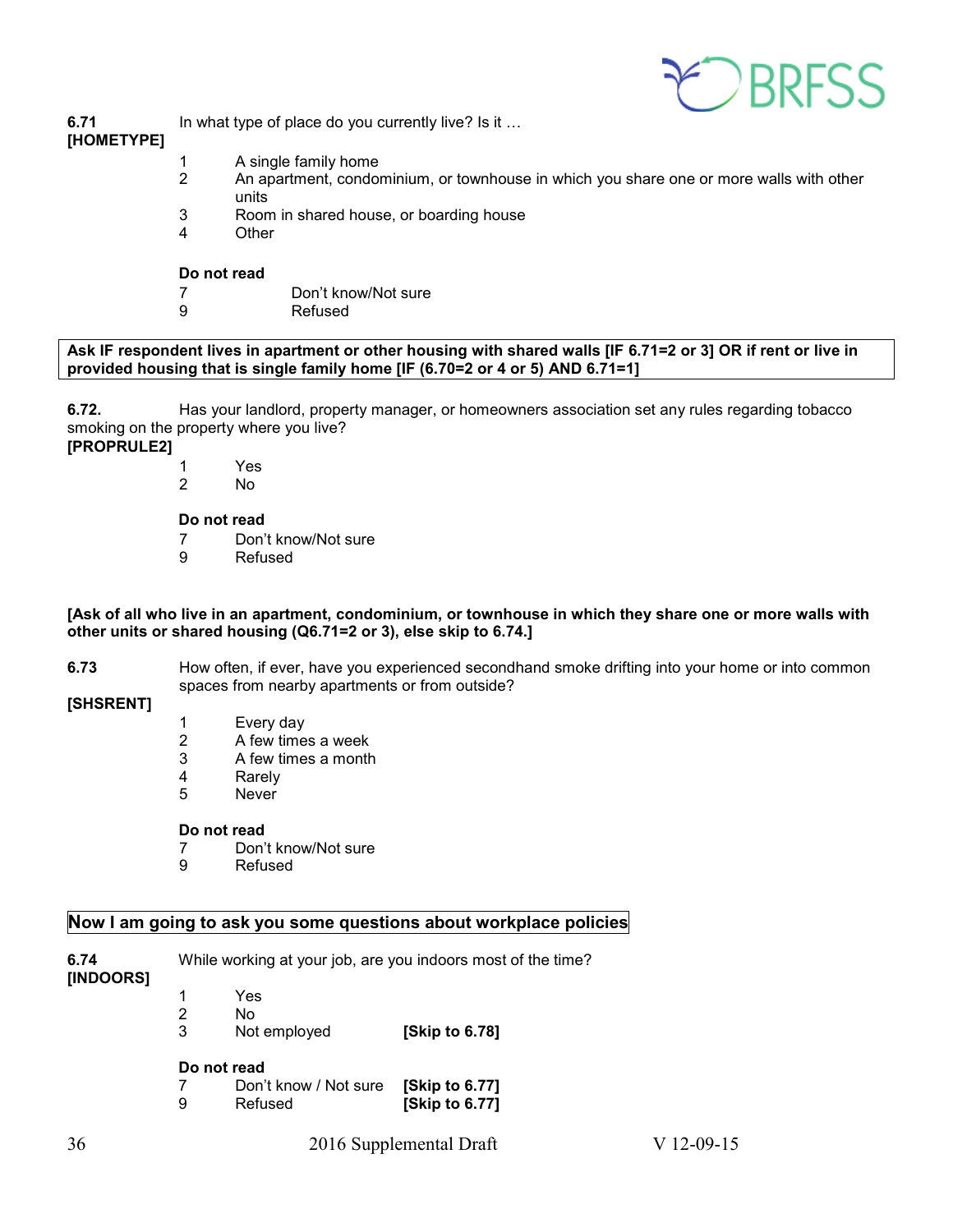

#### **6.75** (If 6.75 = 2 add: Even though most of the time you do not work indoors), In the past 30 days, were you exposed to smoke from someone else's cigarettes, cigars, or pipes anywhere indoors at your workplace?

### **[SHSINDR2]**

- 1 Yes
- 2 No
- 3 My workplace does not have any indoor area **[skip to 6.77]**

#### **Do not read**

- 7 Don't know / Not sure **[Skip to 6.77]**
- 9 Refused **[skip to 6.77]**

**6.76** In the past 30 days, were you exposed to smoke from someone else's cigarettes, cigars, or pipes outside, but NEAR the entrances or doorways to indoor areas of your workplace?

- **[SHSENTR]**
- 1 Yes
- 2 No
- 3 My workplace does not have any indoor area

#### **Do not read**

- 7 Don't know / Not sure
- 9 Refused

### **6.77** Which of the following best describes your place of work's official smoking policy for work areas? **[SMKWORK2]**

- 1 Smoking is not allowed in any work areas<br>2 Smoking is allowed in some work areas
- 2 Smoking is allowed in some work areas<br>3 Smoking is allowed in all work areas
- Smoking is allowed in all work areas

#### **Do not read**

- 7 Don't know / Not sure<br>9 Refused
- **Refused**
- **6.78** In indoor work areas, do you think that smoking should be allowed in all areas, some areas, or not allowed at all?

### **[SMKINDOR]**

- 1 All areas<br>2 Some are
- Some areas
- 3 Not allowed at all

### **Do not read**

- 7 Don't know / Not sure (no opinion)<br>9 Refused
- **Refused**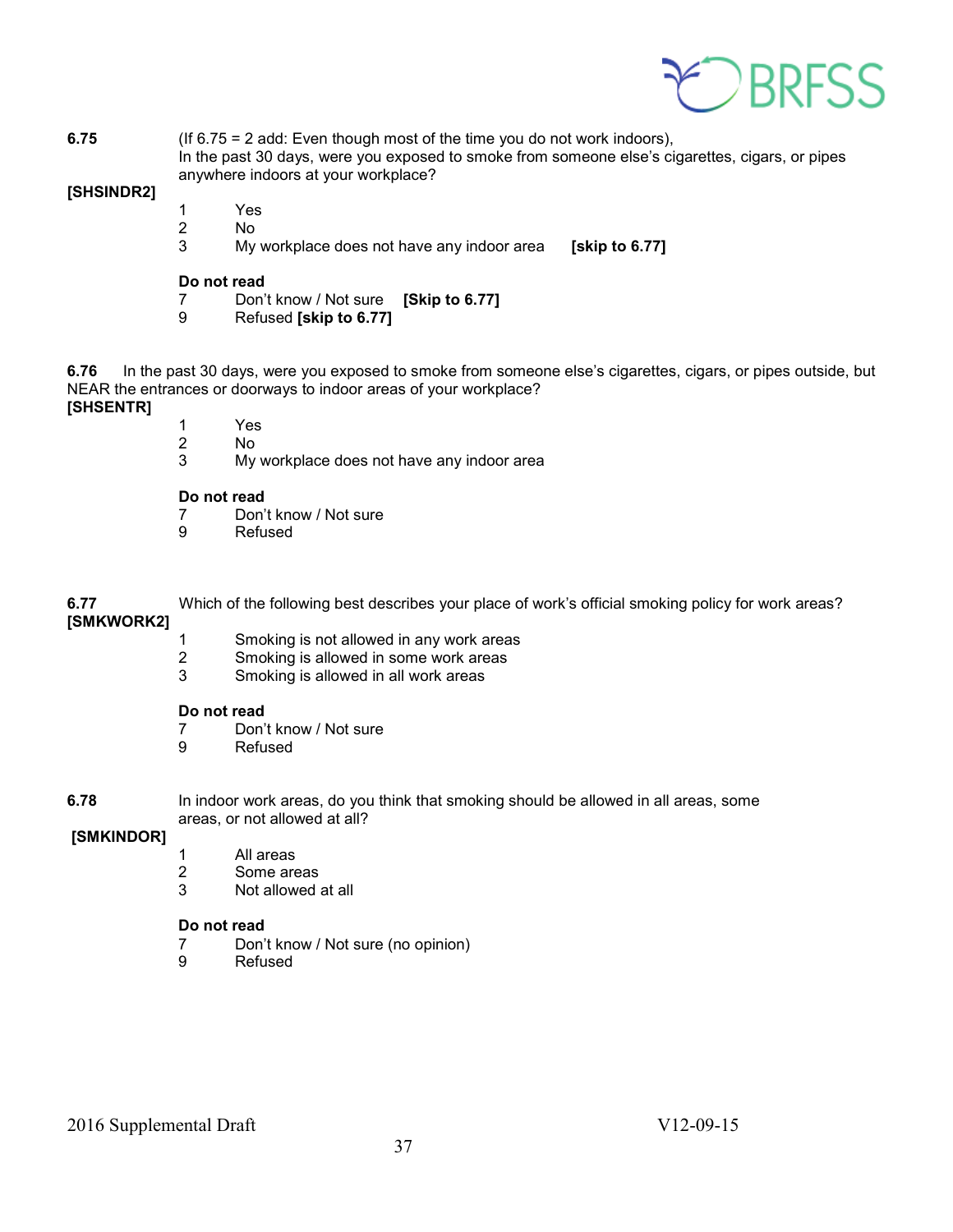

### <span id="page-37-0"></span>**6N: Exposure in Cars**

### **Ask of All Respondents**

**Now I am going to ask you some questions about general smoking policies…**

**6.79** In the past 30 days, has anyone, including yourself, smoked cigarettes, cigars, or pipes in a car you were in?

### **[SMKCAR30]**

1 Yes 2 No

### **Do not read**

7 Don't know / Not sure

9 Refused

### <span id="page-37-1"></span>**6O: Attitudes about Secondhand Smoke**

### **Ask of All Respondents**

**6.80** In restaurants, do you think that smoking should be allowed in all areas, some areas, or not allowed at all?

- **[SMKREST]**
- 1 All areas
- 2 Some areas
- 3 Not allowed at all

### **Do not read**

- 7 Don't know / Not sure (no opinion)
- 9 Refused

### **6.81** Is smoking currently allowed inside bars and cocktail lounges in your community?

### **[SMBARNOW]**

- 1 Yes<br>2 No
- No **[Skip to 6.83]**<br>No bars in community **[Skip to 6.84]**
- 3 No bars in community

### **Do not read**

7 Don't know / Not sure<br>9 Refused **Refused** 

**Ask of those who either (a) do not have an ordinance banning smoking in bars, or (b) do not know if they do or not, or (c) refused. (6.81 = 1, 7, or 9)**

**6.82** If smoking were not allowed in bars and cocktail lounges, would you visit them more, less, or would it make no difference?

**[BARDIFF]**

|   | More          | [Skip to 6.84] |
|---|---------------|----------------|
| 2 | <b>Less</b>   | [Skip to 6.84] |
| 3 | No Difference | [Skip to 6.84] |

### **Do not read**

| - 7 | Don't know / Not sure | [Skip to 6.84] |
|-----|-----------------------|----------------|
| -9  | Refused               | [Skip to 6.84] |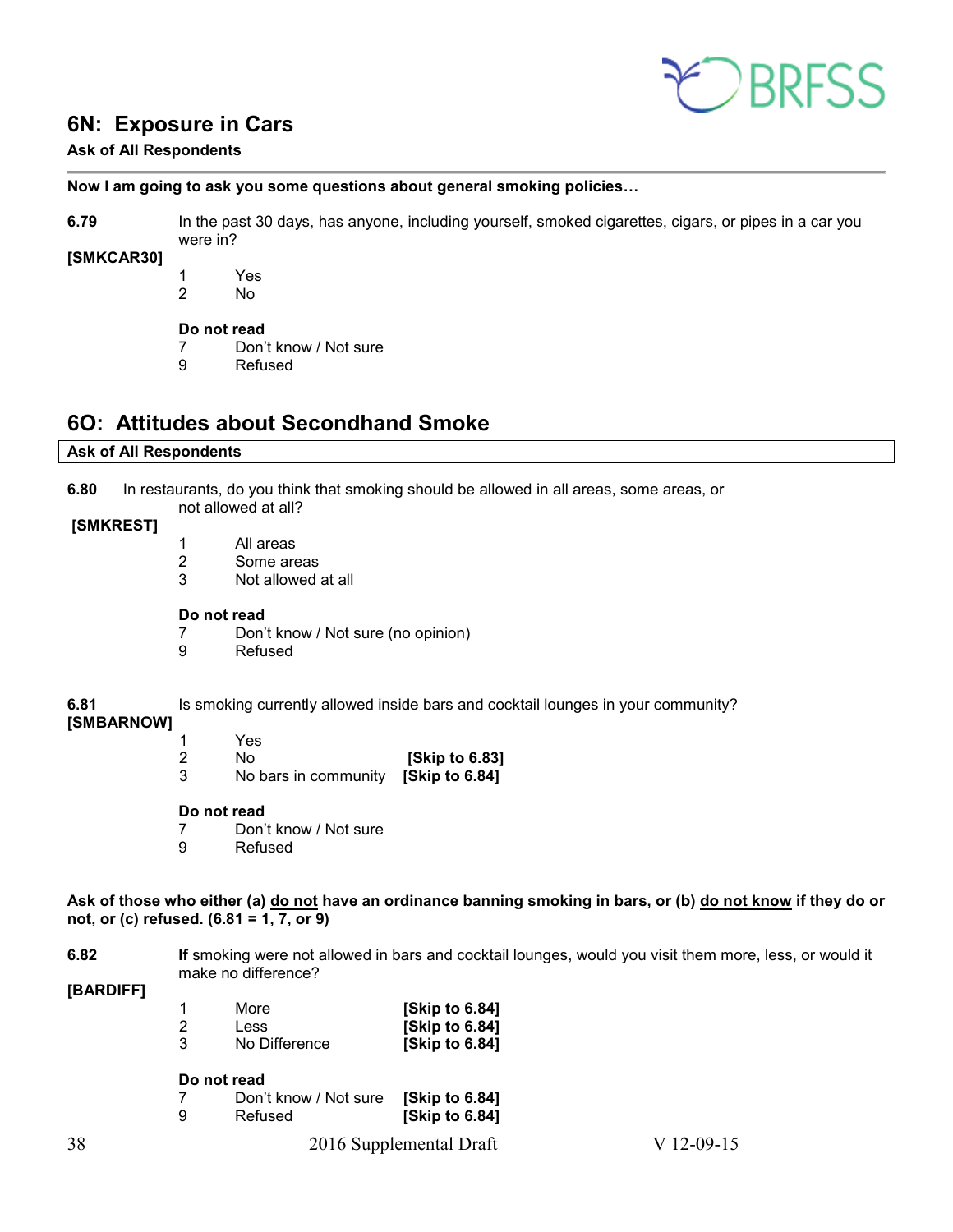

#### **Ask of those who do have an ordinance banning smoking in bars (6.81= 2)**

**6.83 Since** smoking has not been allowed in bars and cocktail lounges, have you visited them more, less, or has it not made any difference?

### **[BARSINCE]**

- 1 More
- 2 Less<br>3 No D
- No Difference

#### **Do not read**

- 7 Don't know / Not sure<br>9 Refused
- **Refused**

#### **Ask of All Respondents**

### **6.84** How strongly do you agree or disagree with the following statement?

### **People should be protected from smoke from other people's cigarettes.**

- 1 Strongly Agree
- 
- 2 Agree<br>3 Disagr **Disagree**
- 4 Strongly Disagree

#### **Do not read**

- 7 Don't know / Not sure
- 9 Refused

### **6.85** Do you think that breathing smoke from other people's cigarettes is:

### **[ETSHARM]**

**[SMKPROT]**

- 1 Very harmful to one's health
- 2 Somewhat harmful to one's health<br>3 Not very harmful to one's health
- Not very harmful to one's health
- 4 Not harmful at all to one's health

#### **Do not read**

- 7 Don't know / Not sure<br>9 Refuse
- **Refuse**

### <span id="page-38-0"></span>**6P: Social Norms and Secondhand Smoke**

### **Ask of All Respondents**

**6.86** In the last year, have you visited a school in your community?

**[SCHLVIST]**

1 Yes 2 No **[Skip to 6.90]**

### **Do not read**

- 7 Don't know / Not sure **[Skip to 6.90]**
- 9 Refused **[Skip to 6.90]**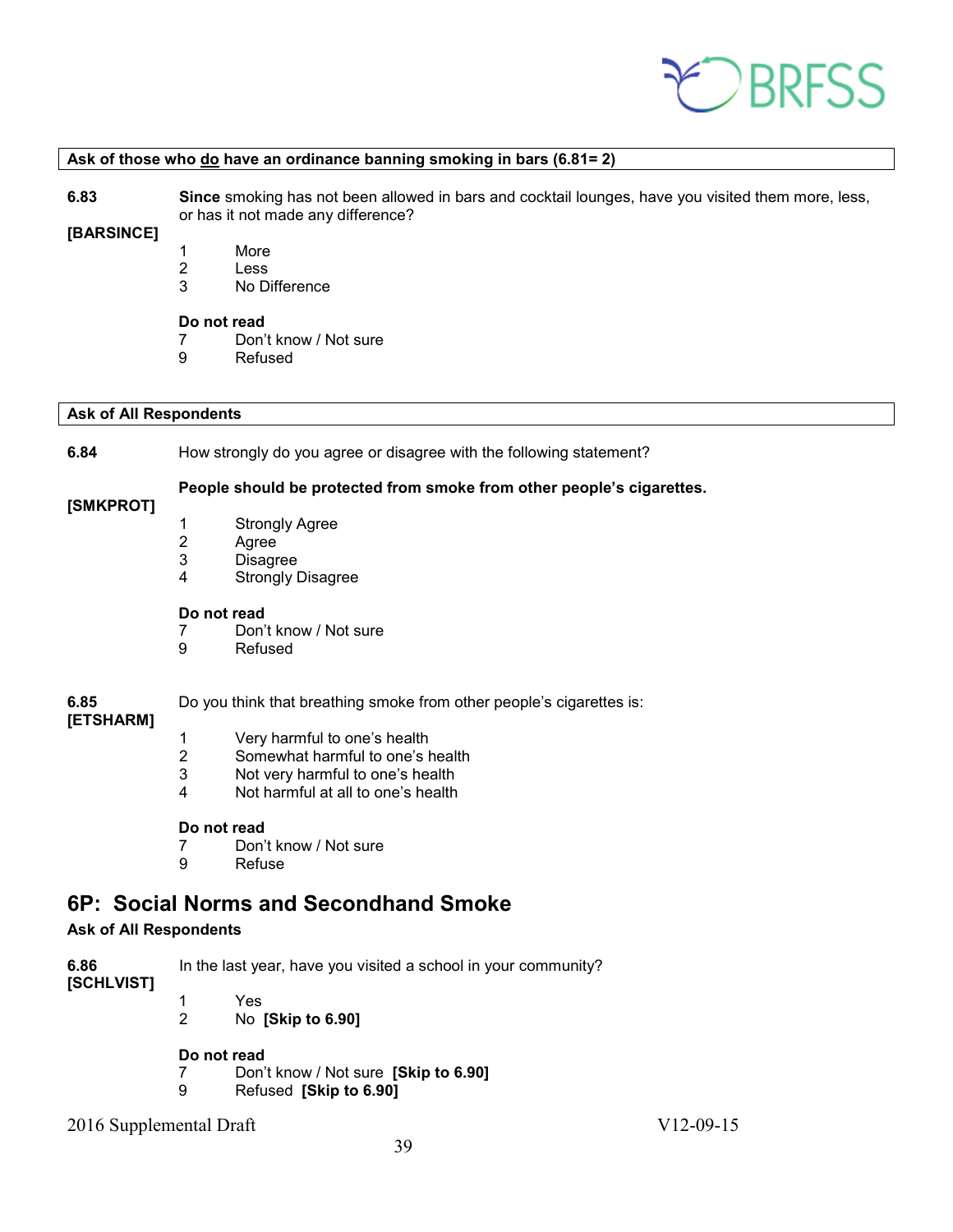

**6.87** In the last year, how often have you seen people (students, staff or visitors) smoking or using tobacco outside on school grounds, during school hours?

### **[SCHLSEEN]**

- 1 All the time
- 2 Sometimes<br>3 Never
	- **Never**

### **Do not read**

- 7 Don't know / Not sure
- 9 Refused

**6.88** In the last year, how often have you seen people (students, staff or visitors) smoking or using tobacco outside on school grounds, but after school hours?

### **[SCHLAFTR]**

- 1 All the time
- 2 Sometimes<br>3 Never
- **Never**

### **Do not read**

- 7 Don't know / Not sure<br>9 Refused
- **Refused**

### **6.89** In the last year, how often have you seen people (students, staff or visitors) smoking or using tobacco inside school buildings, but after school hours?

### **[SCHLINAF]**

- 1 All the time
- 2 Sometimes<br>3 Never
- **Never**

# **Do not read**<br> **7** Don'

- 7 Don't know / Not sure<br>9 Refused
- **Refused**
- **6.90** In the last year, how often have you seen people (students, staff or others) smoking or using tobacco at school sponsored events held off school grounds?

### **[SCHLSOFF]**

- 1 All the time
- 2 Sometimes<br>3 Never
- **Never**

# **Do not read**<br>7 Don'

- Don't know / Not sure
- 9 Refused

| 6.91 | In the last year, have you visited a hospital in your community? |
|------|------------------------------------------------------------------|
|      |                                                                  |

**[HOSPVIST]**

- 1 Yes
- 2 No **[Skip to 6.93]**

### **Do not read**

|   | Don't know / Not sure | [skip to 6.93] |
|---|-----------------------|----------------|
| 9 | Refused               | [skip to 6.93] |

40 2016 Supplemental Draft V 12-09-15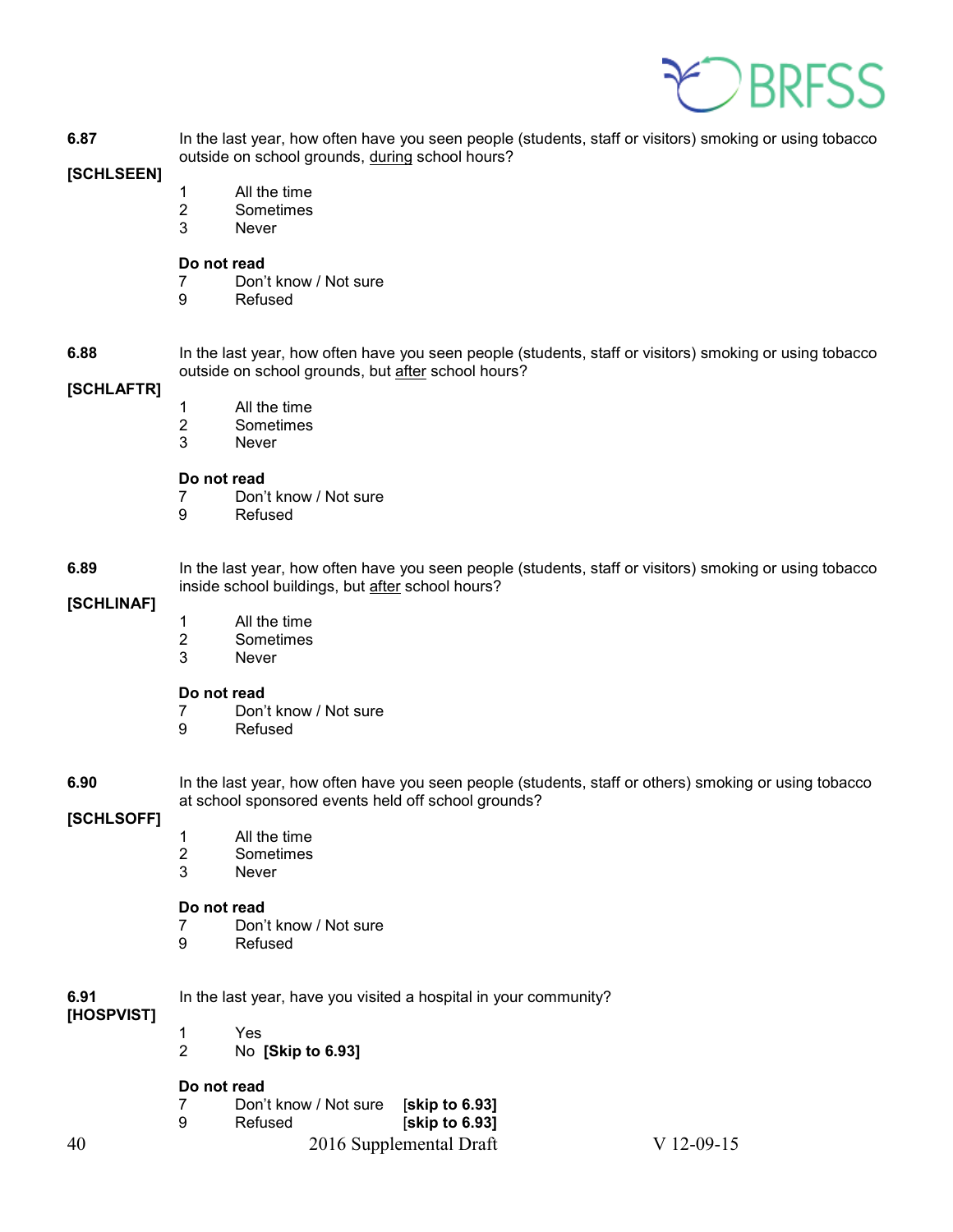

| 6.92<br>[HOSPOUT]  | In the last year, how often have you seen people smoking or using tobacco on hospital grounds, such<br>as walkways or outside building entrances?                    |                                                                                                                                                 |  |  |
|--------------------|----------------------------------------------------------------------------------------------------------------------------------------------------------------------|-------------------------------------------------------------------------------------------------------------------------------------------------|--|--|
|                    | 1<br>$\overline{\mathbf{c}}$<br>3                                                                                                                                    | All the time<br>Sometimes<br><b>Never</b>                                                                                                       |  |  |
|                    | Do not read<br>7<br>9                                                                                                                                                | Don't know / Not sure<br>Refused                                                                                                                |  |  |
| 6.93<br>[CLNCVIST] | In the last year, have you visited a health clinic in your community? (If needed say, a health clinic is a<br>medical facility where patients do not stay overnight) |                                                                                                                                                 |  |  |
|                    | 1<br>$\overline{2}$                                                                                                                                                  | Yes<br>No [Skip to 6.95]                                                                                                                        |  |  |
|                    | Do not read<br>7<br>9                                                                                                                                                | Don't know / Not sure [Skip to 6.95]<br>Refused [Skip to 6.95]                                                                                  |  |  |
| 6.94<br>[CLNCOUT]  |                                                                                                                                                                      | In the last year, how often have you seen people smoking or using tobacco on clinic grounds, such as<br>walkways or outside building entrances? |  |  |
|                    | 1<br>$\overline{\mathbf{c}}$<br>3                                                                                                                                    | All the time<br>Sometimes<br><b>Never</b>                                                                                                       |  |  |

# **Do not read**<br>7 Don'

- 7 Don't know / Not sure<br>9 Refused
- **Refused**

### **Ask of All Respondents—ATTITUDES ABOUT SMOKING IN AND AROUND SCHOOLS, HOSPITALS AND CLINICS, AND ESTIMATION OF COMMUNITY SMOKING**

Please tell me whether you strongly agree, agree, disagree, strongly disagree with the following statements:

**6.95** Tobacco use should not be allowed on school grounds during school hours?

**[TOBSCDUR]** 

- 1 Strongly Agree<br>2 Agree
- 2 Agree<br>3 Disagr
- **Disagree**
- 4 Strongly Disagree

### **Do not read**

- 7 Don't know / Not sure<br>9 Refused
- **Refused**

**6.96** Tobacco use should not be allowed on school grounds after school hours, including evening or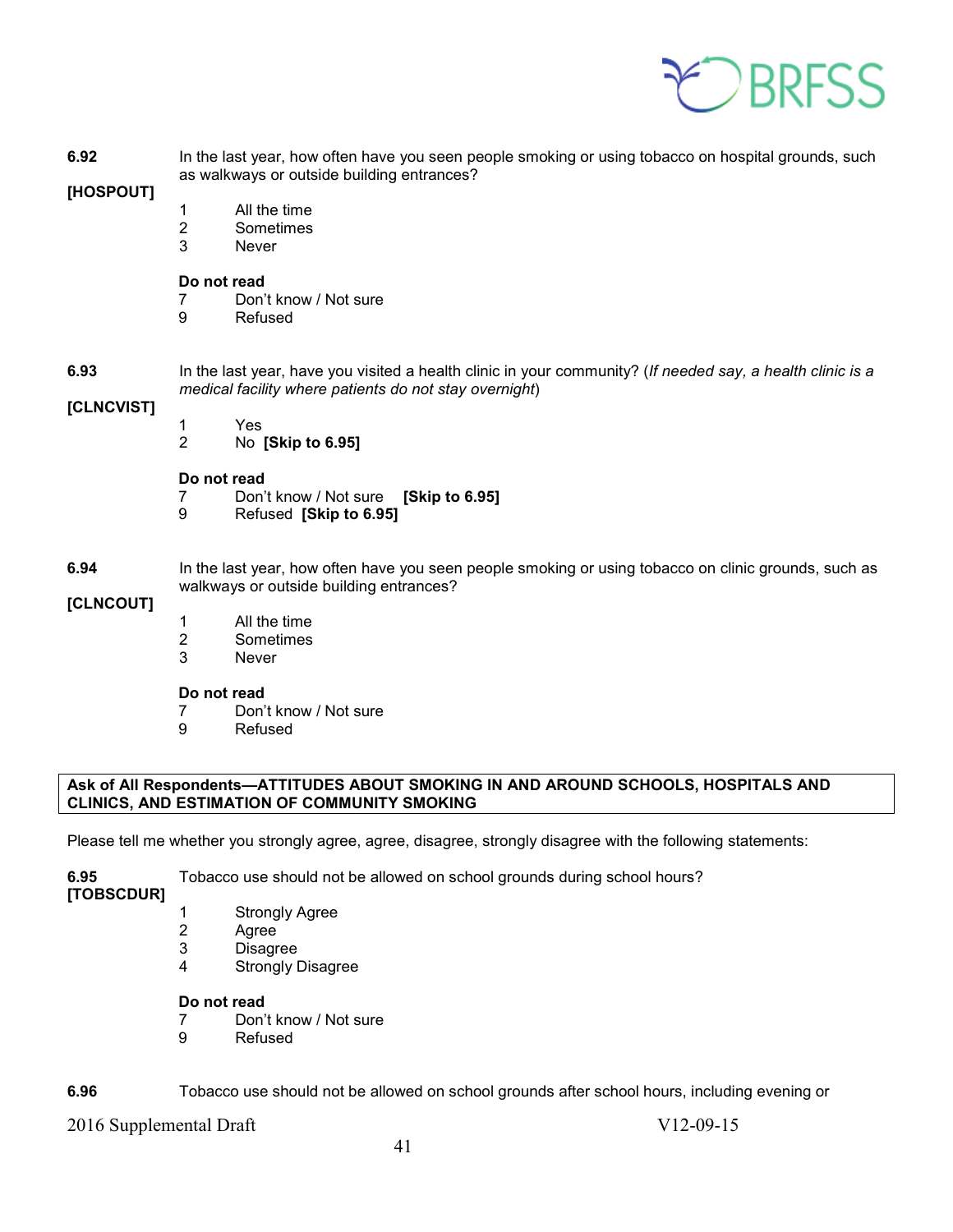

weekend events?

### **[TOBSCAFT]**

- 1 Strongly Agree<br>2 Agree
- 2 Agree<br>3 Disagr
- **Disagree**
- 4 Strongly Disagree

### **Do not read**

- 7 Don't know / Not sure<br>9 Refused
	- **Refused**
- **6.97** Tobacco use should not be allowed at any school sponsored event, even those held off school grounds?

### **[TOBSCOFF]**

- 1 Strongly Agree
- 2 Agree
- 3 Disagree
- 4 Strongly Disagree

### **Do not read**

- 7 Don't know / Not sure<br>9 Refused
- **Refused**

**6.98** Tobacco use should not be allowed on hospital grounds?

**[TOBHOSP]**

- 1 Strongly Agree<br>2 Agree
- 2 Agree<br>3 Disagr
- 3 Disagree<br>4 Strongly I
- **Strongly Disagree**

# **Do not read**<br>7 Don'

- 7 Don't know / Not sure<br>9 Refused
- **Refused**

**6.99** Tobacco use should not be allowed on health clinic grounds?

### **[TOBCLNC]**

- 1 Strongly Agree<br>2 Agree
- **Agree**
- 
- 3 Disagree<br>4 Strongly I Strongly Disagree

# **Do not read**<br>7 Don'

- Don't know / Not sure
- 9 Refused

### **6.100** Do you agree or disagree with the following statement: I prefer to spend time where people are not smoking.

### **[NOSMOKE]**

- 1 Strongly Agree<br>2 Agree
- 2 Agree<br>3 Disagr
- **Disagree**
- 4 Strongly Disagree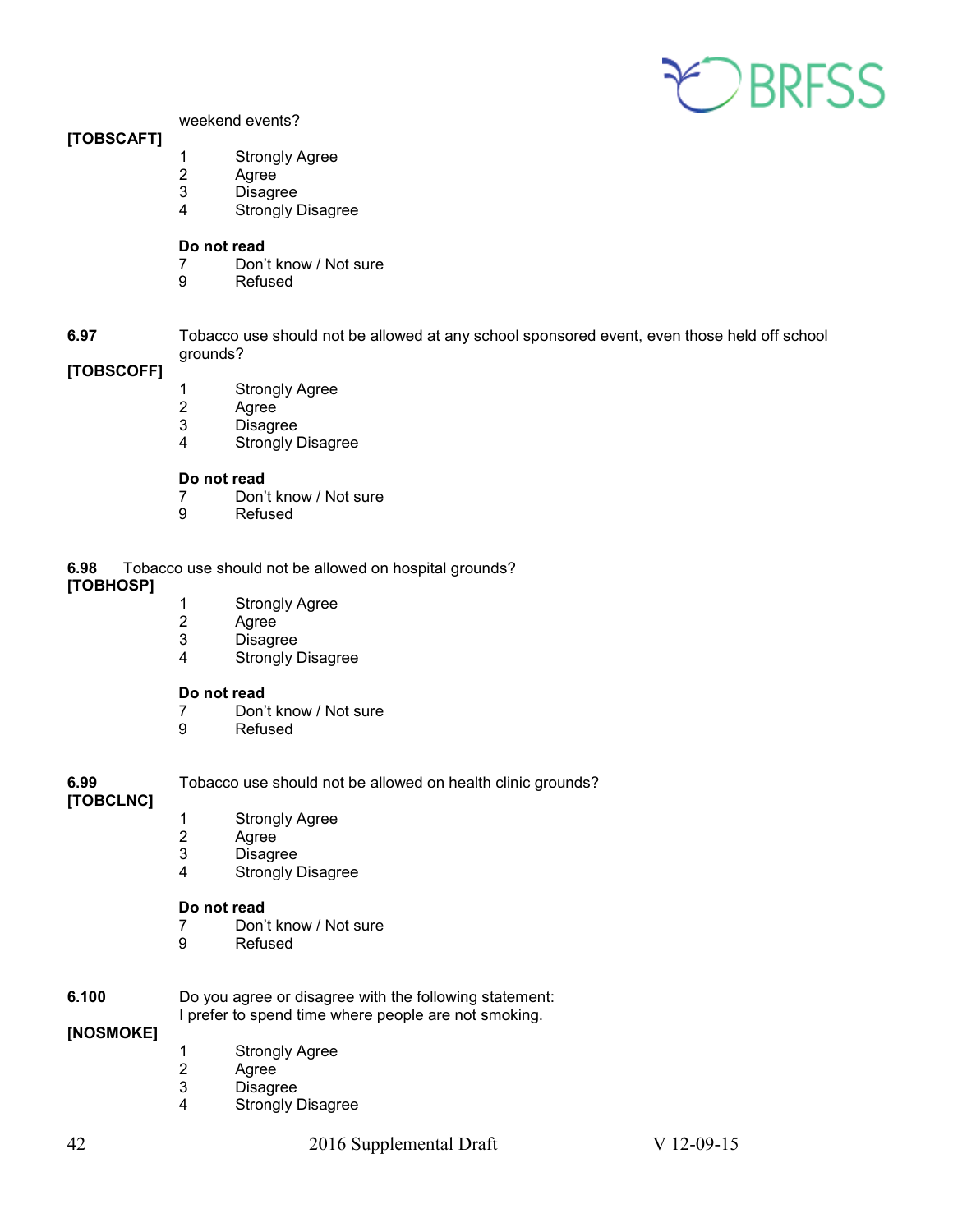

### **Do not read**

- 7 Don't know / Not sure
- 9 Refused
- **6.101** Some communities have local groups that work on tobacco prevention. To your knowledge, has there been a local group doing tobacco prevention work in your community over the past few years?

### **[TOBPRECO]**

- 1 Yes
	- No.

# **Do not read**<br>7 Don'

- Don't know / Not sure
- 9 Refused

**6.102** About how many adults in your community are smokers? Would you say…

### **[ADTSMOKE]**

- 1 More than half<br>2 About half
- 2 About half<br>3 Less than
- Less than half

# **Do not read**<br> **Poon**

- 7 Don't know / Not sure<br>9 Refused
- **Refused**

### <span id="page-42-0"></span>**6Q: Alaska Quit Line**

### **Ask of All Respondents 6.103** Are you aware of the Alaska Tobacco Quit Line, which is a telephone service that can help people quit smoking or using smokeless tobacco?

**[QUITLINE]**

 1 Yes 2 No **Do not read** 7 Don't know / Not sure 9 Refused

**6.104** Would you like the toll free number? 1-800-QUITNOW (784-8669)

### **[QUITNUM]**

**[Note for CATI Programmer – For non-smokers add "for a friend or family member that smokes"]**

 1 Yes 2 No

### **Do not read**

- 7 Don't know / Not sure
- 9 Refused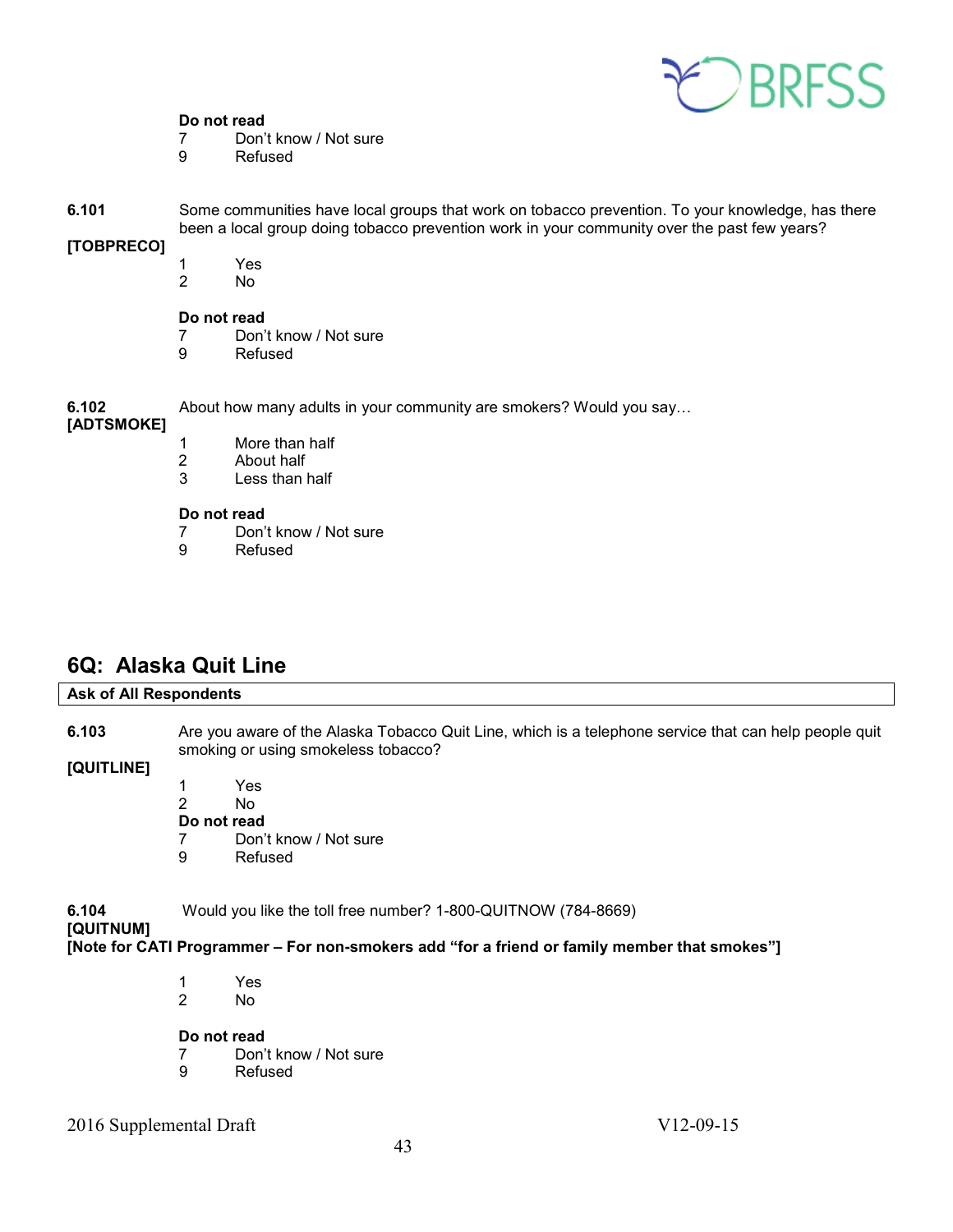

# <span id="page-43-0"></span>**Section 7A: Demographics**

| 7.1<br>[SEX]         | Are you                                        |                                                           |                                                                                                                                                                              |  |
|----------------------|------------------------------------------------|-----------------------------------------------------------|------------------------------------------------------------------------------------------------------------------------------------------------------------------------------|--|
|                      | 1<br>$\overline{2}$                            | Male<br>Female                                            | Note: This may be populated from<br>information derived from screening,<br>household enumeration. However,<br>interviewer should not make judgement<br>on sex of respondent. |  |
| 7.2                  | What is your age?                              |                                                           |                                                                                                                                                                              |  |
| [AGE]                | $\overline{0}$ $\overline{7}$<br>0.9           | Code age in years<br>Don't know / Not sure<br>Refused     |                                                                                                                                                                              |  |
| 7.3<br>[HISPANC3]    | Are you Hispanic, Latino/a, or Spanish origin? |                                                           |                                                                                                                                                                              |  |
| If yes, ask: Are you |                                                |                                                           |                                                                                                                                                                              |  |
|                      |                                                | Interviewer Note: One or more categories may be selected. |                                                                                                                                                                              |  |
|                      |                                                |                                                           |                                                                                                                                                                              |  |

- 1 Mexican, Mexican American, Chicano/a
- 2 Puerto Rican<br>3 Cuban
- 3 Cuban<br>4 Anothe
- Another Hispanic, Latino/a, or Spanish origin

### **Do not read:**

- 5 No
- 7 Don't know / Not sure<br>9 Refused
- **Refused**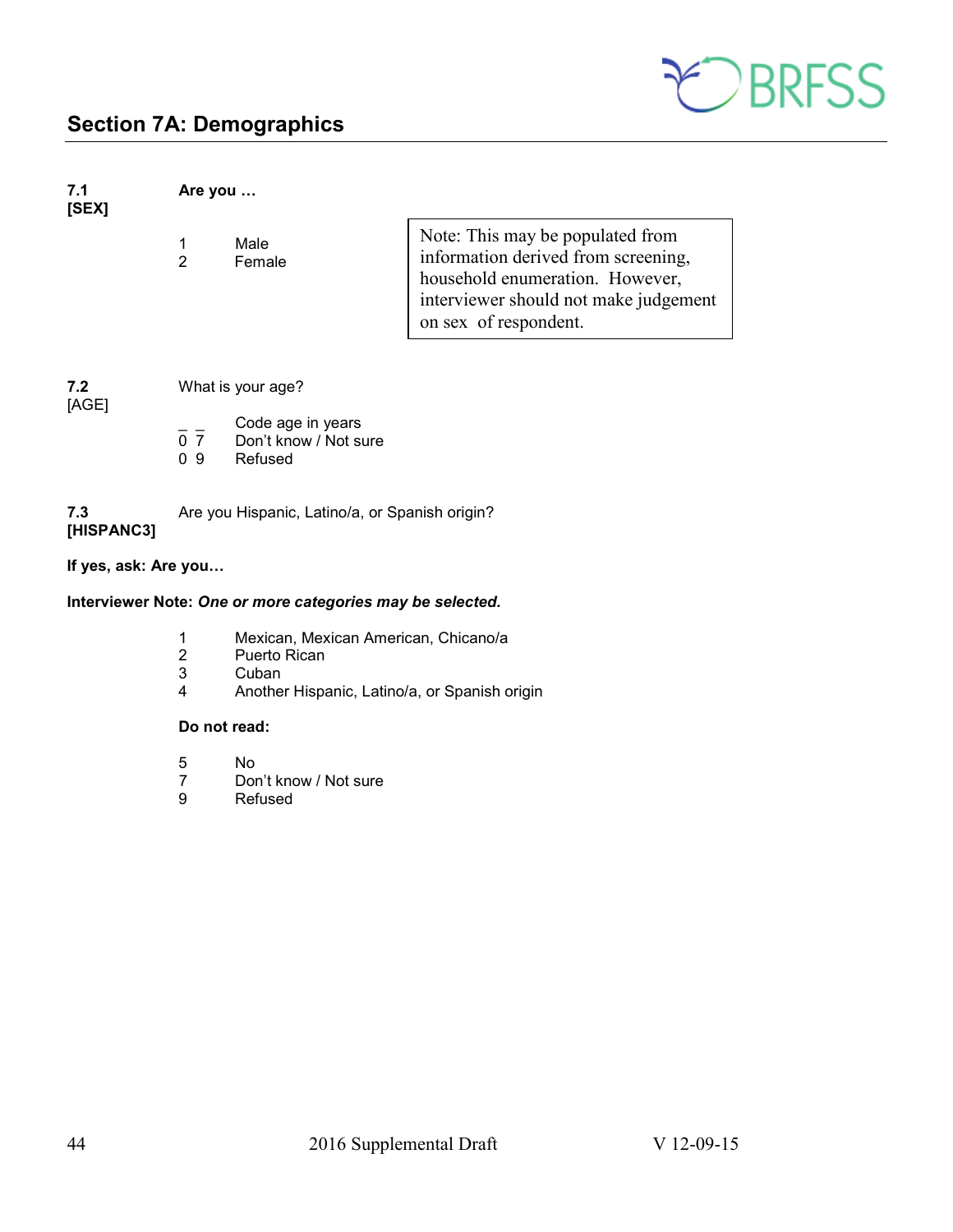

### **7.4** Which one or more of the following would you say is your race? **[MRACE11-MRACE24]**

### **Interviewer Note: Select all that apply.**

**Interviewer Note: 40 (Asian) or 50 (Pacific Islander) is selected read and code subcategories underneath major heading.**

### **Please read:**

- **10 White**
- **20 Black or African American**
- **30 American Indian or Alaska Native**
- **40 Asian**
	- 41 Asian Indian<br>42 Chinese
	- 42 Chinese<br>43 Filipino
	- 43 Filipino<br>44 Japanes
	- 44 Japanese<br>45 Korean
	- 45 Korean<br>46 Vietnam
	- 46 Vietnamese<br>47 Other Asian
	- **Other Asian**

### **50 Pacific Islander**

- 51 Native Hawaiian<br>52 Guamanian or Cl
- Guamanian or Chamorro
- 53 Samoan<br>54 Other Pa
- **Other Pacific Islander**

#### **Do not read:**

- 60 Other<br>88 No add
- 88 No additional choices<br>77 Don't know / Not sure
- 77 Don't know / Not sure<br>99 Refused
- **Refused**

### **CATI note: If more than one response to Q7.4; continue. Otherwise, go to Q7.6.**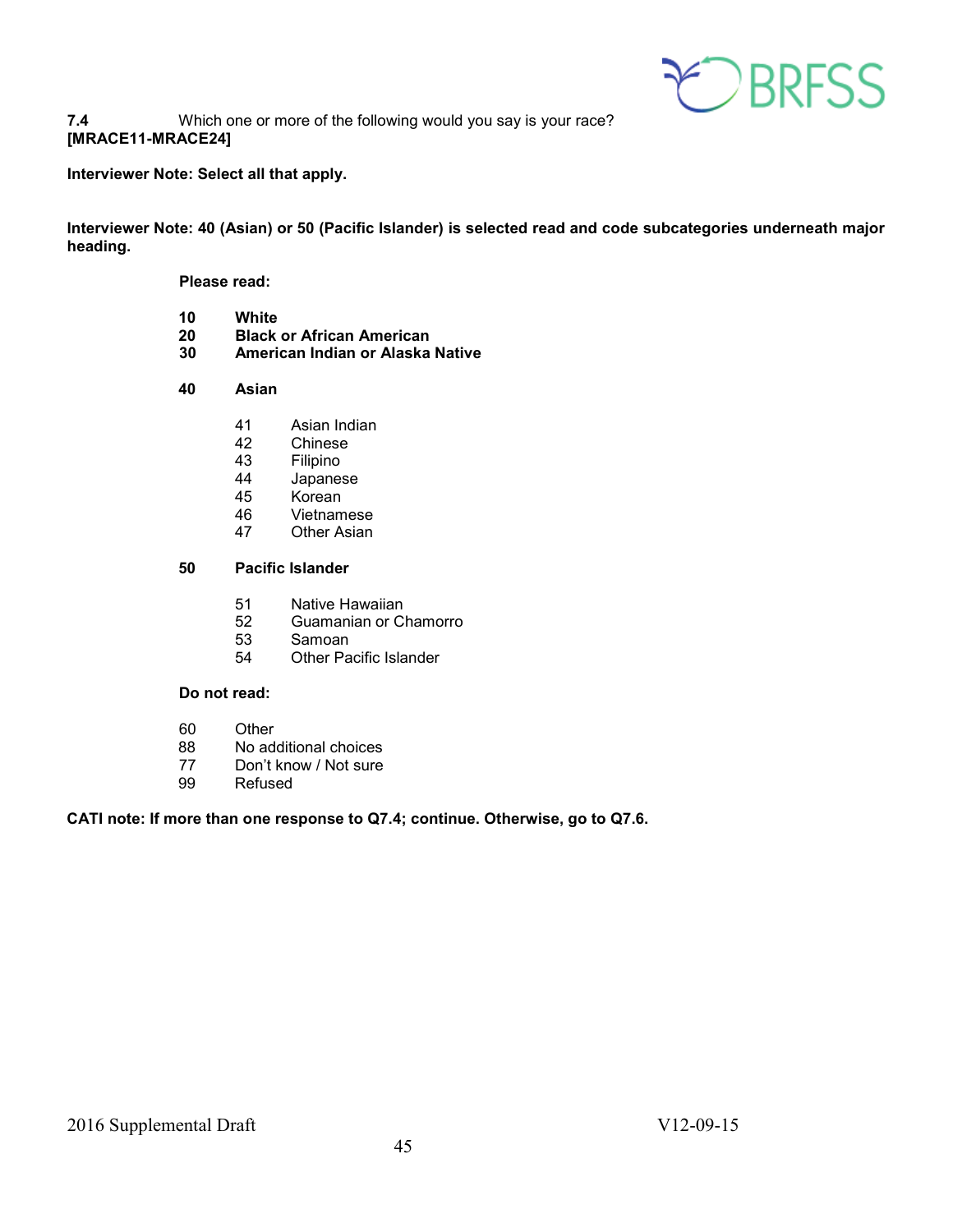

**7.5** Which one of these groups would you say best represents your race?

**[ORACE3]** 

**Interviewer Note: If 04 (Asian) or 05 (Pacific Islander) is selected read and code subcategory underneath major heading.**

**Please read:**

- **10 White**
- **20 Black or African American**
- **30 American Indian or Alaska Native**
- **40 Asian**
	- 41 Asian Indian<br>42 Chinese
	- 42 Chinese<br>43 Filipino
	- 43 Filipino<br>44 Japanes
	- 44 Japanese<br>45 Korean
	- 45 Korean<br>46 Vietnam
	- 46 Vietnamese<br>47 Other Asian
	- **Other Asian**

### **50 Pacific Islander**

- 51 Native Hawaiian<br>52 Guamanian or Cl
- 52 Guamanian or Chamorro<br>53 Samoan
- 53 Samoan<br>54 Other Pa
- Other Pacific Islander

### **Do not read:**

- 60 Other<br>77 Don't l
- 77 Don't know / Not sure<br>99 Refused
- **Refused**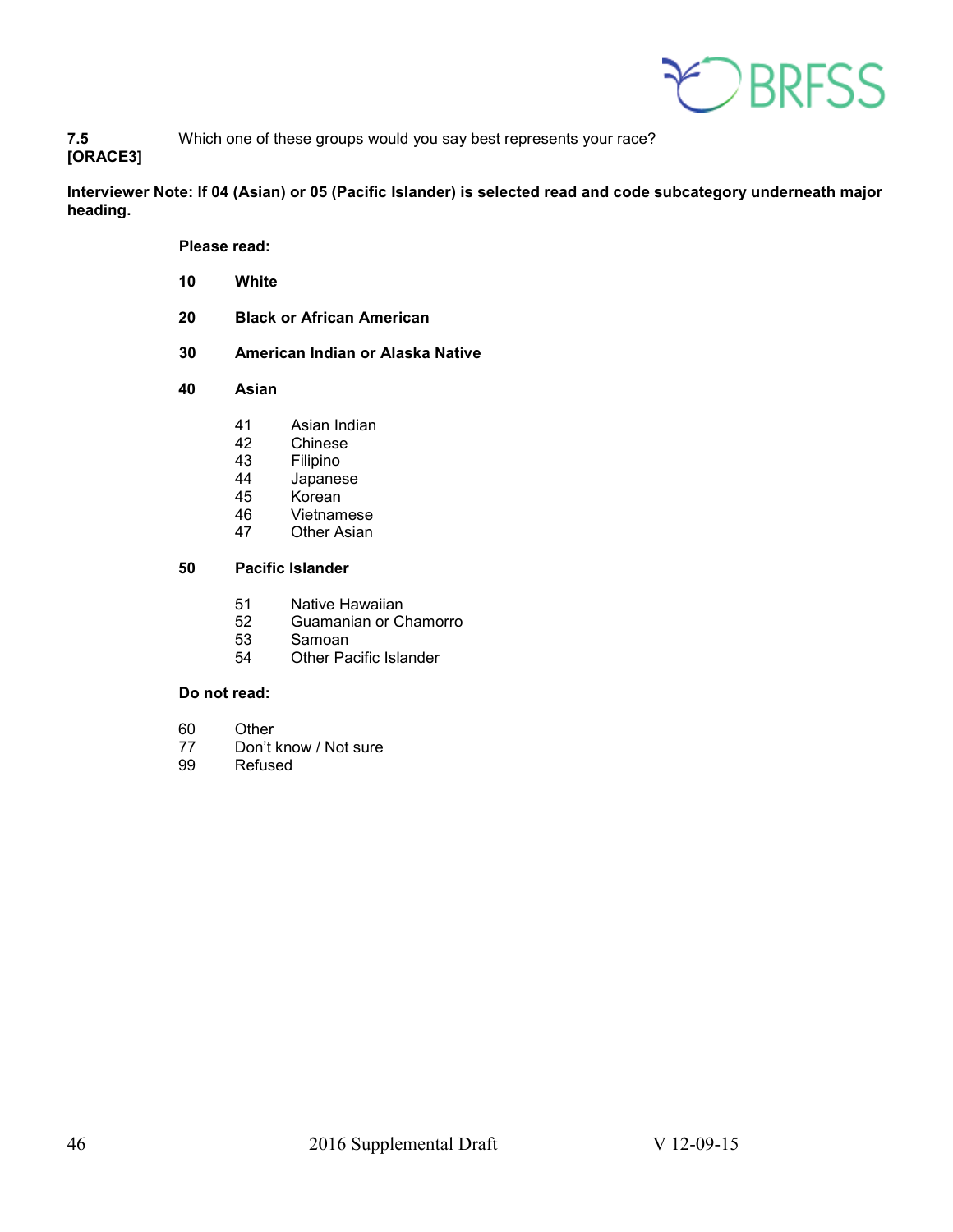

#### **7.6** Are you…? **[MARITAL]**

### **Please read:**

- 1 Married
- 2 Divorced<br>3 Widowed
- **Widowed**
- 4 Separated
- 5 Never married<br>6 A member of a
- 6 A member of an unmarried couple

### **Do not read:**

9 Refused

**7.7** Now I'm going to ask you a question about sexual orientation. Do you think of yourself as: A. Gay or lesbian, B. Straight, that is, not lesbian or gay, C. Bisexual, or D. something else? **[SXORIENT]** 

 [**Interviewer Notes:** Please read the letters with the answer categories, so that respondent may use either the letter or words to give their answer. You may use the descriptions below if respondent asks for clarification.

### IF NEEDED:

Gay or Lesbian—A person who is gay or lesbian is primarily attracted to people of the same sex. Straight—A person who is "straight" is primarily attracted to people of the opposite sex. Bisexual—A person who is bisexual attracted to people of either sex.]

### [**Interviewer Coding Note:**

If respondent replies that they are "homosexual," please code with "gay or lesbian".

If respondent replies that they are "heterosexual," please code with "straight".]

- 2 Gay or Lesbian<br>1 Straight, that is.
- 1 Straight, that is, not lesbian or gay
- **Bisexual**

4 Something else? (specify?) \_\_\_\_\_\_\_\_\_\_\_\_ [SEXORTXT – BOTH]

- 7 DON'T KNOW/NOT SURE
- 9 REFUSED

IF NEEDED: "Research has shown that some sexual minority community members have important health risk factors, such as smoking. We are collecting information about sexual orientation to learn whether this is true in Alaska. You don't have to answer any question if you don't want to."

**7.8** What is the highest grade or year of school you completed? **[EDUCA\_N]** (158)

### **Read only if necessary:**

- 1 Never attended school or only attended kindergarten
- Grades 1 through 8 (Elementary)
- 3 Grades 9 through 11 (Some high school)
- 
- 4 Grade 12 or GED (High school graduate)<br>5 College 1 year to 3 years (Some college c 5 College 1 year to 3 years (Some college or technical school)
- 6 College 4 years or more (College graduate)

### **Do not read:**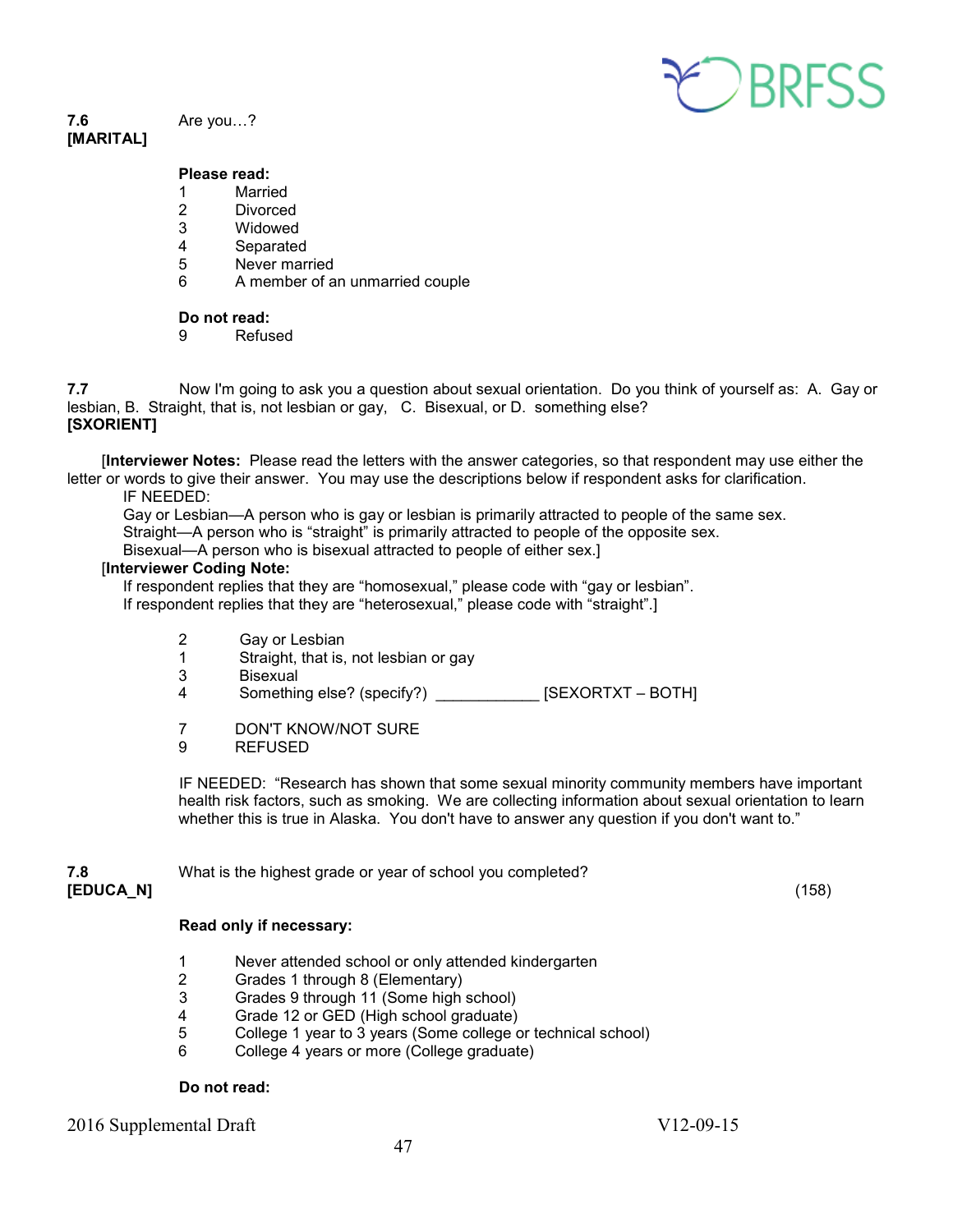

9 Refused

Probe if answer was = 4 ("Grade 12") or if respondent did not select other answer:

Interviewer probe: If respondent says Grade 12: "When you say that you completed 12<sup>th</sup> grade, does that mean you graduated with a diploma from your high school or a correspondence school or home-school, or did you receive a GED?"

- 7 GED (High School equivalence diploma)
- 8 Home-schooled with diploma or correspondence school

NOTE: Items in parentheses at any place in the questions or response DO NOT need to be read.

### **Note: no question 7.9!**

| 7.10<br>[ZIPCODE] |                | What is the ZIP Code where you live?         |
|-------------------|----------------|----------------------------------------------|
|                   | 77777<br>99999 | ZIP Code<br>Don't know / Not sure<br>Refused |

### **CATI NOTE: If cellular telephone interview skip to 7.14 (QSTVER GE 20)**

**7.11** Do you have more than one telephone number in your household? Do not include cell phones or numbers that are only used by a computer or fax machine.

### **[NUMHHOL2]**

| 1 | Yes                   |               |
|---|-----------------------|---------------|
| 2 | Nο                    | [Go to Q7.13] |
| 7 | Don't know / Not sure | [Go to Q7.13] |
| 9 | Refused               | [Go to Q7.13] |

**7.12** How many of these telephone numbers are residential numbers? **[NUMPHON2]**

| Residential telephone numbers $[6 = 6$ or more] |
|-------------------------------------------------|
| Don't know / Not sure                           |

9 Refused

### **7.13** Do you have a cell phone for personal use? Please include cell phones used for both business and personal use.

### **[CPDEMO1]**

- 1 Yes<br>2 No
- 2 No<br>7 Dor
- 7 Don't know / Not sure<br>9 Refused
- **Refused**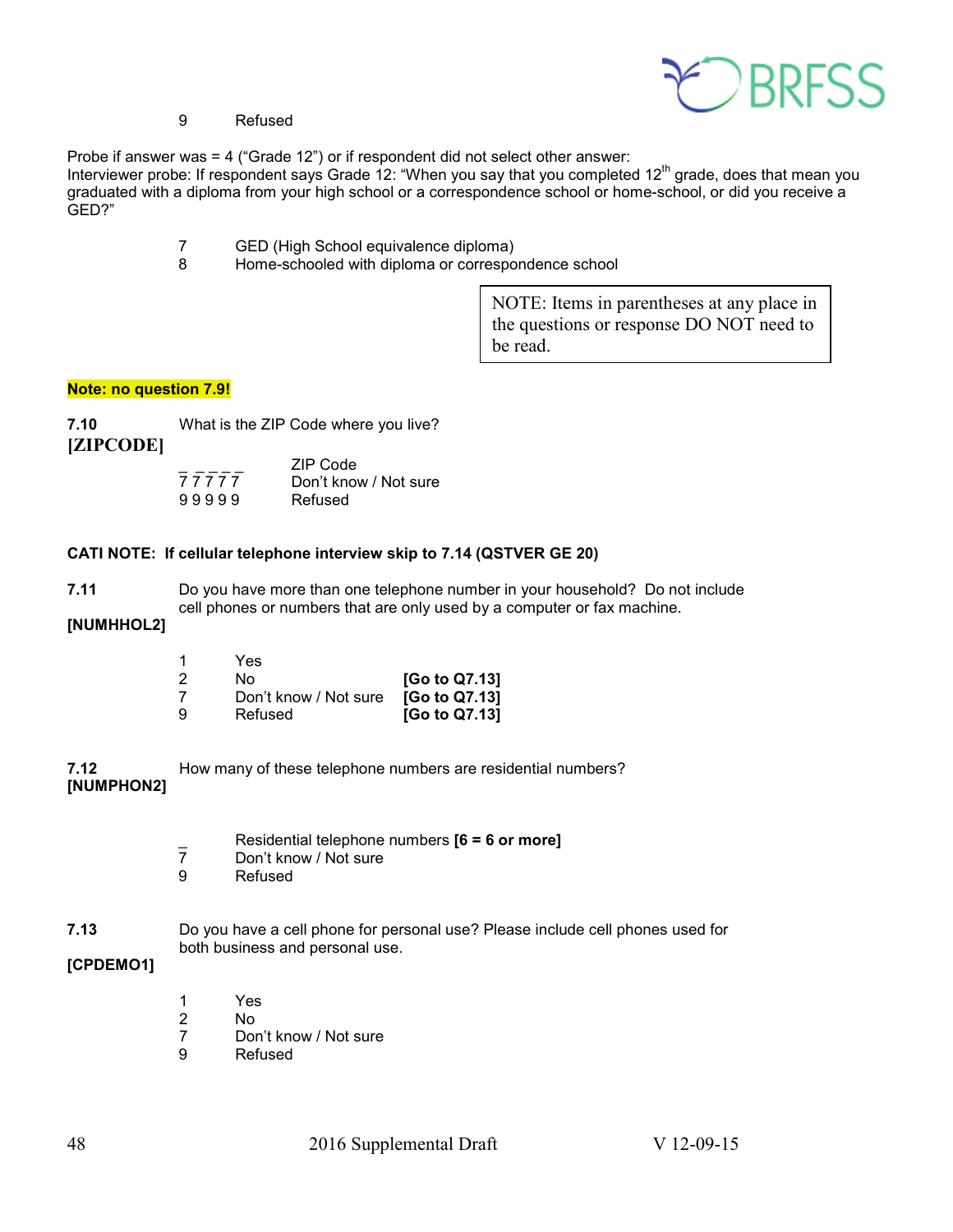

**7.14** Do you follow a subsistence lifestyle? **[SUBSIST]**

- 1 Yes 2 No
- 
- 7 Don't know / Not sure<br>9 Refused
- **Refused**

**7.15** Have you ever served on active duty in the United States Armed Forces, either in the regular military or in a National Guard or military reserve unit?

### **INTERVIEWER NOTE: Active duty does not include training for the Reserves or National Guard, but DOES include activation, for example, for the Persian Gulf War**.

### **[VETERAN2]**

1 Yes<br>2 No N<sub>o</sub>

# **Do not read:**<br> **7** Don't

- 7 Don't know / Not sure<br>9 Refused
	- **Refused**

### **7.16** Are you currently…?

### **[EMPLOY]**

### **Please read:**

- 1 Employed for wages<br>2 Self-employed
- 
- 2 Self-employed<br>3 Out of work for 3 Out of work for 1 year or more **[Skip to 7.19]**
- 4 Out of work for less than 1 year<br>5 A Homemaker **Skip to 7.191**
- 5 A Homemaker **[Skip to 7.19]**
- 6 A Student **[Skip to 7.19]**
- Retired **[Skip to 7.19]**
- 8 Unable to work **[Skip to 7.19]**

### **Do not read:**

9 Refused

### **If Q7.16 = 1 (Employed for wages) or 2 (Self-employed) or 4 (Out of work for less than 1 year), continue else go to next module.**

Now I am going to ask you about your work.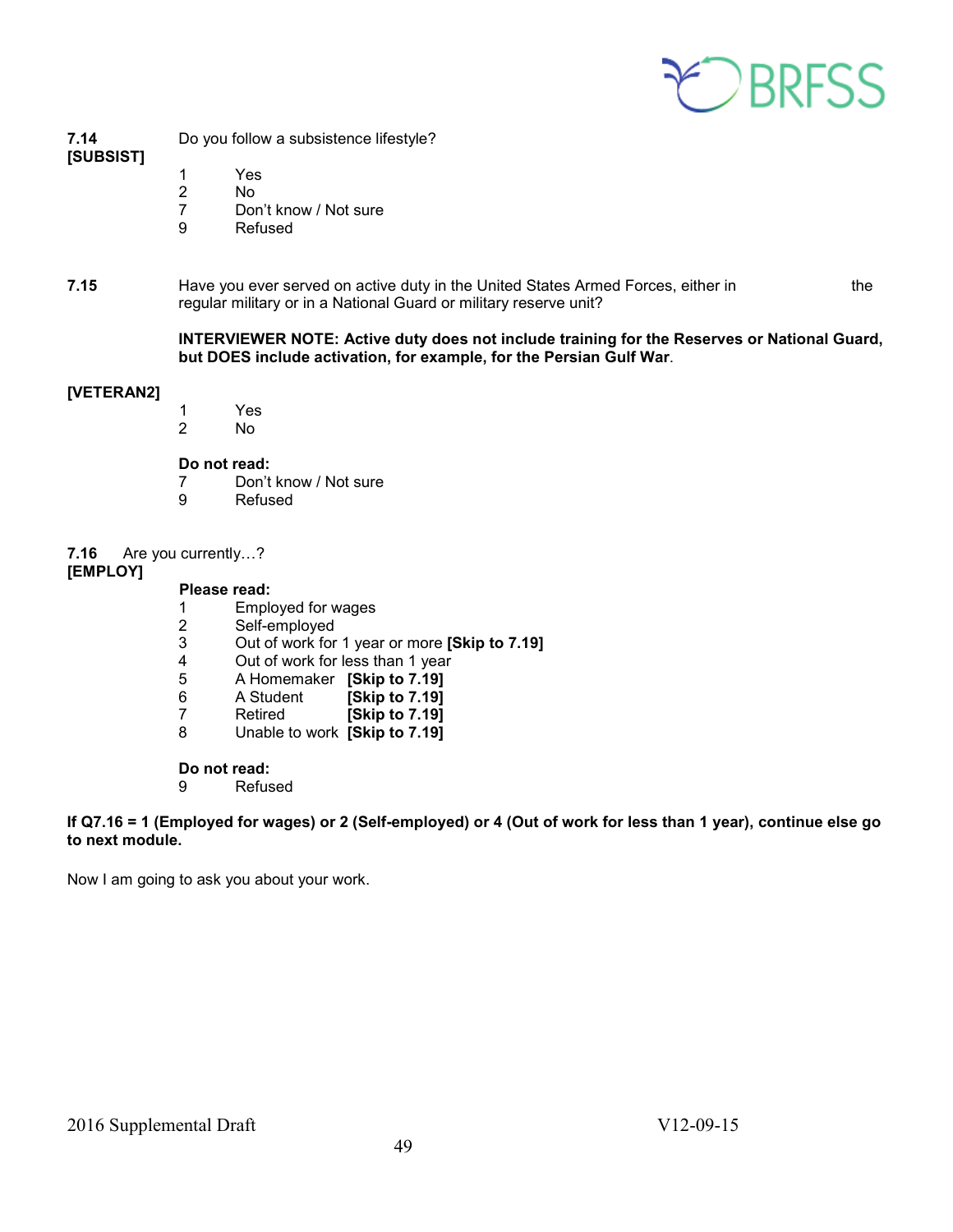

### <span id="page-49-0"></span>**Section 7B: Occupation and Industry (NIOSH)**

**7.17** What kind of work do you do? (for example, registered nurse, janitor, cashier, auto mechanic) **[TYPEWORK]**

**INTERVIEWER NOTE: If respondent is unclear, ask "What is your job title?"**

**INTERVIEWER NOTE: If respondent has more than one job then ask, "What is your main job?"**

| [Record answer] |  |
|-----------------|--|
| 99 Refused      |  |

**7.18.** What kind of business or industry do you work in? (for example, hospital, elementary school, clothing manufacturing, restaurant)

**[TYPEINDS]**

| [Record answer] |  |
|-----------------|--|
| 99 Refused      |  |

**[Additional Interviewer Instructions for Industry and Occupation questions: Interviewer Note: If respondent says that they don't have a job right now follow-up with "If you are not currently working please answer based on the work you usually do or the work you did most recently."]** 

### <span id="page-49-1"></span>**Section 7C: Demographics (continued)**

| 7.19                      | How many children live in your household who are |                          |                             |
|---------------------------|--------------------------------------------------|--------------------------|-----------------------------|
|                           | а.                                               | less than 5 years old?   | Code 1-7 ( $7 = 7$ or more) |
| [CHLD04]                  | b.                                               | 5 through 12 years old?  | Code 1-7 ( $7 = 7$ or more) |
| [CHLD0512]<br>[CHLD13 17] | C.                                               | 13 through 17 years old? | Code 1-7 ( $7 = 7$ or more) |
|                           | 8<br>9                                           | None<br>Refused          |                             |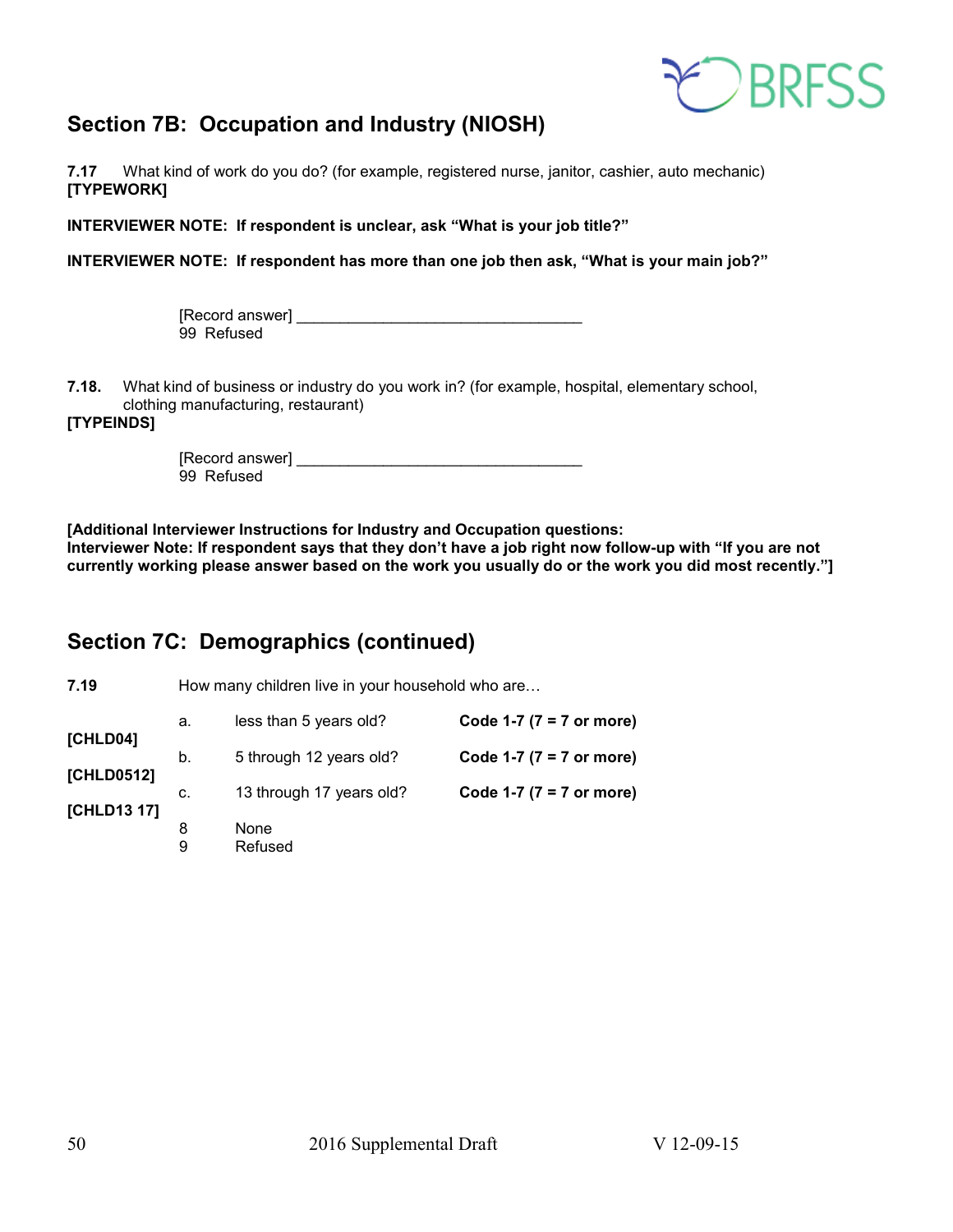

### **7.20** Is your annual household income from all sources— **[INCOME2]**

### **If respondent refuses at ANY income level, code '99' (Refused)**

#### **Read only if necessary:**

- 04 Less than \$25,000 **If "no," ask 05; if "yes," ask 03** (\$20,000 to less than \$25,000)
- 03 Less than \$20,000 **If "no," code 04; if "yes," ask 02** (\$15,000 to less than \$20,000)
- 02 Less than \$15,000 **If "no," code 03; if "yes," ask 01** (\$10,000 to less than \$15,000)
- 01 Less than \$10,000 **If "no," code 02**
- 05 Less than \$35,000 **If "no," ask 06** (\$25,000 to less than \$35,000)
- 06 Less than \$50,000 **If "no," ask 07** (\$35,000 to less than \$50,000)
- 07 Less than \$75,000 **If "no," code 08** (\$50,000 to less than \$75,000)
- 08 \$75,000 or more

### **Do not read:**

- 77 Don't know / Not sure<br>99 Refused
- Refused
- **7.21** Have you used the internet in the past 30 days? **[INTERNET]**
	- 1 Yes
	- 2 No
	- 7 Don't know/Not sure
	- 9 Refused
- **7.22** About how much do you weigh without shoes? **[WEIGHT2]**

### **Round fractions up**

 **\_ \_ \_ \_** Weight *(pounds/kilograms)* 7 7 7 7 Don't know / Not sure<br>9 9 9 9 Refused 9 9 9 9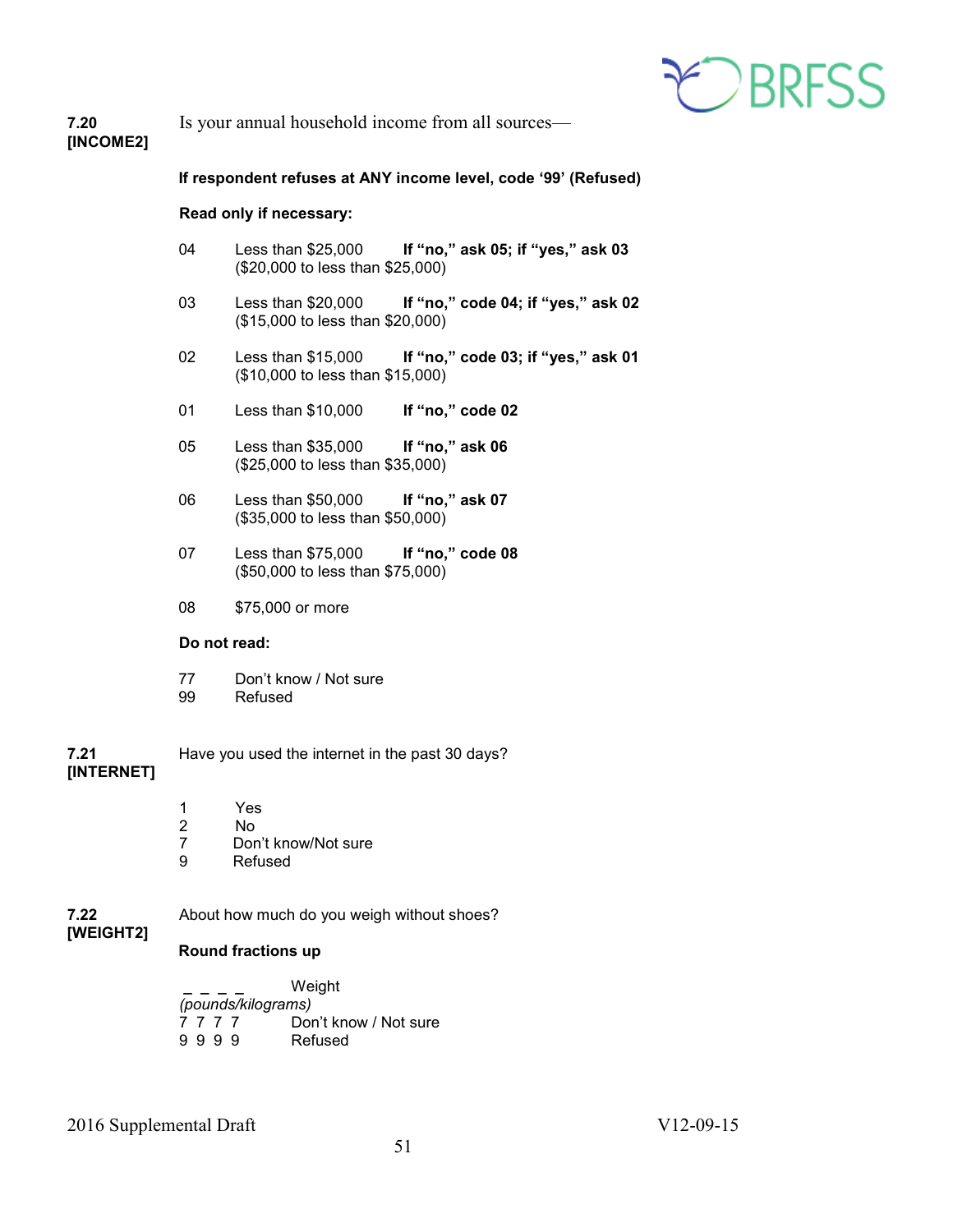

**7.23** About how tall are you without shoes? **[HEIGHT3]** 

### **Round fractions down**

**\_ \_ / \_ \_** Height *(f t / inches/meters/centimeters)* Don't know / Not sure 9 9 9 9 Refused

- **7.24** To your knowledge, are you now pregnant? **[PREGNANT – BOTH]**
	- 1 Yes
	- N<sub>o</sub>
	- 7 Don't know / Not sure
	- 9 Refused

### <span id="page-51-0"></span>**Section 8: Alcohol Consumption**

The next questions are about alcohol.

**8.1** During the past 30 days, how many days per week or per month did you have at least one drink of any alcoholic beverage such as beer, wine, a malt beverage or liquor?

### **[ALCDAY5]**

|     | Days per week             |                      |
|-----|---------------------------|----------------------|
| 2   | Days in past 30 days      |                      |
| 888 | No drinks in past 30 days | [Go to next section] |
| 777 | Don't know / Not sure     | [Go to next section] |
| 999 | Refused                   | [Go to next section] |
|     |                           |                      |

**8.2** One drink is equivalent to a 12-ounce beer, a 5-ounce glass of wine, or a drink with one shot of liquor. During the past 30 days, on the days when you drank, about how many drinks did you drink on the average?

### **[AVEDRNK2]**

### **NOTE: A 40 ounce beer would count as 3 drinks, or a cocktail drink with 2 shots would count as 2 drinks.**

- $\frac{1}{7}$  Number of drinks<br>77 Don't know / Not s
- Don't know / Not sure
- 9 9 Refused
- **8.3** Considering all types of alcoholic beverages, how many times during the past 30 days did you have **X [CATI X = 5 for men, X = 4 for women]** or more drinks on an occasion?

### **[DRNK3GE5]**

- Number of times
- 8 8 None
	- 77 Don't know / Not sure<br>99 Refused
- **Refused**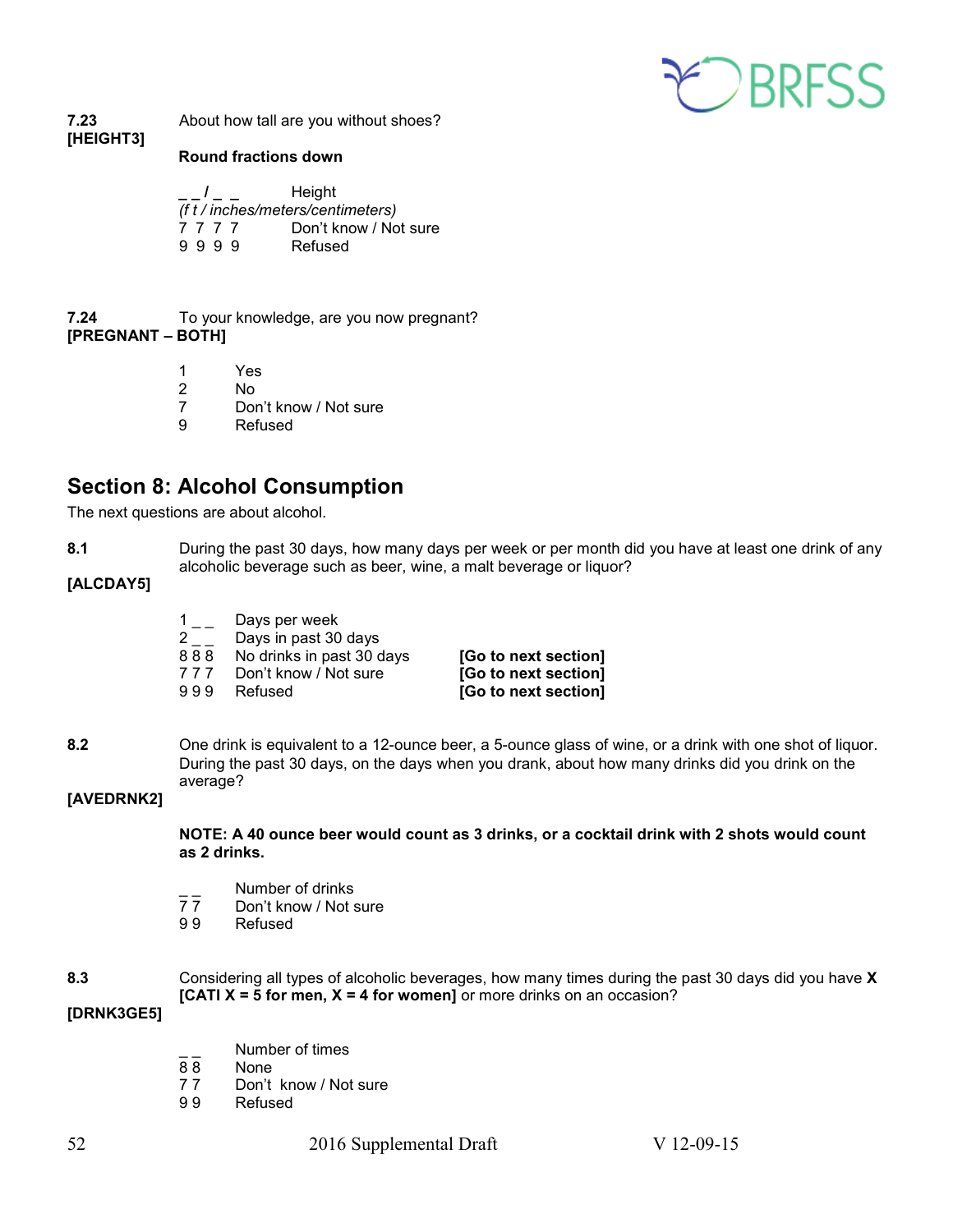

**8.4** During the past 30 days, what is the largest number of drinks you had on any occasion? **[MAXDRNKS]** 

- $\frac{1}{7}$  Number of drinks<br>77 Don't know / Not
- 77 Don't know / Not sure<br>99 Refused
- **Refused**

### <span id="page-52-0"></span>**Section 9: Marijuana and Other Drugs**

The next questions are about recent use of marijuana or other drugs. Your answers are strictly private and confidential and will only be used to help improve health services.

9.1 During the past 30 days, on how many days did you use marijuana or hashish? **[MJ30]**

### **DO NOT READ**

- $\frac{1}{8}$  Number of days (1 thru 30)<br> $\frac{1}{8}$  Never/None **[Skip to 9.5]**
- 8 8 Never/None **[Skip to 9.5]**
- 7 7. Don't know / Not sure **[Skip to 9.5]**
- 9 9. Refused **[Skip to 9.5]**

**[Interviewer Note: IF NEEDED—"Marijuana is also known as hash, grass, pot, or weed."] [Interviewer Note: Record days of use in Q9.1 even if respondent indicates that their only use is for medical treatment.]**

9.2 This second question is about medical marijuana use only. During the past 30 days, on how many days did you use medical marijuana as recommended by a doctor or other health care provider for treatment of a medical condition?

### **[MJMED30]**

### **DO NOT READ**

- $\frac{1}{8}$   $\frac{1}{8}$  Number of days (1 thru 30)
- 88 Never/None<br>77. Don't know /
- 77. Don't know / Not sure<br>9.9. Refused
- **Refused**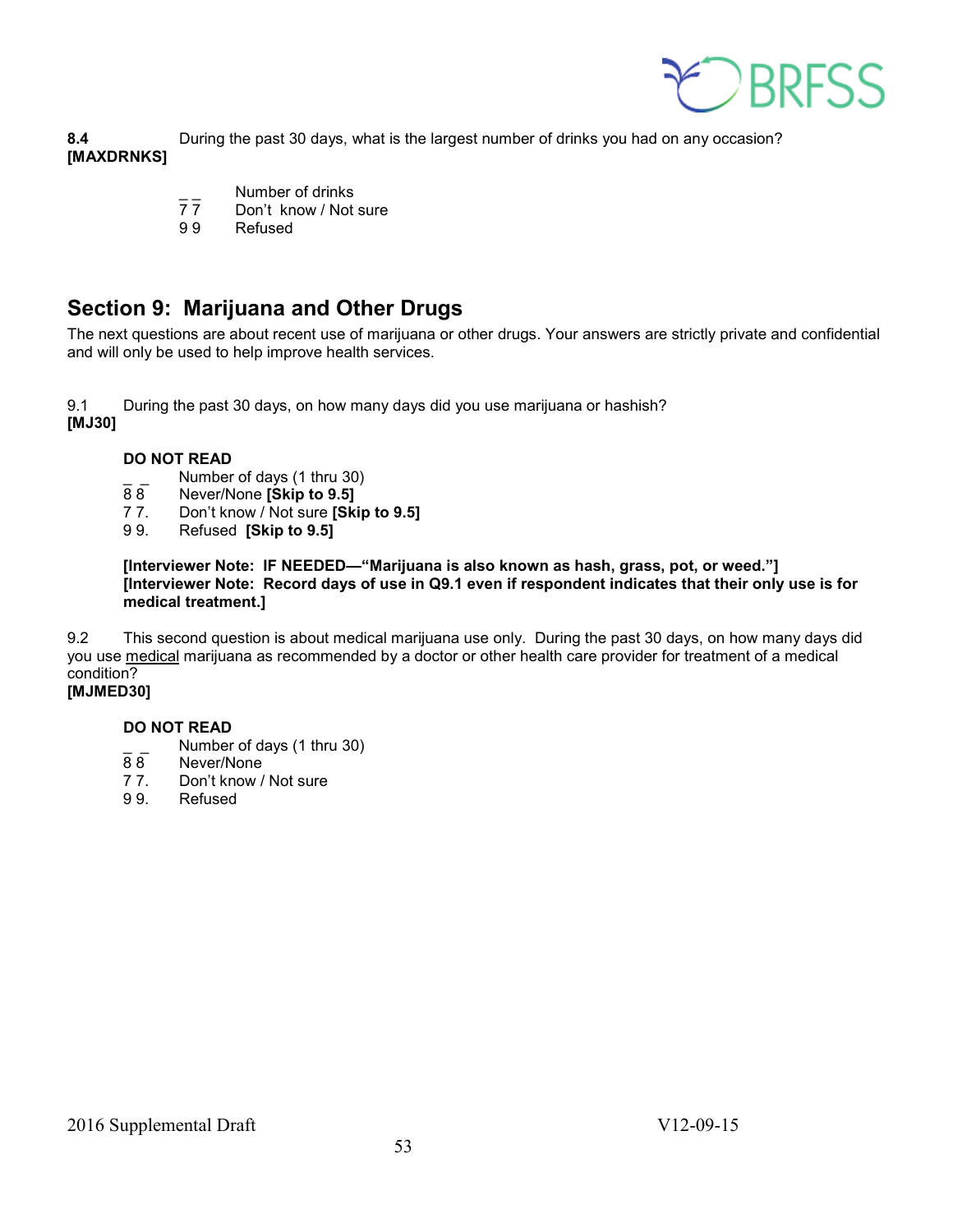

9.3 During the past 30 days, how did you use marijuana? For each of the following methods please say yes if it does apply or no if it does not apply. Did you…:

**[INTERVIEWER NOTE: Use clarification in parentheses only if needed. Please slowly read all modes in succession]** 

| З.<br>4<br>5. | Smoke it? (for example: in a joint, bong, pipe, or blunt)<br>Eat it? (for example, in brownies, cakes, cookies, or candy)<br>Drink it? (for example, in tea, cola, alcohol)<br>Vaporize it? (for example in an e-cigarette-like vaporizer)<br>Dab it? (for example using butane hash oil, wax or concentrates)<br>or | [MJSMKE]<br>[MJEAT]<br>[MJDRINK]<br>[MJVAPE]<br>[MJDAB] |
|---------------|----------------------------------------------------------------------------------------------------------------------------------------------------------------------------------------------------------------------------------------------------------------------------------------------------------------------|---------------------------------------------------------|
| 6.            | Was it used in some other way?                                                                                                                                                                                                                                                                                       | [MJOTHWAY]                                              |

- **7** Don't know/Not sure
- **9** Refused

(Coding for each answer category is 1 Yes; 2 No; 7 Don't know/Not sure; 9 Refused)

#### **9.4 During the past 30 days, on how many days did you use synthetic cannabis, also referred to as "Spice" or synthetic marijuana? [MJSYNTH30]**

### **DO NOT READ**

- **\_ \_ Number of days (1 thru 30)**
- **8 8 Never/None**
- **7 7. Don't know / Not sure**
- **9 9. Refused**

9.5 During the past 30 days, did you use methamphetamine (meth), heroin, cocaine, crack cocaine, or XTC (ecstasy)? **[DRUGS30D]** 

- **DO NOT READ**
- 1 Yes<br>2 No No.
- 7 Don't know/Not sure
- 9 Refused

**INTERVIEWER NOTE: Method of use could INCLUDE SMOKING, SNORTING, INJECTING, TAKING PILLS, SNIFFING, ETC.**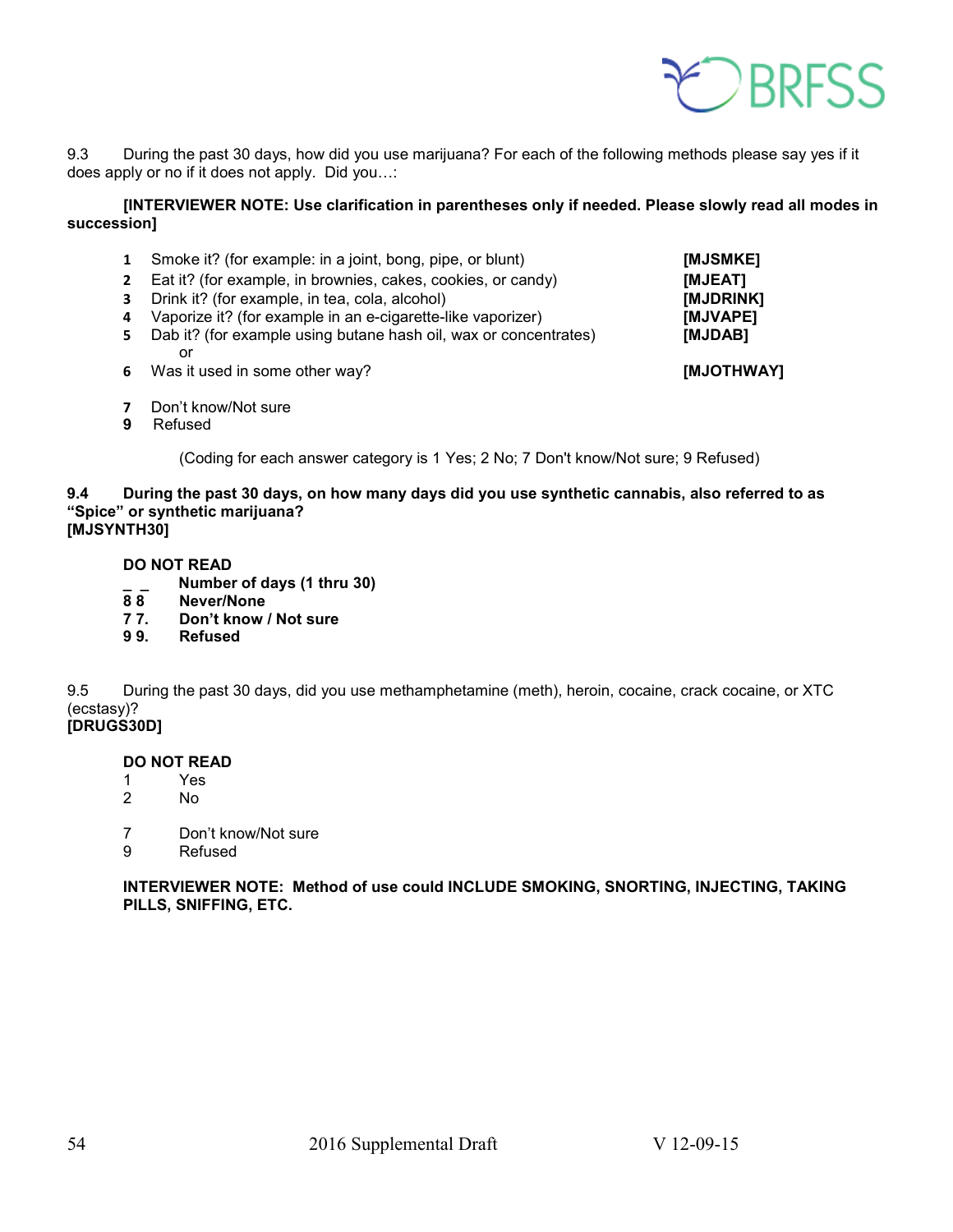

9.6 During the past 30 days, did you use any prescription pain relievers – like OxyContin (ox-e-con-tin), Oxycodone (ox-e-CO-done), or Vicodin – that were **not** prescribed to you or that you took only for the feeling they caused?

### **[DRUGRX30]**

# **DO NOT READ**

- 1 Yes<br>2 No
- 2 No
- 7 Don't know/Not sure
- 9 Refused

9.7 During the past 30 days, did you use any other recreational drug? **[DRUGOTHER, DRUGOTHERO]** 

# **DO NOT READ**<br>1 Yes (SF

- 1 Yes **(SPECIFY)**
- No.
- 7 Don't know/Not sure<br>9 Refused
- **Refused**

### <span id="page-54-0"></span>**Section 10: Alcohol and Drug Treatment**

The next question is about treatment or counseling designed to help you reduce or stop your alcohol or drug use. Please include treatment in a **self-help group** such as **Alcoholics Anonymous** or **Narcotics Anonymous,** but do **not** include treatment for use of cigarettes or other tobacco.

10.1 During the past 12 months, have you received treatment or counseling for your use of alcohol or any drug, not counting cigarettes or other tobacco?

### **[ADTX12]**

- **DO NOT READ**<br>1 Yes
	- 1 Yes **)**
	- 2 No
	- 7 Don't know/Not sure
	- 9 Refused

10.2 During the past 12 months, did you need treatment or counseling for your use of alcohol or any drug excluding tobacco, but could not get treatment or counseling?

### **[ADTXND]**

- 1 Yes<br>2 No
- 2 No **[skip to next section]**
- 7 Don't know/Not sure **[skip to next section]**
- 9 Refused **[skip to next section]**